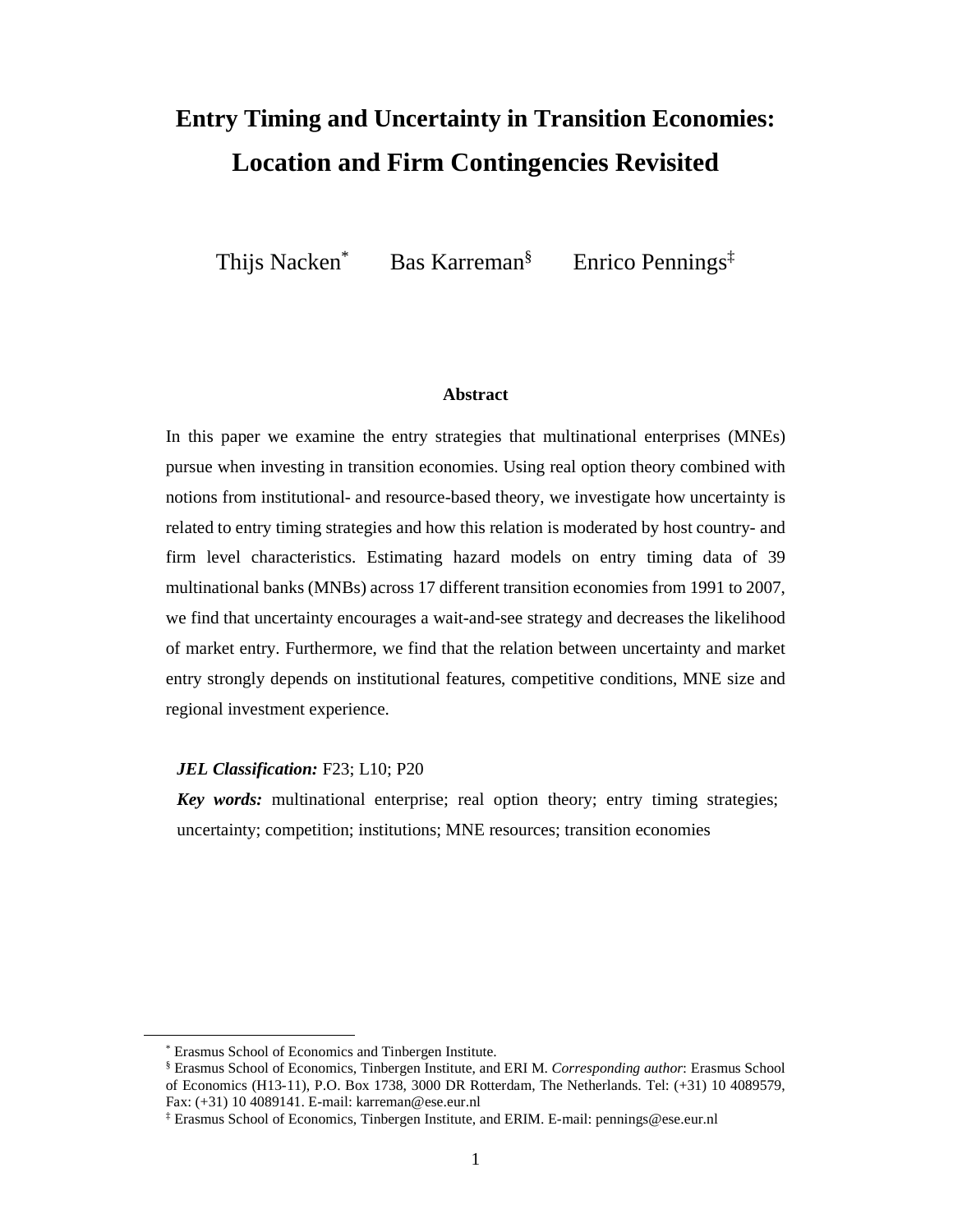# **1. Introduction**

In recent decades many multinational enterprises (MNEs) from developed market economies that were confronted with intense competition and slow economic growth have sought to penetrate new foreign markets in search of growth opportunities. MNEs have been particularly interested in extending their operations into transition economies, which became viable investment locations as they opened up to foreign investment and offered large untapped markets with significant growth potential (Meyer and Tran, 2006; Peng, Wang and Jiang, 2008). When expanding in these markets, MNEs have to decide on the optimal time to enter, their socalled entry timing strategy. Entry timing is an essential strategic decision with substantial implications for survival and performance (Luo, 1998; Pan and Li, 1998; Gielens and Dekimpe, 20 01; Tan, Hung and Lui, 2007; Tan and Vertinsky, 1996; Fisch, 2008). However, deciding the right time to enter a transition economy is complex since this decision is subject to considerable uncertainty. Given that most MNE theories are not well equipped to study investment decision under uncertainty, international business research has increasingly relied on real options theory.

Real option theory emphasizes that entry timing under uncertainty represents a trade-off between flexibility and commitment (Ghemawat, 1991; Miller and Folta, 2002). On the one hand, when the value of an investment cannot be predicted accurately due to uncertainty, MNEs should postpone entry and implement a wait-and-see strategy to retain flexibility and minimize their risk exposure. However, delaying investment until uncertainty subsides is not always the most optimal strategy to pursue, since by making an early commitment MNEs might secure valuable growth opportunities and reap the benefits of an early mover strategy. This tension between flexibility and commitment applies particularly well to the context of transition economies as these markets are not only characterized by considerable uncertainty but also by many promising investment opportunities (Luo and Peng, 1998).

Several studies have considered the empirical analyses of the antecedents of entry timing in transition economies (Gaba, Pan and Ungson, 2002; Paul and Wooster, 2006; Pennings and Altomonte, 1996; Tan *et al.,* 2007). Their research has been insightful in delineating how firm specific and country-level characteristics impact on entry timing decision and the choice between flexibility and commitment in these uncertain markets. However, this work has not explicitly incorporated the influence of uncertainty into their analyses. Only Pennings and Altomonte (1996) consider how uncertainty in transition economies actually affects entry timing into transition economies and although they also make a distinction between industries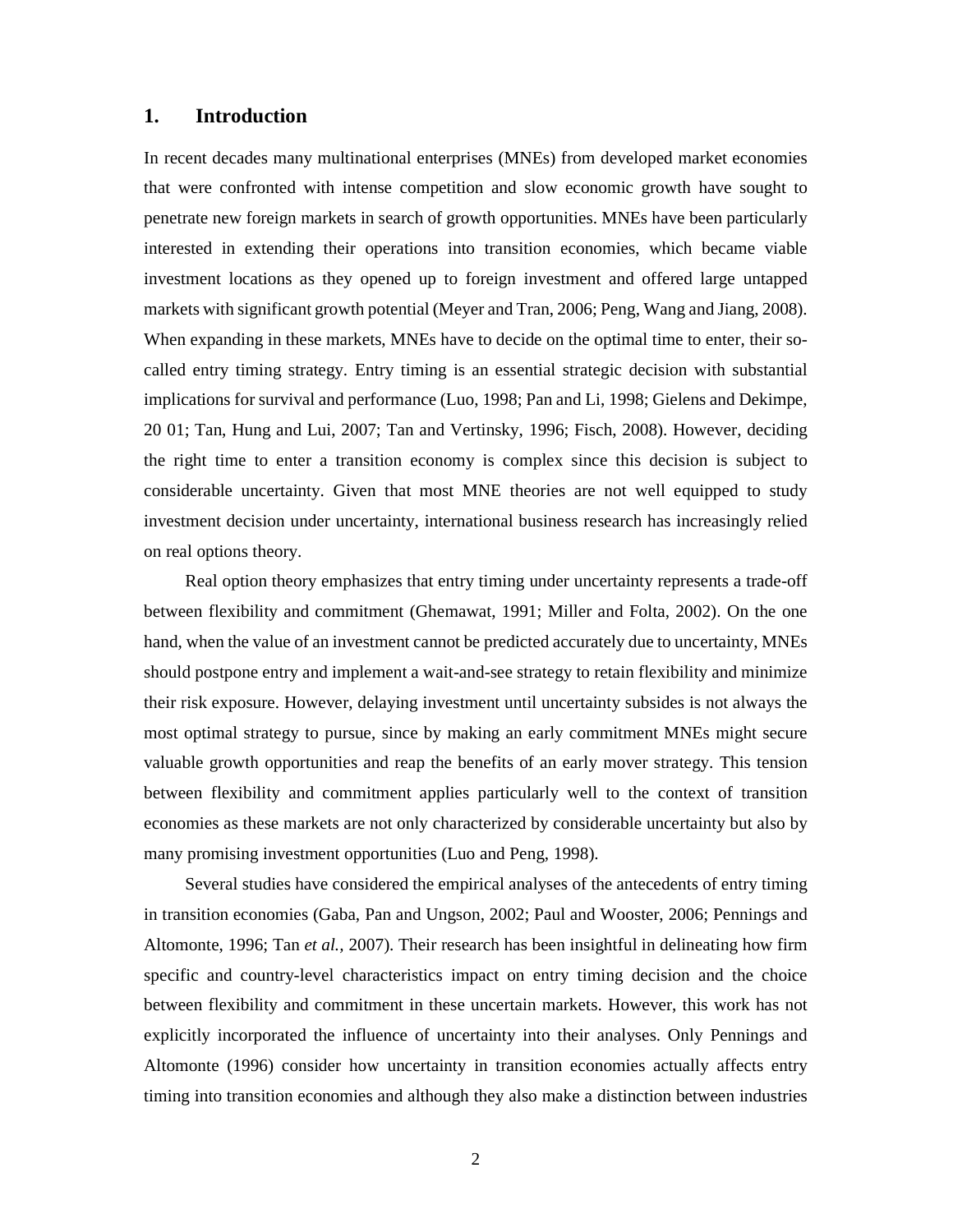based on structural characteristics, they do not consider other contingencies that are likely to have a strong effect on how foreign investors will respond to uncertainty. Our aim is to combine and extend this literature by explicitly incorporating the effect of uncertainty and examining the interplay between uncertainty, firm specific and country-level characteristics and entry timing. A such, we wish to address the following questions.

First, how does MNE entry timing under uncertainty depend on the institutional environment in transitions economies? Research has shown that the sunk costs involved in entering a new market has a great bearing on entry timing decisions (Folta and O'Brien, 2004; Folta, Johnson and O'Brien, 2006) as these costs increase downward risk and potential losses involved in investing in uncertain markets. By integrating real option theory with an institutional perspective, we argue that institutional features in transition economies, particularly formal laws and regulations, are relevant to entry timing as they influence the sunk costs involved in entering a transition economy (Li, 2007). Second, to what extent does competition influence the choice between flexibility and commitment? Previous research indicates that a flexible entry strategy is less beneficial when the market is highly competitive and significant early mover advantages can be preempted (Folta and O'Brien, 2004; Fisch, 2008). Competitive conditions constitute an important consideration in transition economies. These economies are not only characterized by significant growth potential and early mover advantages (Luo and Peng, 1998) but also by increased competition which are a direct consequence of the market liberalization policies introduced in these countries (Hunya, 1998).

Third, how do MNE level attributes have an influence on entry timing strategies under uncertainty? Extant literature has demonstrated that heterogeneity in tangible and intangible resources can often explain differences in entry timing behaviour in transition economies (Gaba, et al, 2002; Tan *et al.,* 2007). This heterogeneity will most certainly affect the extent to which MNEs consider uncertainty in their entry timing decisions as it affects their attitude towards risk and their ability to commit early and benefit from an early mover strategy (Tan *et al.,* 2007). Given that real options theory does not directly address how these firm specific characteristics are related to strategic decision making under uncertainty (Kulatilaka and Toschi, 2009; Vassolo, Anand and Folta, 2004), we integrate real options theory with insights from the resource-based view (RBV) to consider this issue and investigate how heterogeneity in resources drives entry strategies under uncertainty.

Consequently, the main objective in this research is to examine MNE entry timing strategies under uncertainty in transition economies and to evaluate the moderating influence of several host country- and MNE level characteristics on the relationship between uncertainty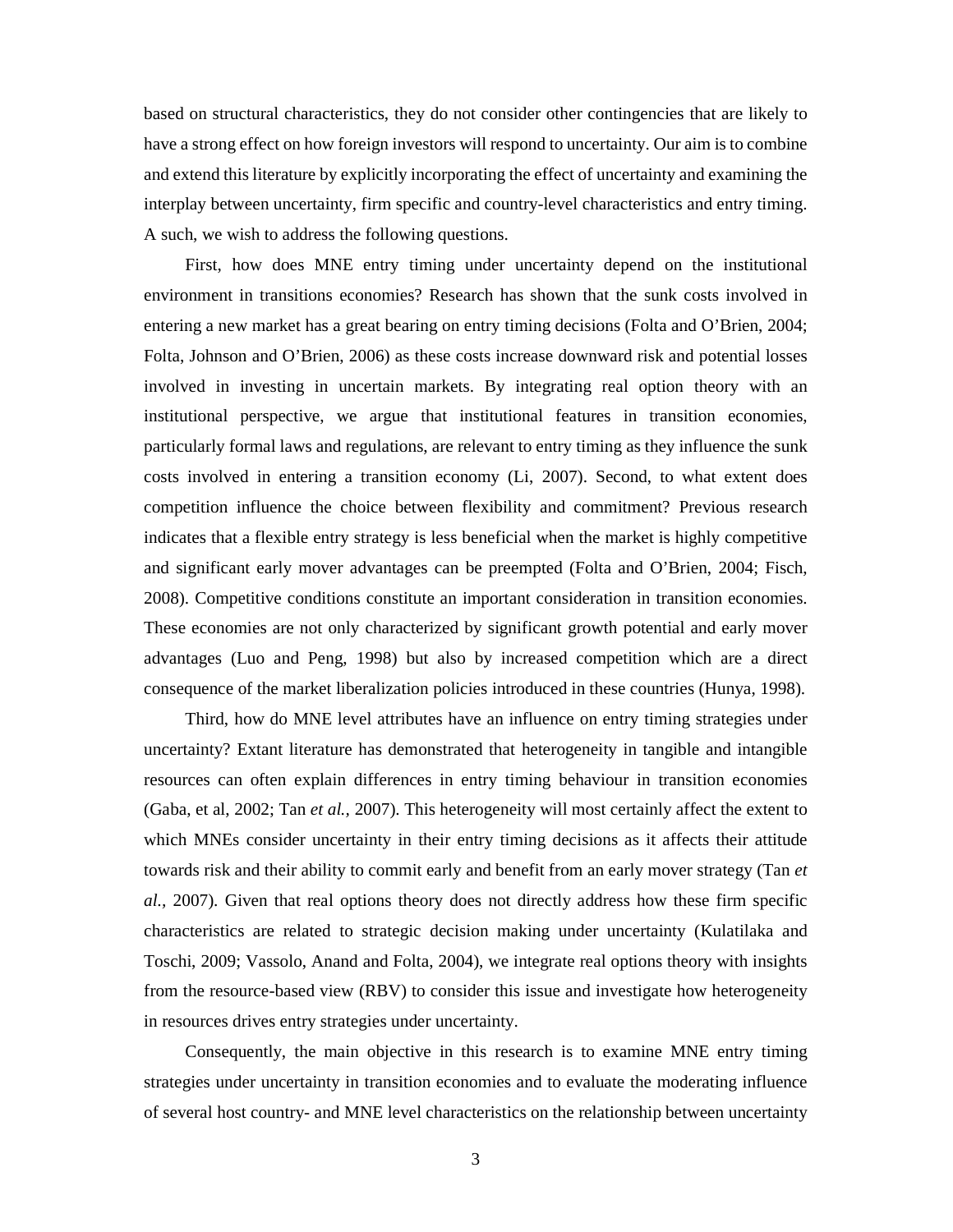and entry timing in transition economies. We develop a multi-theoretical framework, combining real options theory with elements from the resource-based view and institutional theory. We address our research question and test our hypotheses using data on MNEs that invested in the transition economies of Central and Eastern Europe (CEE) during the period 1991-2007<sup>1</sup>. Consistent with our expectations, our results demonstrate that investment deferment is more likely in circumstances of high uncertainty. Furthermore, we find host country and firm level factors, namely competition, formal institutions, MNE size and previous investment experience are important variables that moderate the relationship between uncertainty and entry timing.

We contribute to existing literature in a number of ways. First, we develop a multi-level theoretical perspective, combining real options theory with notions from the RBV and institutional theory. This allows us to study entry timing under uncertainty and develop contingencies that can better account for the impact of host country- and firm level characteristics on entry timing strategies. Second, even though some studies do address MNE entry timing decisions under uncertainty (Campa, 1993; Fisch, 2008; Pennings and Altomonte, 2006), empirical evidence remains rather limited (Fisch, 2008). Furthermore, in contrast to studies which only consider industry level data (Li, 2007), we focus on firm-level data to study entry timing. Such a perspective seems warranted given that studies focussing on the industry level cannot take account of firm level variables that will, undoubtedly, have a great influence on entry timing behaviour.

The remainder of this paper is structured as follows. In section 2 we provide a theoretical background and formulate several hypotheses concerning the effect of exogenous uncertainty on entry timing strategies and how this relation depends on host country- and firm specific variables. In section 3 we describe the empirical context, data and the variables used in the analysis, and also provide a methodological discussion of the appropriateness of hazard models for studying entry timing decisions. In section 4 we present the result of our analyses, which are subsequently discussed in section 5.

# **2. Theory and hypotheses**

 $\overline{a}$ 

# **2.1 A real options perspective to entry timing decisions**

 $<sup>1</sup>$  Although we wanted to include all entries between 1990-2007 this was not feasible due to missing data on</sup> some of the variables in our model. Consequently, we could only analyze data entry timing in the time period 1991-2007.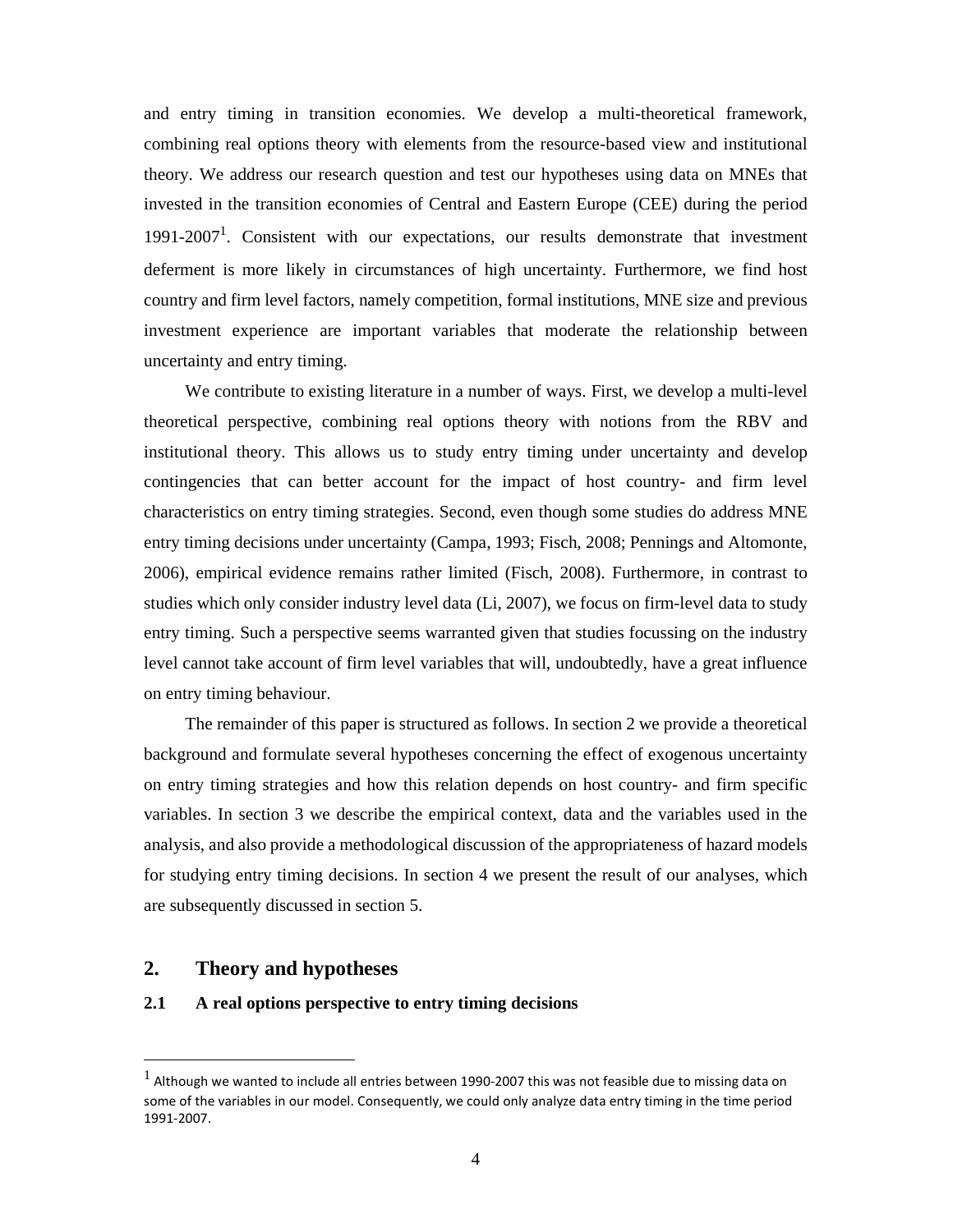Real option theory provides valuable new insights into our understanding how MNEs choose investment strategies under uncertainty (Buckley and Casson, 1998; Meyer and Peng, 2005; Li, 2007). Myers (1977) was the first to suggest that there is a strong analogue between corporate investments in real assets and financial options. He asserted that the value of an investment does not only depend on current cash flows that are derived from an investment, i.e. dividends, but also on future opportunities created by an investment. Depending on how conditions in the external environment develop, a current investment often creates opportunities to defer, increase or abandon an investment opportunity. These real options confer the right, but not the obligation, to undertake future strategic action (Amram and Kulatilaka, 1999). Having discretion to adjust strategic decisions is particularly valuable when there are sunk costs involved in the investment decision and there is considerable uncertainty regarding the future cash flows from an investment. By actively exploiting the flexibility created by real options, there is an asymmetry in the performance distribution, because firms can pursue opportunities with substantial upside potential by exercising the option, while limiting downward risk when uncertainty resolves unfavorably (Buckley and Casson, 1998; Li and Rugman, 2007).

From a real option perspective, the optimal time to invest under uncertainty must balance the benefits of waiting with the advantages of moving quickly into a market. This is essentially a trade-off between flexibility and commitment under uncertainty (Ghemawat, 1991). Much of the literature on real options has emphasized the option to wait as an important consideration in investment timing under uncertainty (Dixit and Pindyck, 1994; Folta, 1998; Tan et al, 2007). When an investment is surrounded by uncertainty and it is unclear whether future cash flows justify making a large sunk investment, MNEs could postpone entry in order to limit downward losses. However, entry deferment is less optimal in situations when firms can secure valuable growth options on future expansion opportunities by moving quickly. Similar to the option to wait the growth option increase with uncertainty. However, while the option to wait induces firms to preserve flexibility and adopt a careful wait-and-see strategy, growth options may encourage accelerated commitment to a foreign market and, hence, an early mover strategy (Kulatilaka and Perotti 1998; Folta and O'Brien, 2004; Fisch, 2008). Industry level- and host country level characteristics are an important consideration in this respect as they affect both the options to wait and grow and, as such, determine how the choice between flexibility and commitment eventually resolves.

For instance, in some industries growth option values are closely related to early mover advantages (Folta and O'Brien, 2004). In these contexts, firms might have more to gain from an early mover entry strategy so as to prevent rivals from preempting valuable growth options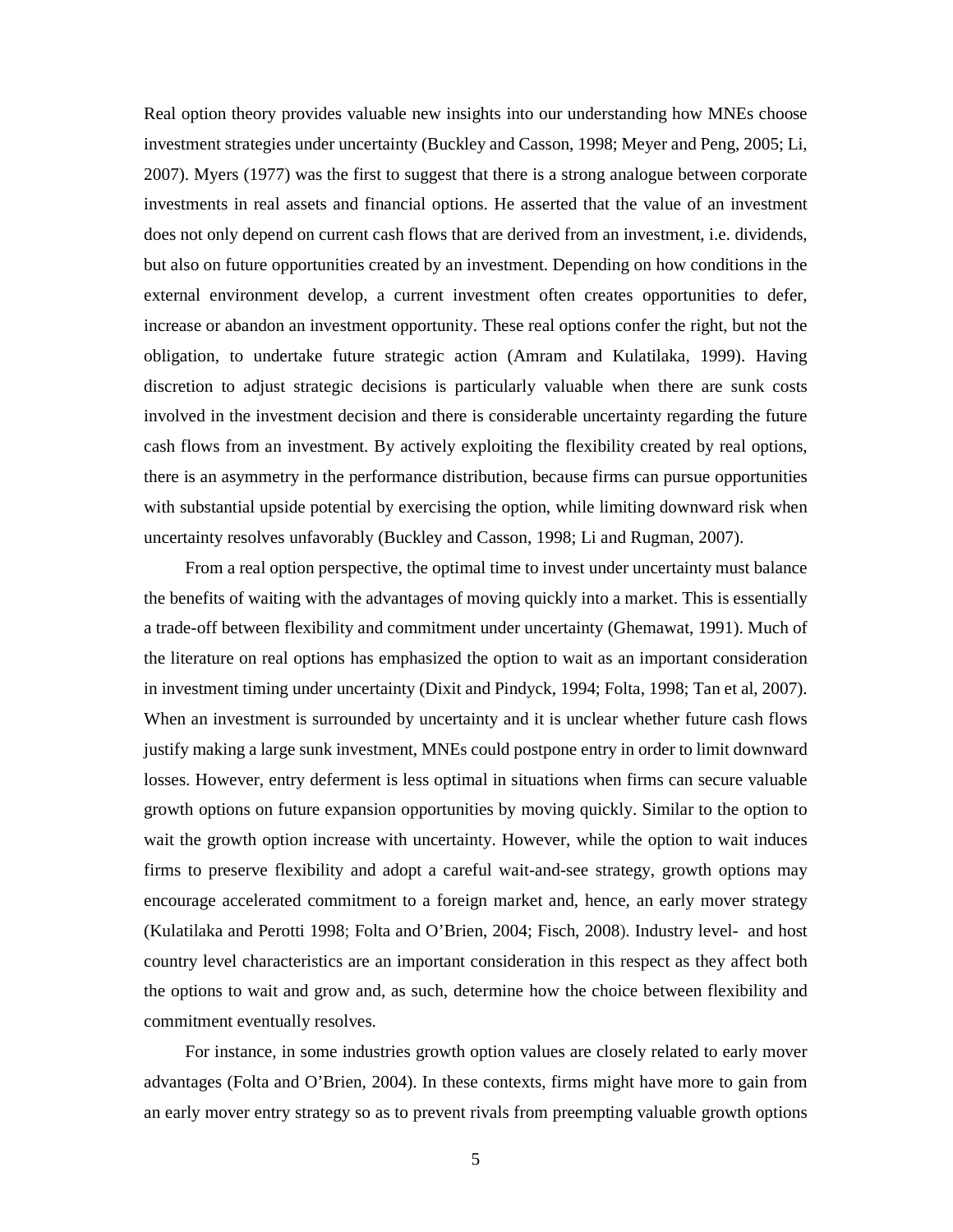and erode real option values (Rivoli and Salorio, 1996; Fisch, 2008). Another locational characteristic with a strong bearing on real option values and MNE entry strategies under uncertainty concerns the institutional environments in host countries. Examining how institutional characteristics affect MNE strategies under uncertainty requires integrating the institution-based view (North, 1990; Scott, 1990) with real options theory. North (1990) defines institutions as "the humanly devised constraints that structure political, economic and social interactions". Scott (1990) further asserts that institutional frameworks consist of three elements, namely normative, cognitive and regulatory institutions. Here we focus on formal institutions, which consist of the formal laws and rules in countries. These institutions partly determine how easy it is to enter a market (Buettner, 2006; Desai, Gompers and Lerner, 2003; Djankov *et al.,* 2001; Djankov *et al.,* 2002) and the entry costs that are involved in establishing local operations (Cuervo-Cazurra, 2008; Dikova and Witteloostuijn, 2007; Eden and Miller, 2004) Because these entry costs directly relate to the value of waiting, regulatory institutions will also impact MNE entry timing strategies under uncertainty. Relying on an institutional perspective is particularly appropriate for studying MNE strategies in transition economies since these countries are not only characterized by high exogenous uncertainty, but also display considerable inter-temporal as well as cross-national variation in institutional quality (Peng and Heath, 1996; Hoskisson *et al.,* 2000; Peng *et al.,* 2008).

Besides host country characteristics, internal factors and, especially, inter-MNE differences in resource profiles will also be an important determinant of MNE entry strategies in uncertain markets. Given that real options theory does not adequately consider how real options are related to firm level resources and capabilities, it is necessary to connect real option theory with the resource-based view (Penrose, 1959; Wernerfelt, 1984; Barney, 1991) with real options theory (Leiblein, 2003; Kim and Kogut, 1996; Tong and Reuer, 2007). Using both perspectives allows for an enhanced investigation into the relationship between heterogeneity in resource profiles and MNE entry timing decisions. The RBV conceptualizes firms as bundles of tangible and intangible resources, including, among others, managerial skills, organizational routines, technological, marketing and other knowledge-based, intangible resources and capabilities. These resources, especially those that are valuable, rare and inimitable are an important driver of firm level strategies and are the main source of a firm's competitive advantage (Barney, 1991). Through the lens of real options theory, these resources provide future discretionary opportunities and can thus be viewed as a bundle of real options on foreign investment opportunities (Bowman and Hurry, 1993; Kogut and Kulatilaka, 2001). Because MNE resources and capabilities determine the strategic choices available and the cash flows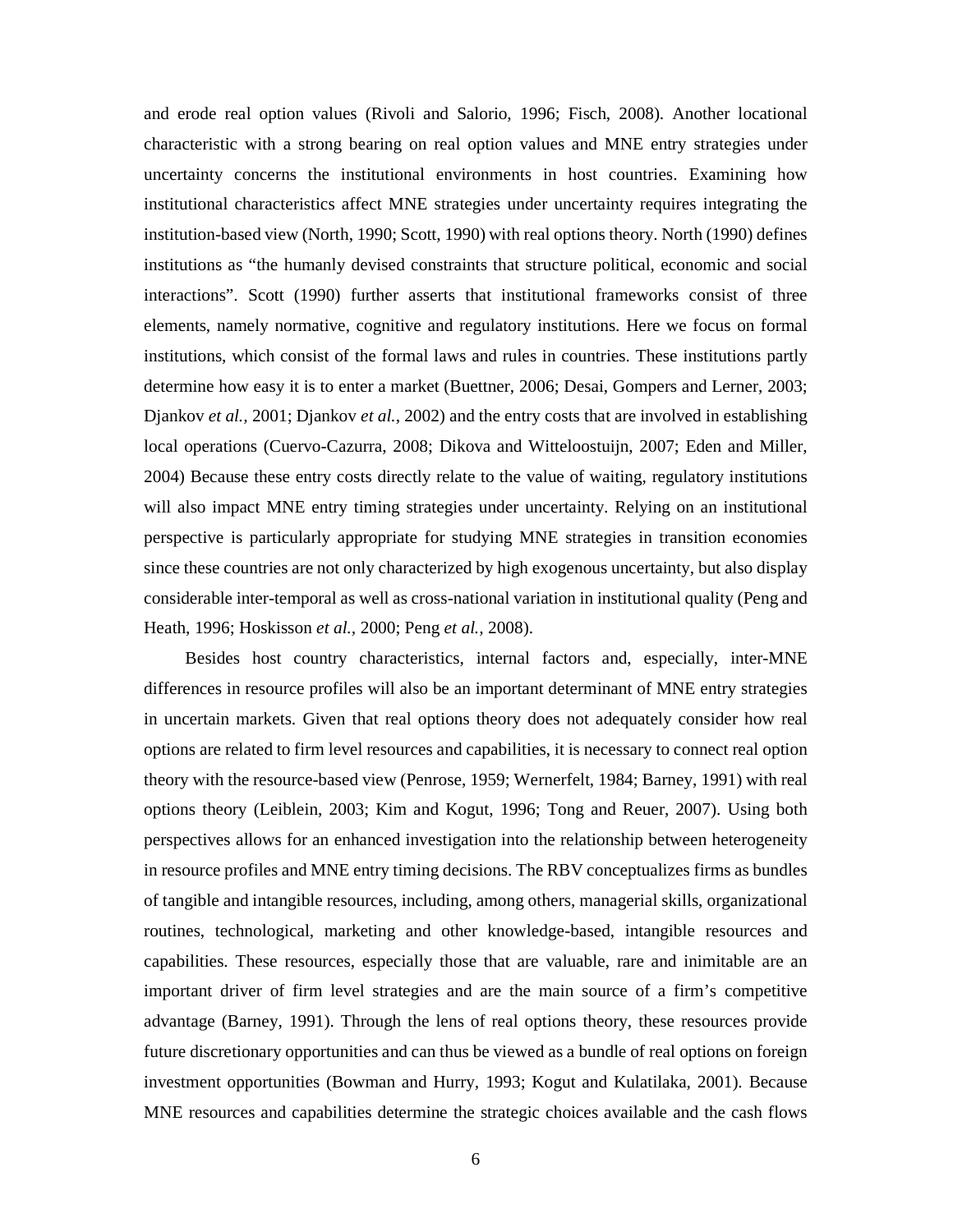that can be expected to accrue from a particular investment, heterogeneity in MNE resources will also affect the options to wait and grow and, accordingly, the MNE's entry timing strategies.

# **2.2 Hypotheses development**

#### *2.2.1 Entry timing strategies under uncertainty: the option value of waiting*

Foreign investment decisions often have to be made under considerable uncertainty stemming from various exogenous sources, including exchange rate fluctuations, inflation volatility, demand fluctuations and political instabilities (Cuypers and Martin, 2010; Chung *et al.,* 2010; Song *et al.,* 2015; Tong and Reuer, 2007). This exogenous uncertainty is considered to be one of the most fundamental forces that MNEs have to contend with and has a great influence on the entry timing strategies that they pursue in foreign markets (Rivoli and Salorio, 1996; Song *et al.,* 2015). Because this uncertainty mainly resolves over time (Folta, 1998) and increases the downward risk associated with an investment, there is an option to wait. This option to wait is valuable, because by postponing their investment decision MNEs can collect more information that allows for a better informed decision in the future once key uncertainties are resolved and value of an investment opportunity can be more accurately predicted (Li and Rugman, 2007). MNEs will only decide to undertake the investment and enter the market when the present value of the investment cash flows exceeds its costs by the option value of waiting will (Pennings and Altomonte, 2006). Because uncertainty increases option value, MNEs are likely to adopt a flexible wait-and-see entry strategy in the presence of considerable exogenous uncertainty.

The option to wait is likely to be an important consideration for MNEs that are contemplating to invest in transition economies. Transition economies are characterized by considerable exogenous uncertainty (Gelbuda, Meyer and Delios, 2007; Gielens and Dekimpe, 2007). This uncertainty was particularly evident during the earlier stages of economic transition (Luo and Peng, 1998) and was caused by macroeconomic shocks and political instability (Hoskission *et al.,* 2000). These volatile conditions in the external environment made it difficult for MNEs to evaluate local market conditions and significantly increased the downside risk and the value of waiting associated with making an investment. Given the high level of uncertainty in transition economies, MNEs will want to maintain their flexibility and choose to implement a cautious wait-and-see strategy. Only a few studies actually consider how uncertainty and entry timing are related in the context of transition economies (Altomonte and Pennings, 2006; Brito and de Mello Sampayo, 2005). Altomonte and Pennings (2006) calculate the likelihood that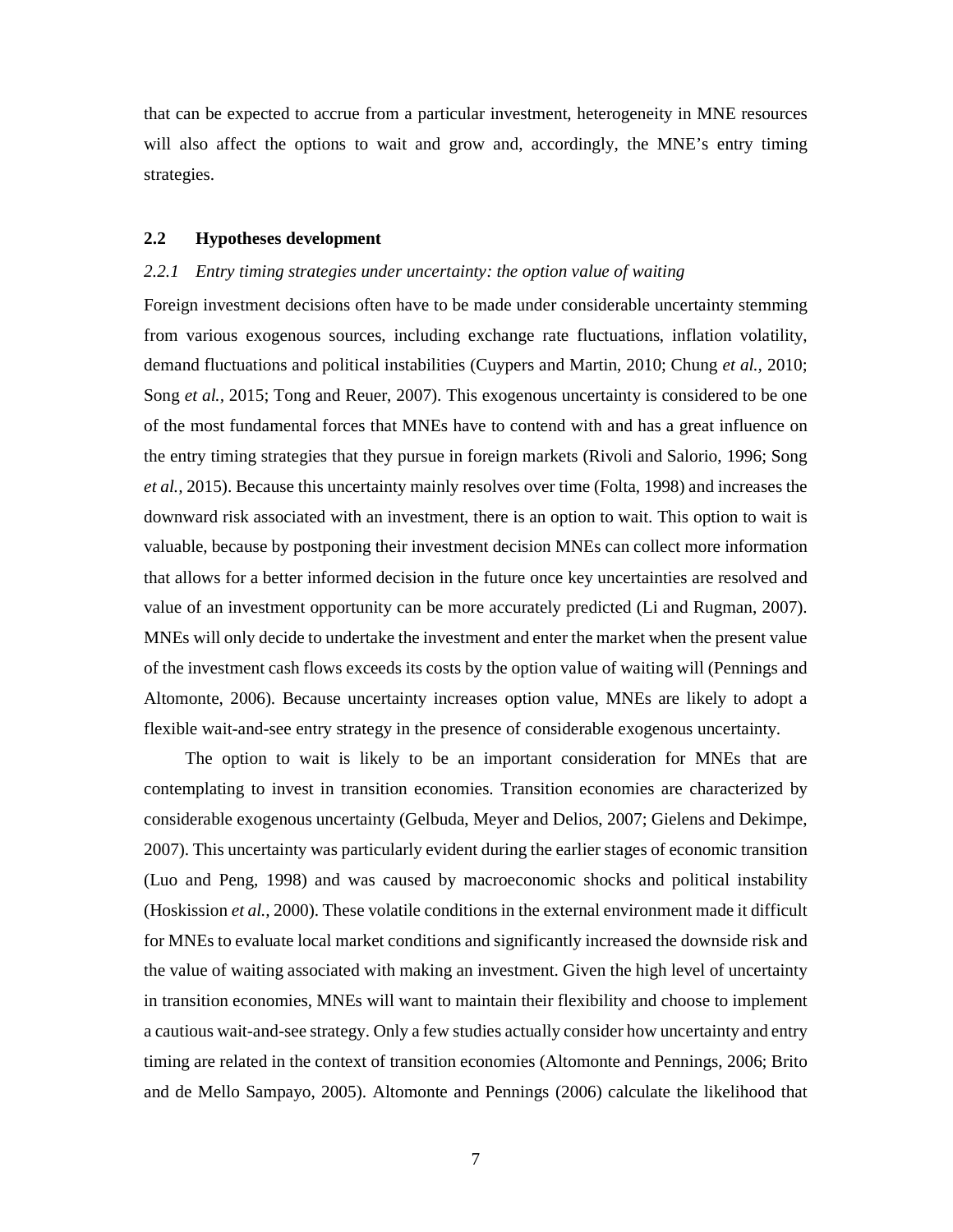MNEs will invest the transition economies of CEE in the time period from 1990-1998. Consistent with real option theory, they find that there is a negative relationship between exogenous uncertainty and entry timing. Similarly, Brito and de Mello Sampayo (2005) use an option-pricing model to consider how uncertainty regarding the attractiveness of transition economies and other developing countries has an influence on MNE investment timing. Their results also demonstrate that MNEs postpone entry and wait for the resolution of uncertainty before undertaking their investment. Based on the foregoing we thus hypothesize:

**Hypothesis 1:** There is a negative relationship between exogenous uncertainty and MNE entry timing in transition economies.

#### *2.2.2 Entry timing and host country characteristics: institutions*

Real options theory suggests that the optimal time to invest under uncertainty will strongly depend on the amount of sunk costs involved in the investment (Dixit, 1992). Sunk costs make investments less reversible and increase downside risk when investment conditions are unpredictable (O'Brien *et al.,* 2003; Tan *et al.,* 2009). Because sunk costs involved in an investment cannot be recouped should conditions deteriorate, they increase the option value of waiting under uncertainty and the benefits of being able to delay entry. Several studies have explored the issue of sunk costs and investment and demonstrate that firms are more likely to wait-and-see and delay committing to an uncertain market when the investment entails considerable sunk costs (Folta and O'Brien, 2004; Folta *et al.,* 2006; O'Brien at al., 2003).

The sunk costs involved with an investment in a host country market can arise from several sources. Common examples of sunk costs include the costs associated with accumulating foreign market knowledge, adverting and building up a brand, setting up production facilities and a distribution network. Besides these factors, the institutional environment and, principally, formal institutional quality will also determine the sunk costs that are incurred in entering through FDI. Transition economies, especially during the early transition years, suffered from weak institutional environment. Characteristic institutional features included ineffective legal frameworks (Bevan *et al.,* 2004; Chan, Isobe and Makino, 2008), unclear and arbitrary regulations (Estrin and Prevezer, 2010; Meyer, 2001), inefficient bureaucracies (Dikova and Witteloostuijn, 2007), administrative barriers (Estrin, Meyer and Bytchkova, 2006) and significant corruption (Meyer, 2001). These institutional features inhibit the efficient functioning of markets which can result in high costs for MNEs when entering transition economies.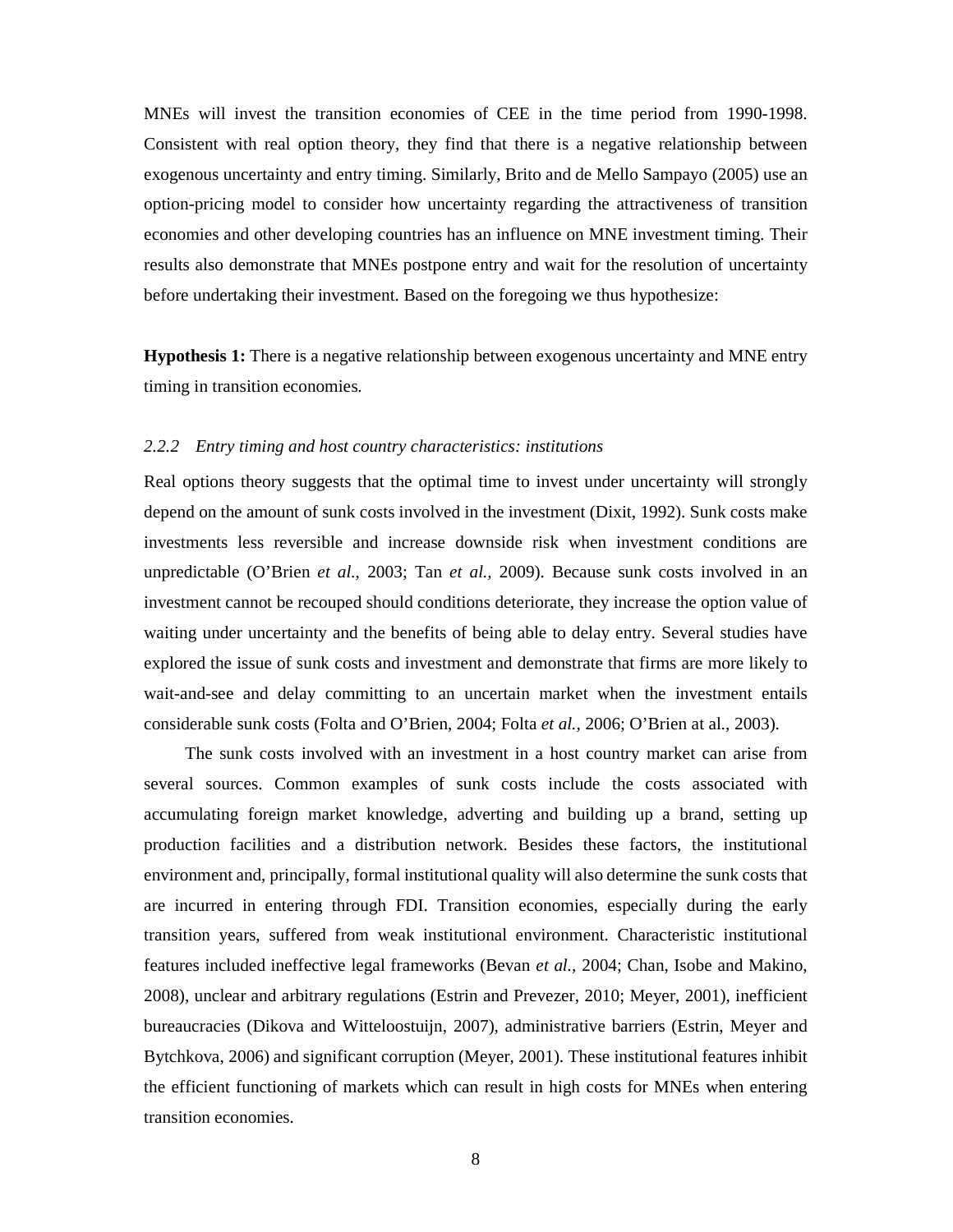When establishing operations in transition economies through either a Greenfield investment or an acquisition, MNEs need to obtain various local resources. High transaction costs are involved in securing these complementary resources as local markets for these resources do not function properly in most transition economies (Dikova and Witteloostuijn, 2007; Estrin *et al.,* 2009; Meyer *et al*., 2008). For instance, establishment costs due to underdeveloped real estate and labor markets, complex and time-consuming bureaucratic procedures and negotiations with inexperienced local government agencies to obtain permits and licenses can be considerable when entering through a Greenfield investment (Meyer and Peng, 2005). Acquisitions are also prone to market imperfections and high transaction costs (Peng and Heath, 1996). To start, investors have to gather information and search for the right acquisition target (Dikova and Witteloostuijn, 2007). Once a suitable target has been found, investors have to invest their time, effort and resources to perform due diligence (Meyer *et al.,* 2009) and negotiate with shareholders and country governments and policymakers who are often large shareholders and deeply involved in privatization processes (Uhlenbruck and De Castro, 2000) and pursue objectives, i.e. political and social, that do not necessarily coincide with those of foreign investors (Meyer, 2002; Uhlenbruck and De Castro, 2000). Moreover, post-acquisition investments are considerable given the need to integrate and rigorously restructure the acquired company (Estrin and Meyer, 2011; Peng, 2006). Finally, on a more general level, it has been suggested that corruption has been a persistent and pervasive feature of many transition economies that suffer from weak institutional structures (Uhlenbruck *et al.,* 2006; Estrin, Aidis and Mickiewicz, 2007) and the costs associated with corruptive practices can be a substantial burden to foreign MNEs (Cuervo-Cazurra, 2008; Eden and Miller, 2004).

Putting these arguments together, a weak formal institutional environment increases search, contracting, negotiation and, more generally, transaction costs associated with entering a transition economy. These capital outlays constitute an important source of sunk costs associated with entering transition economies. When institutional weaknesses increase these costs there is a higher value of waiting, which encourages MNEs to implement a wait-and-see strategy. Accordingly, based on the previous discussion we expect the relation between uncertainty and entry timing to be stronger in transition economies with a weak institutional environment. Thus we propose:

**Hypothesis 2:** The negative relationship between exogenous uncertainty and MNE entry timing will be stronger in transition economies with a weaker formal institutional framework.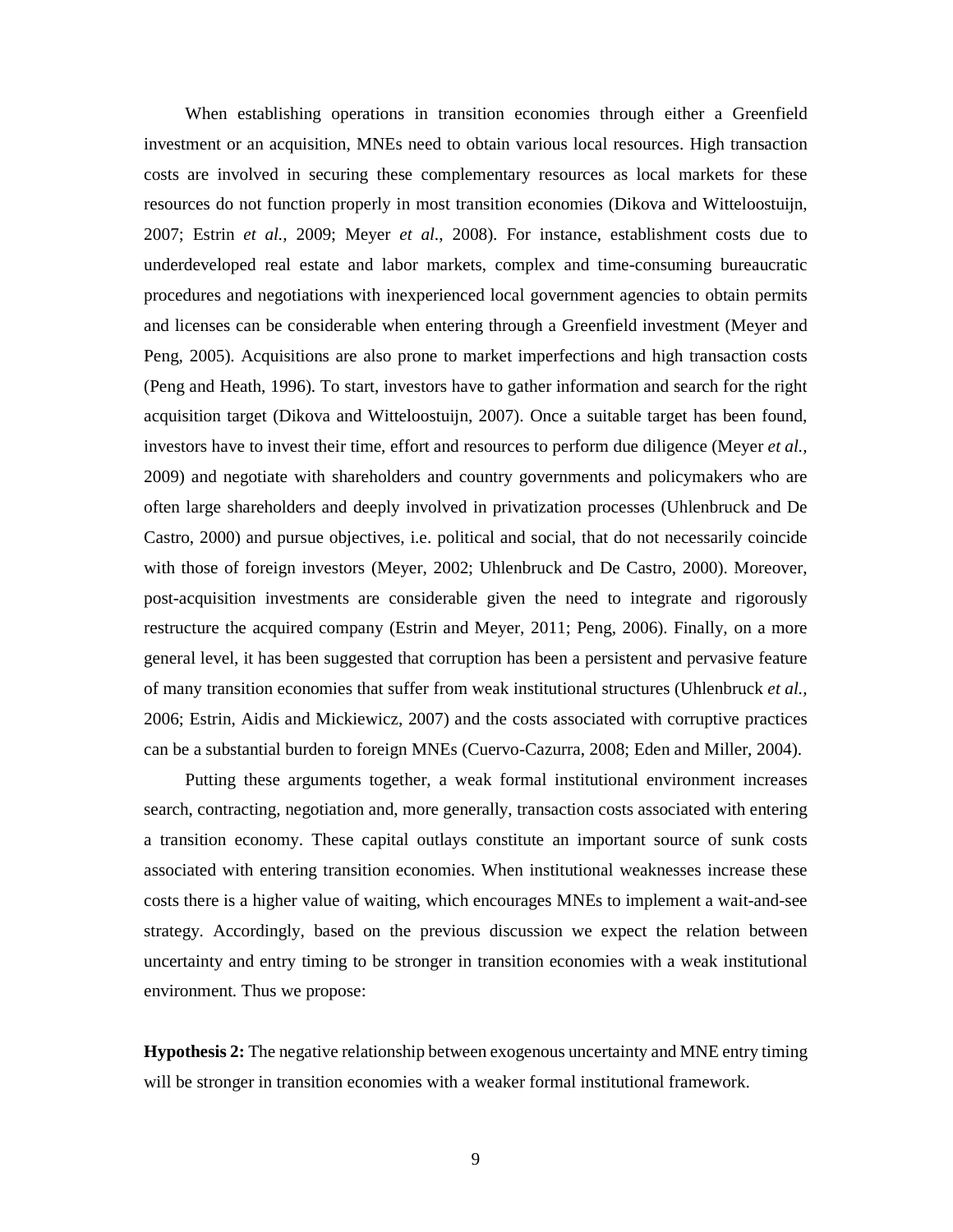#### *2.2.3 Entry timing and host country characteristics: competition*

The competitive conditions prevailing in the industry of a foreign market can also exert a great influence on real option values and the strategic choices that MNEs make under conditions of uncertainty (Kulatilaka and Perotti, 1998). The competitive situation affects the entry decision as it drives the value of the option to wait and grow through its effect on the delayability of an investment (Rivoli and Salorio, 1996). The degree to which an investment can be delayed generally revolves around two issues, namely whether a real option is proprietary and whether the option can be strategically preempted by other competing firms (Smit and Ankum, 1993; Miller and Folta, 2002).

Some real options are inherently proprietary. For instance, when a firm possesses unique firm specific advantages that confer a sustainable advantage over competitors, there is little reason to enter a new market quickly when confronted with high uncertainty and make an investment that is largely irreversible (Rivoli and Salorio, 1996). Due to the proprietary nature of the investment opportunity, potential competitors are largely unable to erode option value by preemptively exercising their own options through a strategic investment (Miller and Folta, 2002). In case the option to invest is not proprietary, delaying entry is not a preferred strategy. More specifically, when an option is not exclusive and many MNEs hold similar options on foreign investments, the waiting option decreases value and MNEs have less to gain from delaying an investment decision and implementing a wait-and-see strategy. An early commitment can be justified under these circumstance to prevent option value from being eroded (Trigeorgis, 1996; Folta and O'Brien, 2004) by preemptive investments from other firms (Miller and Folta, 2002).

Competitive pre-emption is a particularly serious concern when MNEs can benefit early mover advantages (Rivoli and Salorio, 1996; Smit and Trigeorgis, 2006) that generate valuable growth options (Kulatilaka and Perotti, 1998; Folta and O'Brien, 2004). Early mover advantages can be attained in several ways and sustained through several isolating mechanisms, including customer switching costs, buyer uncertainty, scale and scope economies, technological leadership, learning curve effects and the preemption of scarce assets (Lieberman and Montgomery, 1988). By adopting an early mover strategy MNEs are likely to obtain sustainable quality and cost advantages over later entrants (Tan *et al.,* 2007). Growth options are more valuable in situations when substantial early mover advantages are associated with an early investment (Kulatilaka and Perotti, 1998; Folta and O'Brien, 2004; Leiblein and Ziedonis, 2007). In market environments where early mover advantages generate valuable future growth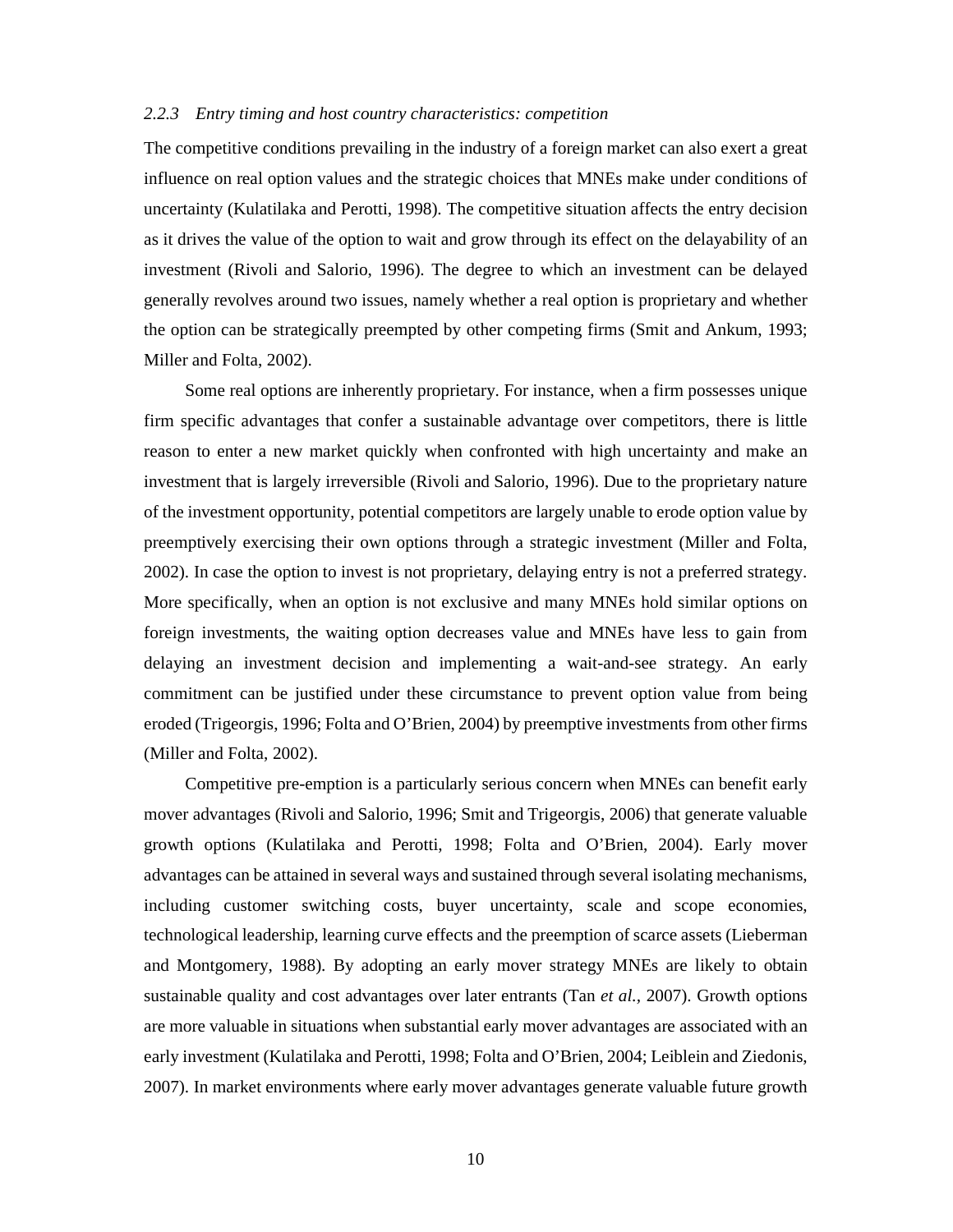opportunities, a wait-and-see entry strategy is unlikely to be the optimal course of action because the growth option value will likely exceed option value of waiting.

Despite abundant theoretical contributions on the subject, empirical research that investigates how competitive conditions have an impact on entry timing decisions under uncertainty is relatively scarce. Based on a sample of firms in research-intensive industries, Folta and Miller (2002) investigate whether the decision to exercise the option to grow is determined by the threat of competitive preemption. Their results show that the resolution of uncertainty triggers commitment and that the option to grow and acquire additional equity is exercised earlier by investors when the growth option is susceptible preemption. Bulan *et al.,* (2009) examine the interrelatedness of competition, option value, and entry timing for developing real estate projects. They find that firms often delay their investment decision in order to remain flexible when conditions are highly uncertain and the investment involves considerable sunk costs. They also demonstrate that when the number of competitors increases, firms invest more quickly in order to avoid further erosion of option value. However, these studies do not focus on entry into international markets and do not reveal how competition affects the entry timing decision of MNEs in the context of transition economies.

Growth options and prospects to attain early mover advantages are an especially important element in transition economies (Luo and Peng, 1998; Meyer and Gelbuda, 2006; Nakata and Sivakumar, 1997; Pan *et al.,* 1999; Tan *et al.,* 2007). Early entrants in transition economies can pre-empt the most favourable investments locations, human resources, potential acquisition targets and market (distribution) channels. Furthermore, early movers also tend to receive preferential treatment from host country governments (Tan *et al.,* 2007). Early movers can also build up their brand and increase buyer switching costs by building their brand and shaping consumer preferences, who often consider early entrants as more legitimate than firms that enter the market at a later moment in time (Carpenter and Nakamoto, 1989; Kerin, Varadarajan, and Peterson, 1992). In addition, MNEs that are quick to establish operations in a transition economy will have opportunities to accumulate local market knowledge and learn how to operate in these markets. Acquiring market knowledge is imperative given the peculiarity nature of these market environments.

Because these early mover advantages and the option to invest in transition economies are not strictly proprietary in nature, the threat that other firms entering the market will erode early mover advantages and associated growth option values is substantial. Non-proprietary growth opportunities linked to early mover advantages in transition economies means that MNEs have more to gain from committing resources quickly instead of implementing a wait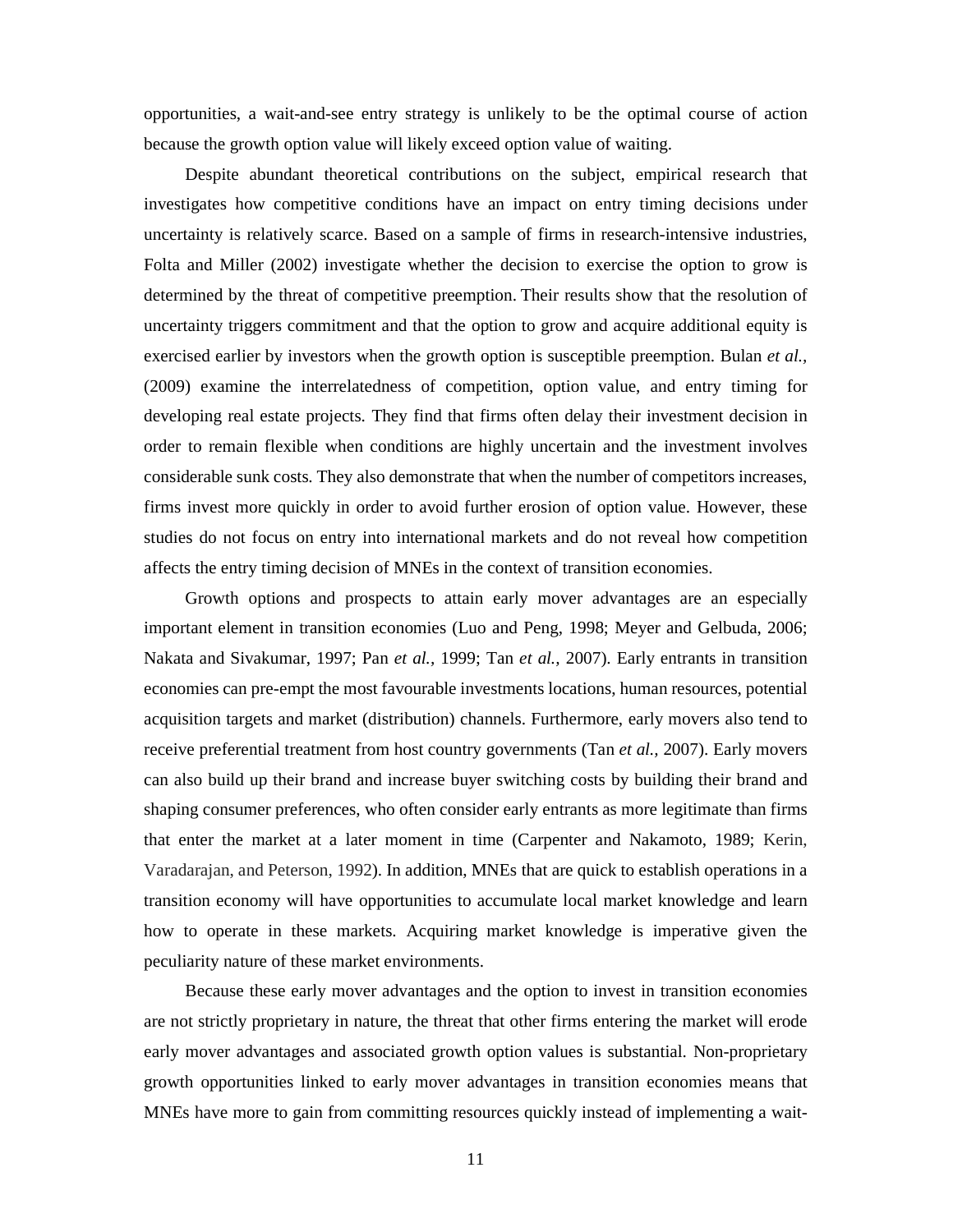and-see strategy to preserve the option value of waiting. We therefore propose the following hypothesis:

**Hypothesis 3:** Competition positively moderates the negative relationship between exogenous uncertainty and MNE entry timing in transition economies.

## *2.2.3 Entry timing and firm level attributes: firm size*

Previously, we identified competition and institutions as important contingencies that influence the option value associated with investment in transition economies and the inclination to pursue either a flexible wait-and-see or an early mover strategy based on commitment. The option to grow often makes the entry timing decision more unambiguous since it competes with the option value of waiting (Kulatilaka and Perotti 1998; Lin and Kulatilaka, 2007). However, the value attributed to the options to grow and wait are unlikely to be distributed evenly among firms. More specifically, in situations of uncertainty some firms might benefit more from immediate investment, while others might have more to gain from deferring entry to preserve the option to wait and possibly enter at a later moment when uncertainty has reduced and the cash flows from the investment can be assessed more accurately. This suggests that MNE level characteristics will also be important in explaining differences in entry timing strategies under uncertainty. Here we focus on firm size, which is considered a crucial resource-based characteristic related to firm level strategies (Chatterjee, Wernerfelt, 1991; Ekeledo and Sivakumar, 2004; Johnson and Tellis, 2008) and entry timing decisions (Fuentelsaz, *et al.,* 2002; Gaba *et al.,* 2002; Schoenecker and Cooper, 1998).

MNEs that are larger tend to possess resources and capabilities that can be used to enter foreign markets quickly in order to secure growth options and early mover advantages (Tan *et al.,* 2007). For instance, large MNEs have more financial, managerial and slack organizational resources available (Belderbos and Zou, 2009) to dedicate to international expansions (Fuentelsaz *et al.,* 2002; Nakos and Brouthers, 2002) and which can be exploited to gain a competitive advantage over later entrants (Tan *et al.,* 2007; Tan and Vertinsky, 1996). Slack resources can be especially critical as they represent a repository of real options (Bowman and Hurry, 1993) that confer flexibility and allow MNEs to explore and exploit investment opportunities (Lin, Cheng and Liu, 2009), such as entering new product- and geographical markets (Yiu, Lau and Bruton, 2007). Furthermore, MNEs that are larger are credited with the ability to leverage political clout to influence host country governments (Wan and Hillman,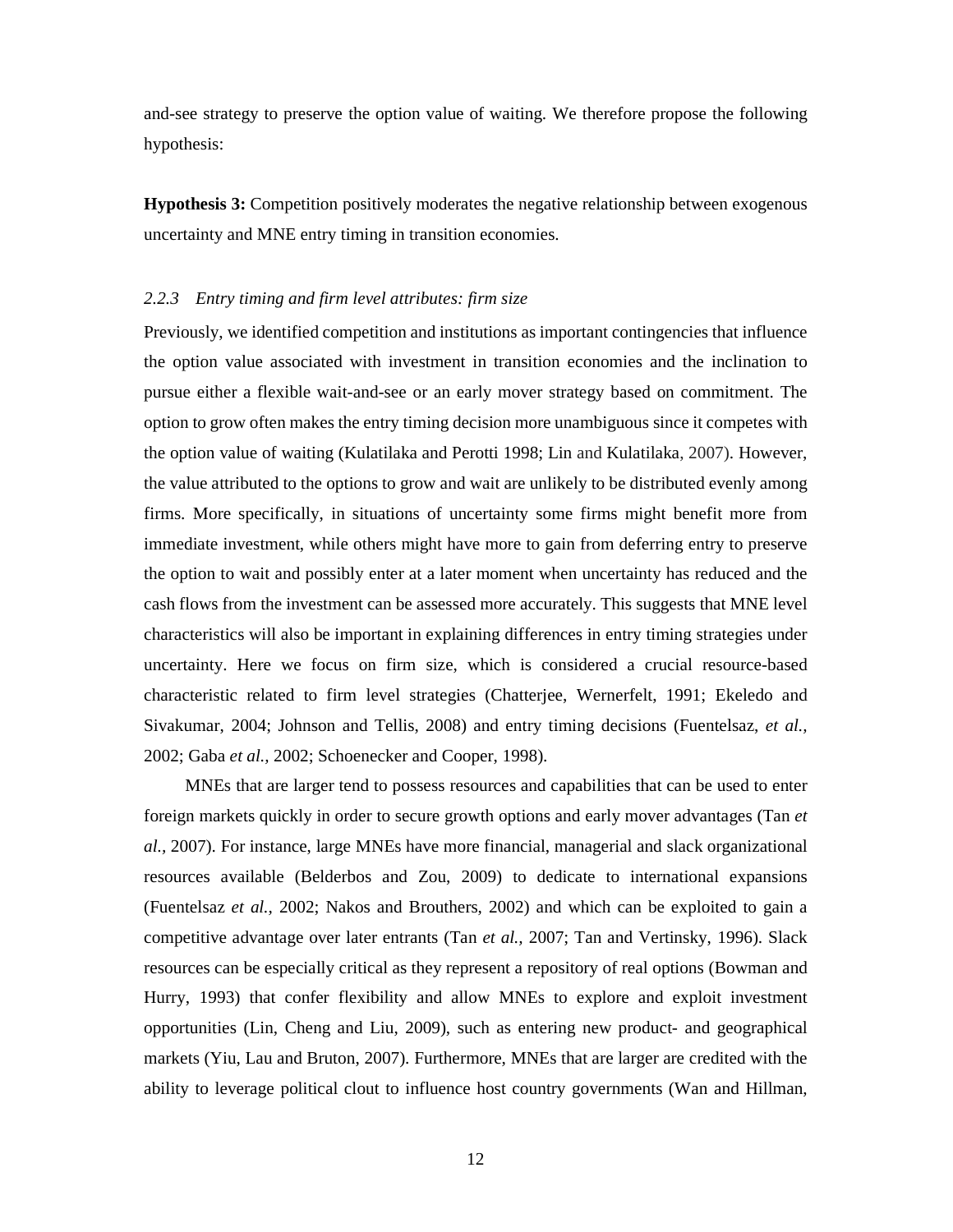2006; Schuler, Rehbein, and Cramer, 2002) and can exercise more bargaining power (Pan, 1996; Tan *et al.,* 2007). This can result in preferential treatment from host country governments, thereby enabling these MNEs to secure vital local resources and favourable operating conditions (Tan and Vertinsky, 1996). Smaller MNEs, on the other hand, face substantial resource constraints that limit their access to, and potential to exploit, future growth opportunities.

Larger MNEs will also perceive a lower option value of waiting compared to their smaller counterparts because they are in a better position to manage the risks and costs involved in entering a foreign market (Terpstra and Yu, 1998). This directly affects entry timing decisions through its effect on downside risk and the option value of waiting. More specifically, organizational slack can function as a buffer against risk and environmental shocks (Lin *et al.,* 2009; Tan et al. 2007) and affect an MNE's tolerance for, and the attitude towards, uncertainty (Tan and Vertinsky, 1996). Due to their deeper financial pockets, large MNEs are also better able to bear the high sunk costs that are generally involved in foreign investments (Tan and Vertinsky, 1996) and the large capital outlays required will only account for a small portion of the total resources available to the MNE. Smaller MNEs, on the other hand, are much more sensitive to the downside risk and potential losses related to high uncertainty and, so, attach greater importance to the option value of waiting (Tan *et al.,* 2007).

These resources possessed by larger MNEs will also determine the entry strategies that MNEs pursue in transition economies. As mentioned previously, entry timing decisions in transition economies are often related to the potential to benefit from promising future growth opportunities (Chung and Beamish, 2005; Gielens and Dekimpe, 2007) and valuable early mover advantages (Luo and Peng, 1998; Meyer and Gelbuda, 2006; Isobe, et al, 2000; Pan, et al, 1999). Growth option values will be high for large MNEs as they are more likely to have the resources and capabilities available needed to exploit early mover advantages in these markets. This suggests that MNEs might have more to gain from committing resources quickly, despite high exogenous uncertainty, than retaining flexibility by implementing a wait-and-see strategy in transition economies. Consistent with the above arguments, extant international business research indicates that firm size generally increases the likelihood that an MNE will be an early entrant in transition economies (Gaba *et al.,* 2002; Tan *et al.,* 2007).

This discussion suggests that because large MNEs are likely to perceive substantial growth opportunities, i.e. growth options, when contemplating investing in transition economies and are also less affected by the downside risks associated with entering these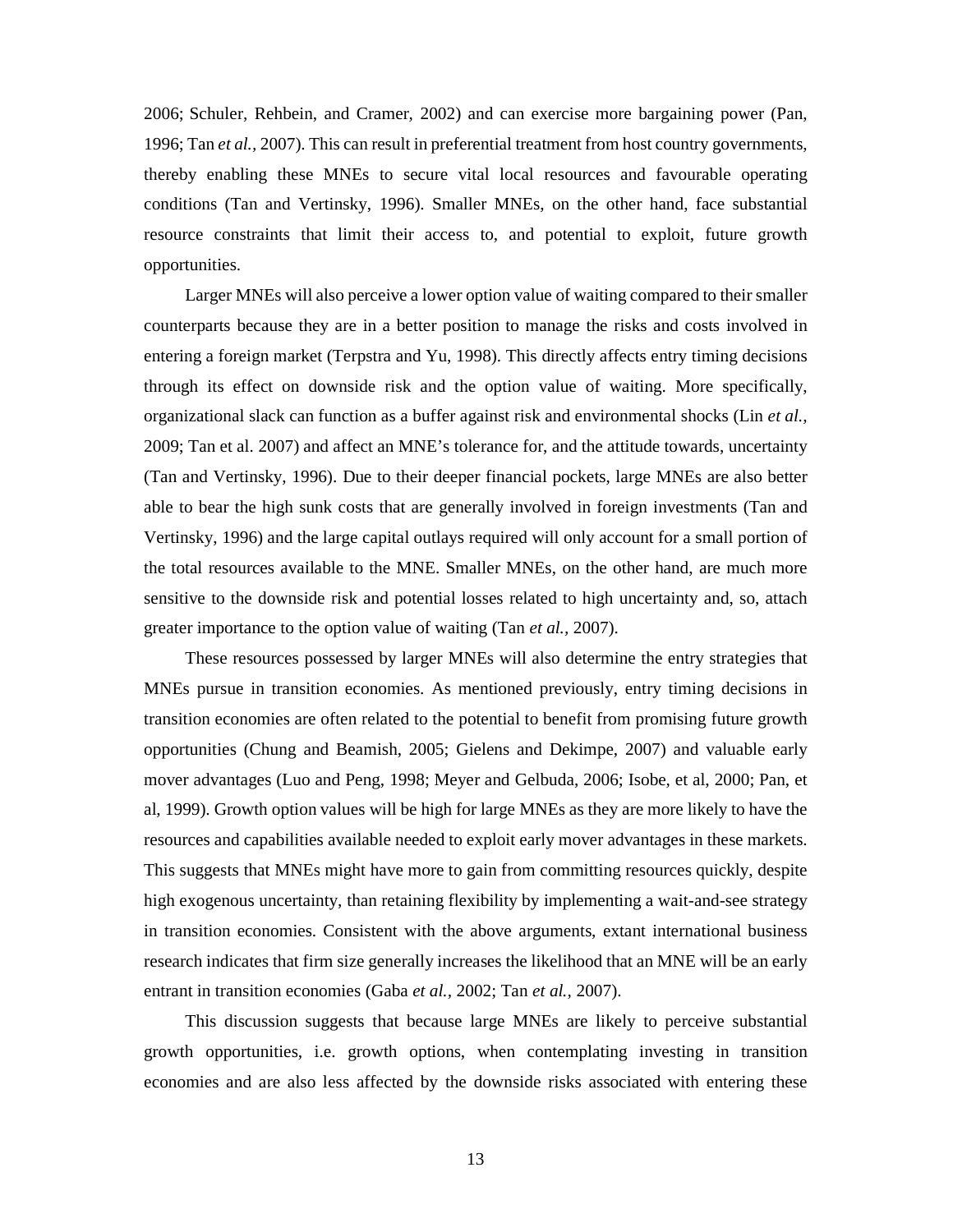markets, i.e. the option to wait. Therefore, the relationship between uncertainty and entry timing is likely moderated by MNE size. To capture this, we formulate our next hypothesis:

**Hypothesis 4:** MNE size positively moderates the negative relationship between exogenous uncertainty and entry timing of MNEs in transition economies.

Another MNE level attribute that is likely to have a strong bearing on entry timing is the extent to which an MNE has previous international investment experience. MNEs that operate in multiple national environments are exposed to a variety of business environments, consumer preferences, competitive conditions, cultures and institutional configurations. Through this exposure to diverse setting and the process of organizational learning, MNEs accrue an extensive and diverse knowledge base (Gielens and DeKimpe, 2007). This international investment experience and the knowledge it generates constitutes a valuable firm specific intangible and inimitable resource as it allows MNEs to develop capabilities and routines (Barney, Wright and Ketchen, 2001) that can often be transferred and redeployed in other foreign markets should new expansion opportunities emerge (Barkema *et al.,* 1996). However, especially when considering investment into transition economies, it is imperative to recognize that some experience is much more relevant than others (Ionascu, Meyer, and Erstin, 2004; Uhlenbruck, 2004).

Transition economies represent idiosyncratic environments. Evaluating local market conditions and formulating effective investment strategies to gain a competitive advantage in these markets is exceedingly challenging (Meyer and Gelbuda, 2006). This even holds for internationally experienced MNEs, given that knowledge, routines and capabilities that MNEs have acquired and developed through their previous international expansions are not easily transferred and adapted to the transition economy context (Tallman, 1992). Traditional business strategies that might have worked in other market environments are not a natural gateway to successful entry into these uncertain environments (Khanna, Palepu and Sinha, 2005). Instead, when investing in transition economies, previous experience in economically and culturally similar markets and, especially, other transition economies is much more relevant and beneficial (Gielens and DeKimpe, 2007). Based on real option reasoning and resource-based theory, experience with operating in transition economies affects entry into other transition economies through its effect on the option value of waiting and the growth option value.

First, MNEs with experience in transition economies are likely to be less deterred by high exogenous uncertainty. The real option literature argues that exogenous uncertainty caused by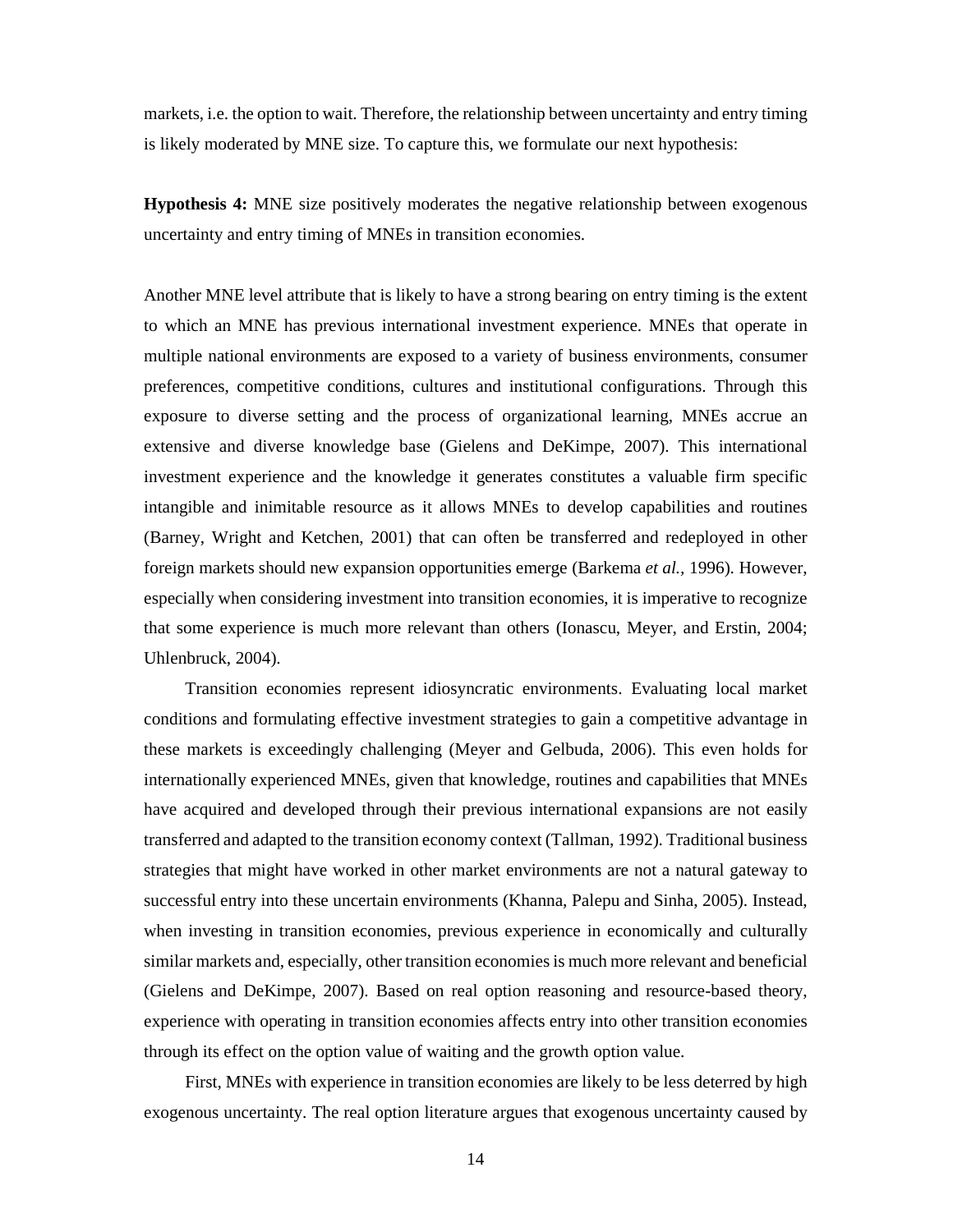macro-economic volatility can only be resolved over time (Bowman and Hurry, 1993). However, while it is true that this uncertainty is not influenced by the actions taken by firms, the extent to which this uncertainty creates downside risk and a high option value of waiting might differ substantially from firm to firm. MNEs that already have subsidiaries in transition economies are likely to have developed capabilities and routines that are designed to better manage and operate under conditions of exogenous uncertainty (Song, 2013). Second, an MNE with prior investment experience is likely to possess other resources that might facilitate expansion into other transition economies. Due to previous investments MNEs can more easily adapt to environmental peculiarities of transition economies and navigate the complex bureaucratic- and wider institutional environment that characterizes these markets. More experienced MNEs also find it easier to gain and raise legitimacy amongst host country constituents (Kostova and Zaheer, 1999) and have developed marketing capabilities that are geared towards local consumer preferences (Uhlenbruck, 2004). Consequently, MNEs that are experienced with operating in transition economies tend to possess the capabilities necessary to cope with uncertainty, identify emerging opportunities, establish, develop and grow local operations.

The foregoing discussion implies that an MNEs prior experience with operating in transition economies will influence entry timing into other transition economies characterized by uncertainty through two mechanisms, namely by decreasing the option value of waiting and increasing the growth option value. This leads to the following hypothesis:

**Hypothesis 5**: Previous investment experience in transition economies positively moderates the negative relationship between exogenous uncertainty and entry timing of MNEs in transition economies.

# **3. Empirical setting, data, methodology and variables**

#### **3.1 Empirical setting: multinational banks in Central and Eastern Europe**

In this study we test our hypotheses on a sample of multinational banks (MNBs) that entered the transition economies of Central and Eastern Europe (CEE). There are several reasons why we decided to test our propositions in the context of the banking industry. First, the recent wave of foreign direct investment (FDI) in the financial sectors of the CEE region provides a unique opportunity to examine the strategies that MNBs pursue in these markets. Many CEE governments were quick to lower entry barriers in the banking industry, because they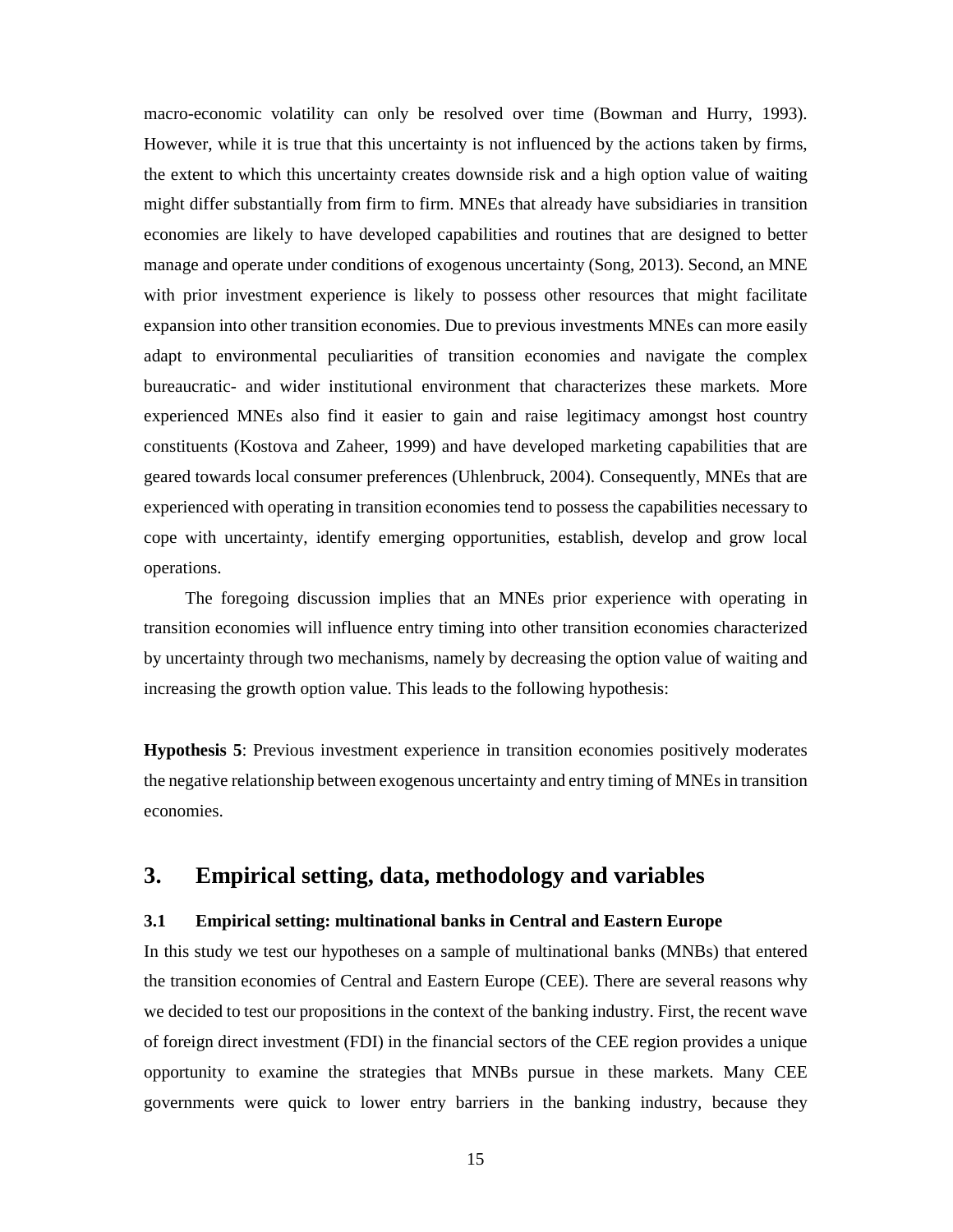recognized the important role that foreign MNBs could play in establishing a well-functioning banking sector which was considered vital to facilitate economic growth and development. Second, the lack of intense competition and the (anticipated) increased demand for banking services means that many new immediate and future growth opportunities materialized for MNBs. Attracted by these opportunities, foreign MNBs have recently established a considerable presence in Central and Eastern Europe. 2 This presence is clearly reflected by the foreign ownership of total banking assets in the CEE region, which grew from approximately 14 percent in 1996 to over 70 percent in 2007 (EBRD, 1998, 2008). In some countries such as Estonia and the Slovak Republic, this ratio currently approaches 100 percent (Poghosyan and Poghosyan, 2010).

Third, applying real options reasoning is especially relevant in the context of entry timing of MNBs in CEE transition economies. When entering a new foreign market MNBs have to incur considerable sunk costs. Besides regular sunk costs, such as accommodation and legal fees, MNBs need to invest in the development of valuable intangible resources (Blandón, 2001), predominantly in the form of a strong brand name (Dick, 2007) and local market knowledge (Miller and Parkhe, 2002). As argued by Örs (2006), commercial banks direct substantial investments to advertising and marketing given that reputation and service quality constitute important differentiation advantages (e.g. Berger and Mester, 2003). Moreover, MNBs have to commit resources to obtain and develop human capital, technology and market information, in order to acquire the knowledge needed to successfully operate in a new foreign market (Eriksson *et al.,* 1997). The amount of sunk costs involved in acquiring market knowledge can be particularly high in transition economies, because the idiosyncrasies of the business environment limits the applicability of market knowledge developed in other developed market economies (Li and Meyer, 2009). The high sunk costs associated with market entry implies that MNBs will be careful to invest in a transition economy under conditions of high uncertainty. Fourth, due to limited product differentiation, banking is a relatively standardized service (Focarelli and Panetta, 2003). This is a convenient feature as it eliminates the need to control for characteristics of the firm's product mix when examining differences in MNB strategic behavior. Fifth, because many investment opportunities are not proprietary in the banking

1

<sup>&</sup>lt;sup>2</sup> In this study, CEE consists of Central Europe (CE), South Eastern Europe (SEE), the Baltics, and the Commonwealth of Independent States (CIS). CE includes Poland, Hungary, Czech Republic, Slovakia and Slovenia. SEE includes Croatia, Romania, Bulgaria, Serbia, Bosnia-Herzegovina, and Albania. The Baltics include Estonia, Latvia and Lithuania. And finally, CIS includes Russia and the Ukraine.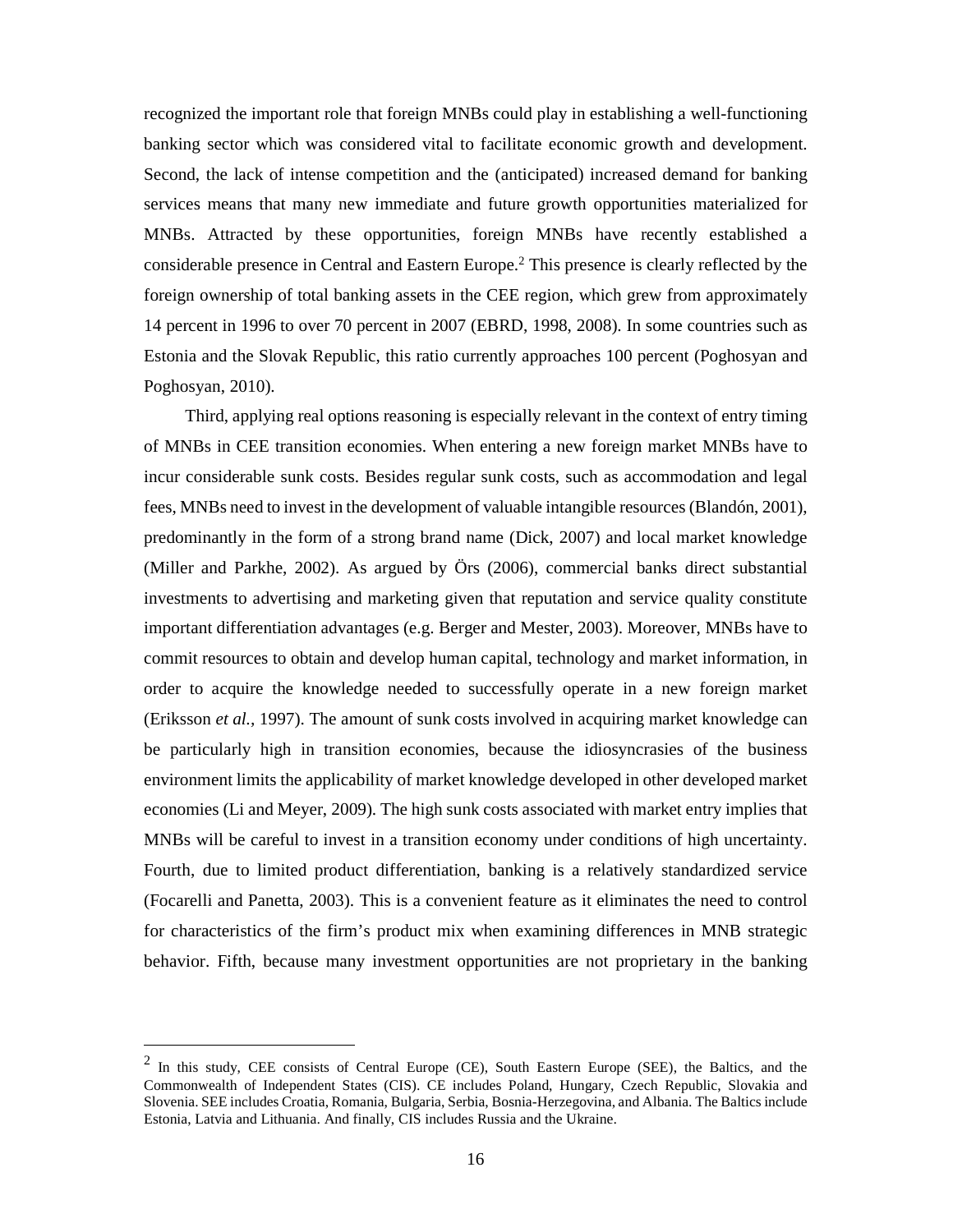industry (Blandón, 2001), entry timing considerations are especially relevant in this context, since competition can easily preempt opportunities and destroy option values.

# **3.2 Data**

l,

As our primary data source, we use the BANKSCOPE database provided by Bureau van Dijk, which contains balance sheet information for approximately 2,450 banks in the CEE region (2009 edition). To derive the entry strategies adopted by MNBs to expand across CEE in the period from 1991 to 2007, we extracted information on the investment patterns of foreign MNBs in CEE transition economies. We only include entries up to year 2007 to avoid our results being influenced by the crisis years and the associated systemic risk that plagued the global banking industry (BRON??). By only focusing on pre-crisis years we eliminate the impact that the financial crisis could have had on MNBs internationalization and investment strategies. Following Miller and Parkhe (2002), we use subsidiaries rather than branches or representative offices because subsidiaries require a high level of resource commitment (Francis *et al.,* 2009) and cannot as easily be withdrawn as branches or representative office. This implies that the option value of waiting and the tension between commitment and flexibility will be particularly relevant to subsidiary investments.

 The selection of the subsidiaries in our sample depends on three criteria: specialization, the degree of foreign ownership and data availability. First, because of considerable heterogeneity among the different bank specializations, we restricted our sample to those MNBs and subsidiaries that are active in wholesale and retail banking only<sup>3</sup>. Second, only subsidiaries where a foreign MNB owns more than 20 percent of its shares are included. In this way, the sample is restricted to subsidiaries in which a parent MNB has a strategic influence and which is likely to involve a considerable commitment from the parent company. Third, we consider only those foreign MNBs for which we were able to identify all entries that occurred throughout CEE between 1991 and 2007. Some banks establish multiple subsidiaries in a host country and we only consider the first subsidiary entry in a foreign country. Balance sheet data of particular MNBs reveals various omissions in BANKSCOPE on key independent variables, although some missing data could be obtained from Thomson One Banker. As a result of the sample selection process and the limitations regarding the availability of (balance sheet) data, our final sample consists of 145 subsidiaries operating in 17 transition economies in the CEE region.

<sup>3</sup> According to the classification used by BANKSCOPE, the dataset is limited to commercial banks, savings banks and cooperative banks.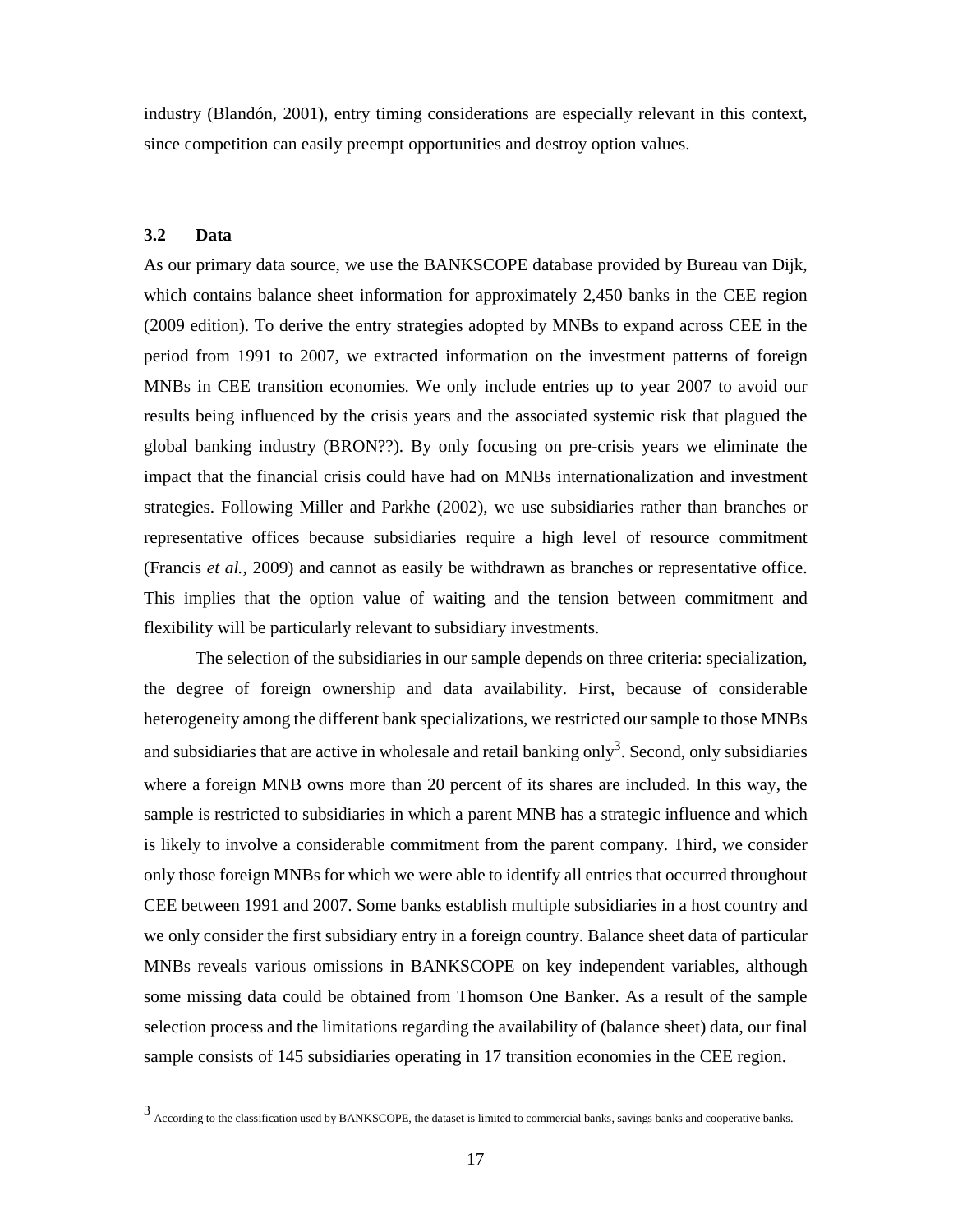# **3.3 Methodology**

Our main objective is to examine the forces in the business environment that impact the entry timing decisions of MNBs in CEE transition economies. In situations when the object of observation is the time that elapses before the occurrence of an event, such as the time to market entry, survival analysis is an appropriate econometric method to apply (Cleves *et al.,* 2008). The main purpose of survival analysis is modeling the hazard rate, which measures the instantaneous probability that the event of interest occurs during the time interval from *t* to *t + ∆t*, provided that the event has not occurred prior to the beginning of this interval (Ursacki and Vertinsky, 1992). In our study, the conditional probability that a MNB enters a transition economy during this time interval is equal to  $Pr(t + \Delta t > T > t | T > t)$ , and the average rate of foreign bank entry is equal to this probability per unit of time. Consequently, in order to obtain the instantaneous rate of bank entry at time *t* this function must be evaluated when *∆t* → 0, or more formally:

$$
h(t) = \lim_{\Delta t \to 0} \frac{\Pr(t + \Delta t > T > t | T > t)}{\Delta t}
$$

There are different ways to model the hazard rate. One parameterization that has been used extensively in the literature on investment timing is the proportional hazard model proposed by Cox (1972). This model asserts that the hazard rate for the *i*th subject at time *t* is equal to a baseline hazard rate, that is  $h<sub>0</sub>(t)$ , multiplied by an exponential function that depends on a vector of predictor variables and parameter estimates. The exponential function,  $\exp(x_i \beta)$ , is chosen to prevent the probability of entry and the hazard rate from taking on negative values. The baseline hazard in this function is the same for all subjects in the data and differences in hazard rates between subjects only result from variations in the underlying values of the covariates. A popular transformation is to measure the log relative hazard, or risk score, which is simply equal to the linear combination of explanatory variables.

The model proposed by Cox has a number of technical advantages. First, parameter estimates  $\beta$  can be obtained by means of maximum likelihood estimation without having to make any distributional assumptions regarding the baseline hazard function  $h_0(t)$ . This is possible because the likelihood function evaluates the ratio of hazard functions in order to compute conditional probabilities and, as a result, the baseline hazard cancels from the equation (Cleves *et al.,* 2008). Given that specifying an incorrect functional form can result in biased parameter estimates, being able to leave the baseline hazard unspecified can be extremely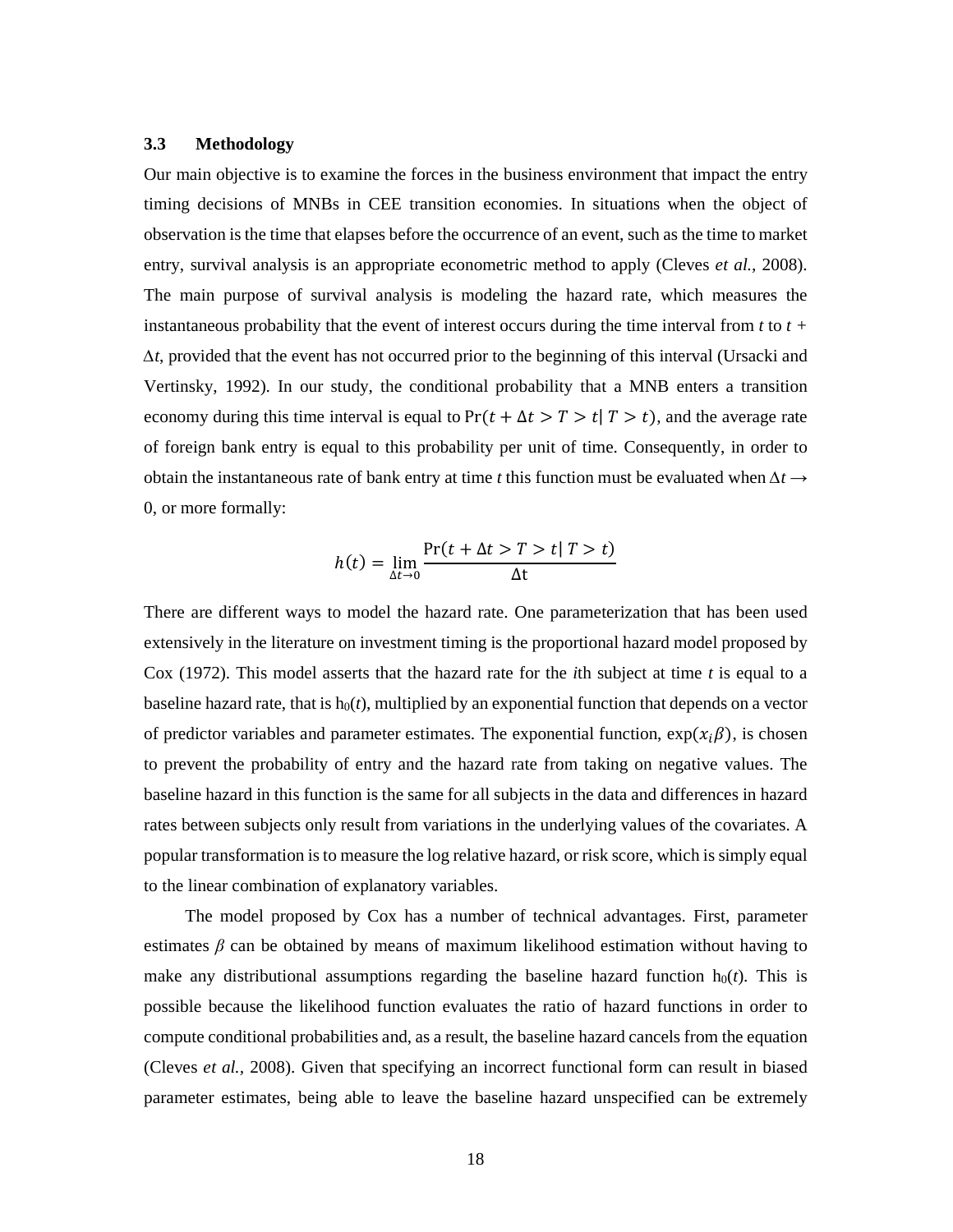valuable (Lawless, 1982). Consequently, the Cox model is ideally suited in research settings where the main interest lies in discerning the effects of different covariates on the hazard, and not the hazard function itself. A second advantage is that the Cox model can easily accommodate and correct for censored observations in the data, in which the time until the occurrence of the focal event is unknown for some subjects in the data (Cox and Oakes, 1984; Tan and Vertinsky, 1996). Third, the model facilitates the inclusion and estimation of different metric as well as non-metric predictor variables on the hazard rate.

A common difficulty with the application of survival analysis to the timing of investments is unambiguously defining the moment when an investment opportunity first emerges, that is defining *t* in the formula stated above. The issue is less problematic in studies that examine investment timing in the CEE region because institutional reforms and the rapid market liberalization initiated with the fall of the Iron Curtain at the end of 1989 provides a clear starting point for considering investment opportunities throughout this region (Pennings and Altomonte, 1996).

Given that the early 1900s provides a natural starting point for considering investment opportunities, in this study we examine the time that elapses between 1990 and the year in which entry occurs in CEE transition economies. The dependent variable is a binary variable that indicates, at each year-end, whether entry has occurred (1) or not (0) during the previous year for each MNB in a particular host country.

# **3.4 Variables, measures and model diagnostics**

#### **3.4.1 Variable specification**

1

The main variables of interest are macro-economic uncertainty, competition, institutional weakness, MNB size and the scope of the MNB's regional investment experience. To begin with, we use inflation rates to measure the level of (exogenous) *uncertainty* in CEE transition economies<sup>4</sup>. Constructing a measure for uncertainty is not unambiguous and various methods have been proposed throughout the empirical literature. Often used methods and measures to operationalize uncertainty include a simple moving standard deviation (Koray and Lastrapes, 1989; Chowhury, 1993), ARMA models (Asseery and Peel, 1991) and ARCH/GARCH models (Folta, Johnson and O'Brien, 2006; Lee and Makhija, 2009). Most early empirical studies have

 $<sup>4</sup>$  Other empirical studies commonly use exchange rate data to calculate a measure of macro-economic uncertainty.</sup> However, in the context of CEE transition economies using exchange rates is not feasible given that many countries pegged their exchange rate to another currency, mostly the Dollar or Euro, thereby eliminating most macroeconomic uncertainty.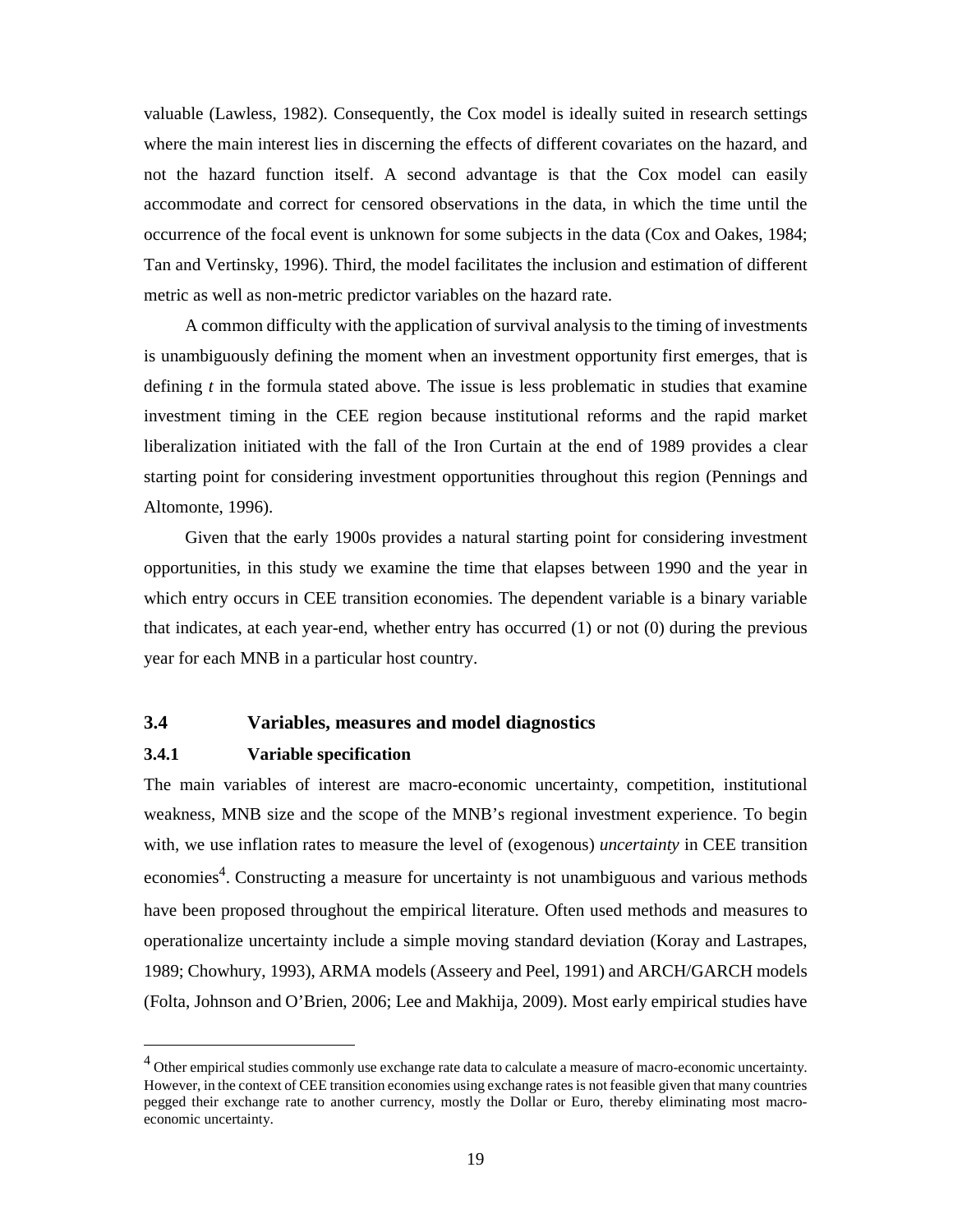applied a simple moving standard deviation to measure the level of macro-economic uncertainty in a host country environment. Despite its extensive use, this approach suffers from a serious shortcoming, namely that a simple moving standard deviation does not accurately measure uncertainty when fluctuations in the underlying variable are predictable (Folta *et al.,* 2006). Recent studies have generally relied on ARCH/GARCH models to operationalize uncertainty. In contrast to a moving standard deviation, these models consider unpredictable movements about the predicted trend in the data allowing to distinguish between predictable and unpredictable variable fluctuations. Despite the advantages of using ARCH/GARCH models, we were not able to use these methods due to the limited time series span. Consequently, we measure the level of uncertainty as the log of the mean of the previous 12 monthly squared residuals from a simple ARMA(1,1) regression model on monthly inflation data. Data on inflation levels were obtained from the WIIW database provided by the Vienna Institute for International Economic Studies**.** An advantage of this uncertainty construct is that it accounts for general movements and incorporates temporal variation in uncertainty (Koray and Lastrapes, 1989; Chowdhury, 1993).

To define *competition*, we use a relatively simple measure based on the number of banks that operate in the host country industry. This measure includes domestically owned as well as foreign owned banks. The number of bank subsidiaries is divided by the country population in order to correct for differences in country size. Data for this variable were obtained from the Bank for Reconstruction and Development (EBRD). We are aware that a wide range of other measures for competition have been proposed in the literature, including concentration ratios (Beck, Asli Demirgüc-Kunt and Levine, 2006; Degryse and Ongena 2007), the Hirschman-Herfindahl index (Chong and Ongena, 2013), the Panzar and Rosse (PR) H-statistic (Bikker and Haaf, 2002; Claessens and Laeven, 2004). However, due to data limitations we were not able to use these competition measures.

Consistent with other studies (Bevan *et al.,* 2004; Lensink and De Haan, 2002) we operationalize institutional development using the transition indicators developed and published each year by the Bank for Reconstruction and Development (EBRD). The indicator scores range from a value of 1 to 4.33, where a value of 1 represents very little progress in the reform process, while a value >4 indicates that a country has made substantial progress in the transition process and developed standards and structures typical of advanced industrial economies (see EBRD, 1994 for a detailed description). Similar to Lensink and De Haan (2002) we use factor analysis to construct an institutional reform variable based on six transition indicators, namely small scale privatization, large scale privatization, enterprise restructuring,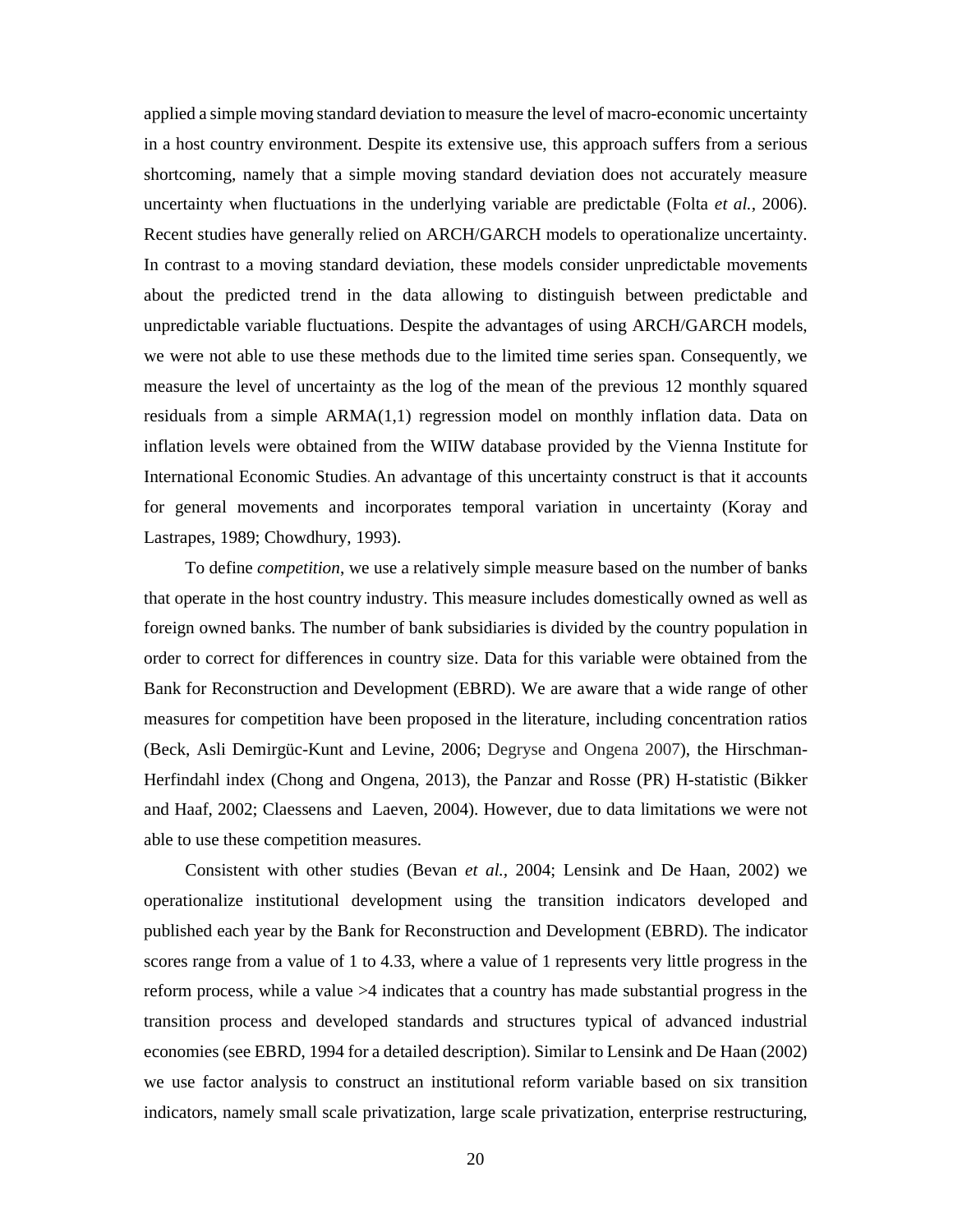banking reform and interest rate liberalization, competition policy and price liberalization. Because we are interested in investigating how *institutional weakness* deters entry we multiplied the reform variable by minus one, so that a higher variable value corresponds to weaker institutions.

Besides these host country variables, we also include two MNB level variables in our regression models, namely the size of the MNB and the MNB's previous investment experience in the CEE region. *Parent size* is measured as the log of total company assets. Data on total assets were obtained from the BANKSCOPE database. In line with the banking literature (e.g., Lanine and Vander Vennet, 2007), we use inflation-adjusted balance sheet data from consolidated bank reports whenever more than one set of accounts is provided. Finally, consistent with measures used in previous literature (Carter, Pantzalis and Simkins, 2003), we define *regional experience* as the number of transition economies where an MNB has established a local bank subsidiary.

Data about the number of subsidiaries at each year-end were collected from parent company and subsidiary websites and other online sources such as bank annual reports. Online databases, notably BANKSCOPE and ZEPHYR, were also used to obtain additional information concerning, for instance, acquisition dates and ownership levels of a subsidiary.

Based on the outcomes of previous empirical research, we incorporate several variables in the regression models as controls. First, previous research has underlined that greater *geographical distance* between the MNBs' home country and a foreign subsidiary raises transaction costs by impeding knowledge transfer, effective coordination, and the monitoring of bank clients (Bevan *et al.,* 2004). We measure geographical distance as the distance, in kilometers, between the MNBs' headquarter and the capital of the host country under consideration. Furthermore, the decision to enter a new foreign market is also related to a number of other MNB specific characteristics. *Profitability* is one factor that can have an influence on entry timing into a new market (Powell, 2014; Tan and Vertinsky, 1996), also in the context of banking (Fuentelsaz, Gomez, and Polo, 2002). We expect to find a positive relation between profitability and MNB entry, since more profitable firms are likely to possess the (slack) resources needed for expansion into new markets (Fuentelsaz *et al.,* 2002). In this study, we measure profitability as the return on assets (ROA) of the parent company in each year. Blandón (2001) posits that the capital position of a bank will also drive entry decisions. The capital position, measured as the *capital ratio* (CR), relates to the soundness of the bank and it signals the bank's attitude towards taking risk. A higher ratio is associated with MNBs that are more averse to taking on risk, such as entering an uncertain foreign market environment.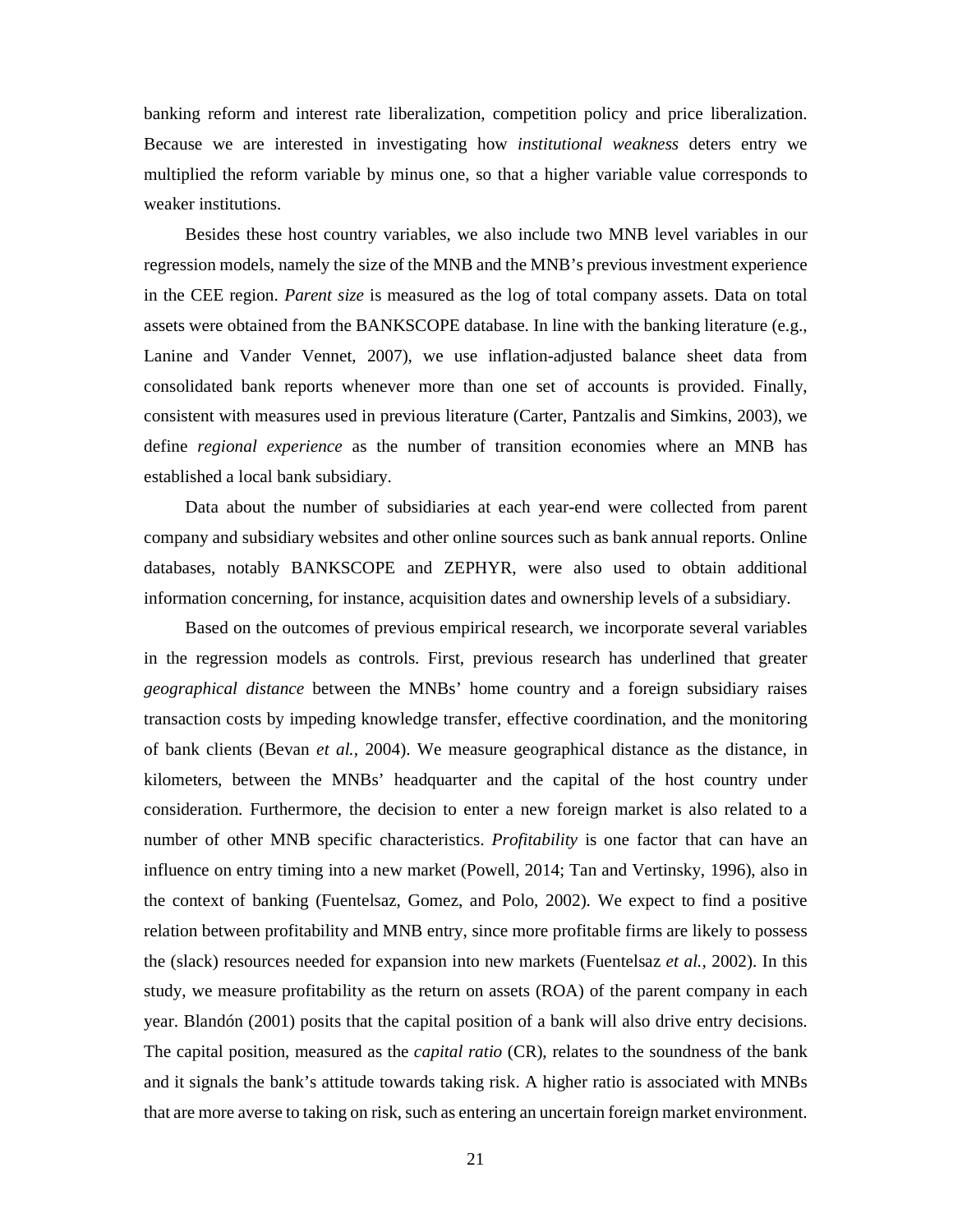We used BANKSCOPE to collect data on these MNB level variables. To control for any remaining host country- and firm heterogeneity not accounted for by the variables in our model, we also include 17 host country- and 39 MNB dummy variables in our model.

#### **3.4.2 Descriptive statistics and model diagnostics**

Means, standard deviations and pairwise correlations of the variables in our model are shown in Table 2. These statistics reveal a moderately high correlation between uncertainty and institutional reform, which might cause problems of multicollinearity. To evaluate the potential impact of multicollinearity we compared the estimated standard errors and coefficients of the correlated variables across regression models, including all three subsets of these variables. The estimates are relatively stable across these regression models and indicate that multicollinearity is not an issue in our subsequent analyses.

## **[Table 1 about here]**

The main assumption in the Cox regression model is that the effects of the independent variables on the hazard ratio do not vary with time. If the proportional hazard assumption is violated the model is not correctly specified and may yield biased coefficient estimates. To determine whether the assumption holds for our data, we performed a test based on the scaled Schoenfeld residuals (Cleves *et al.,* 2008). When running a regression of the model residuals on functions of time a significant non-zero slope for any particular variable would indicate that the proportionality assumption is violated. To ascertain the appropriateness of the proportional hazard assumption we tested each variable individually and we also performed a global test based on the regression model with all variables included. The individual tests suggest that the proportionality assumption is satisfied for all the main (interaction) variables at a one percent level.. The assumption does fail to hold for some host country- and company dummies. However, these variables are not a main concern in testing our hypotheses.

# **4. Results**

#### **4.1 Main results**

The results of the Cox proportional hazard regressions are reported in Table 3. It should be mentioned that the results report exponentiated coefficients, which measure how the hazard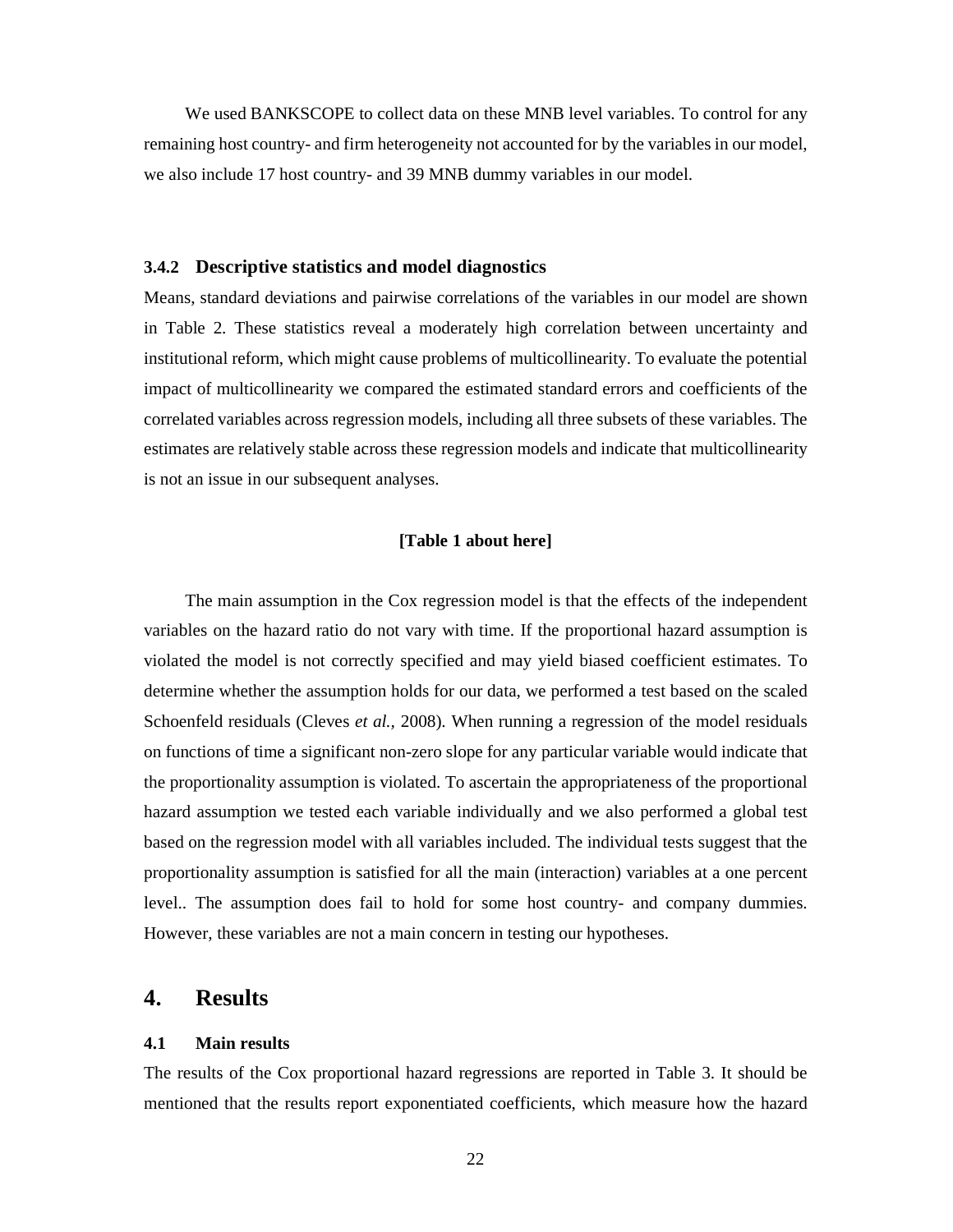ratio changes for a one-unit increase in the corresponding variable (see Cleves *et al.,* 2008). A coefficient smaller than one implies that the hazard ratio decreases when the value of the variable increases, while a coefficient larger than one means that the hazard ratio increases when the corresponding variable increases. In other words, when a particular variable in our model, say uncertainty, has a coefficient smaller (larger) than one, the probability that an MNB will enter a CEE transition economy with a subsidiary, that is the hazard ratio of bank entry, decreases (increases) with the level of uncertainty.

#### **Table 2 about here]**

Model 1 in Table 3 is the baseline regression. This model includes all the independent variables except for host country- and MNE dummy variables. The estimates in Model 1 show that uncertainty has a negative, although insignificant, effect on the hazard of bank entry  $(\beta=0.98, p>0.10)$ . Model 1 further demonstrates that competition, MNE size, regional experience, geographical distance and profitability are all statistically significant. Finally, institutional weakness is significant in the model, although it variable has a counterintuitive effect on the hazard ratio. However, this is not a serious concern since we have not controlled for country- and company fixed effects in the baseline model.

In order to control for this firm- and host country heterogeneity, we incorporate 17 host country dummies in Model 2 and complement these with 39 MNB dummies in Model 3. The difference in log likelihoods between the first three models clearly shows that these host country- and firm fixed effects are jointly significant and should be added to our regression models to obtain unbiased estimates. Model 3 contains the results pertaining to our first hypothesis, which states that there is a negative relation between the level of uncertainty in a transition economy and the hazard ratio of bank entry. Consistent with our proposition, the estimates show that the hazard ratio is lower in countries with higher uncertainty ( $\beta$ =0.68,  $p<0.01$ ). The size of the coefficient implies that a one standard deviation increase in the level of uncertainty, i.e.  $\sigma_{\text{uncertainty}} = 1.33$ , decreases the hazard ratio with just over 32 percent. This is a considerable decrease in the hazard ratio of entry and clearly demonstrates that foreign MNBs are less likely to invest when a transition economy characterized by high uncertainty.

We next turn to Hypotheses 2 and 3, which examine how host country level characteristics, namely competition and institutional weakness, moderate the negative relation between uncertainty and entry timing. The second hypothesis proposes that institutional weakness negatively moderates the relation between uncertainty and the hazard ratio of bank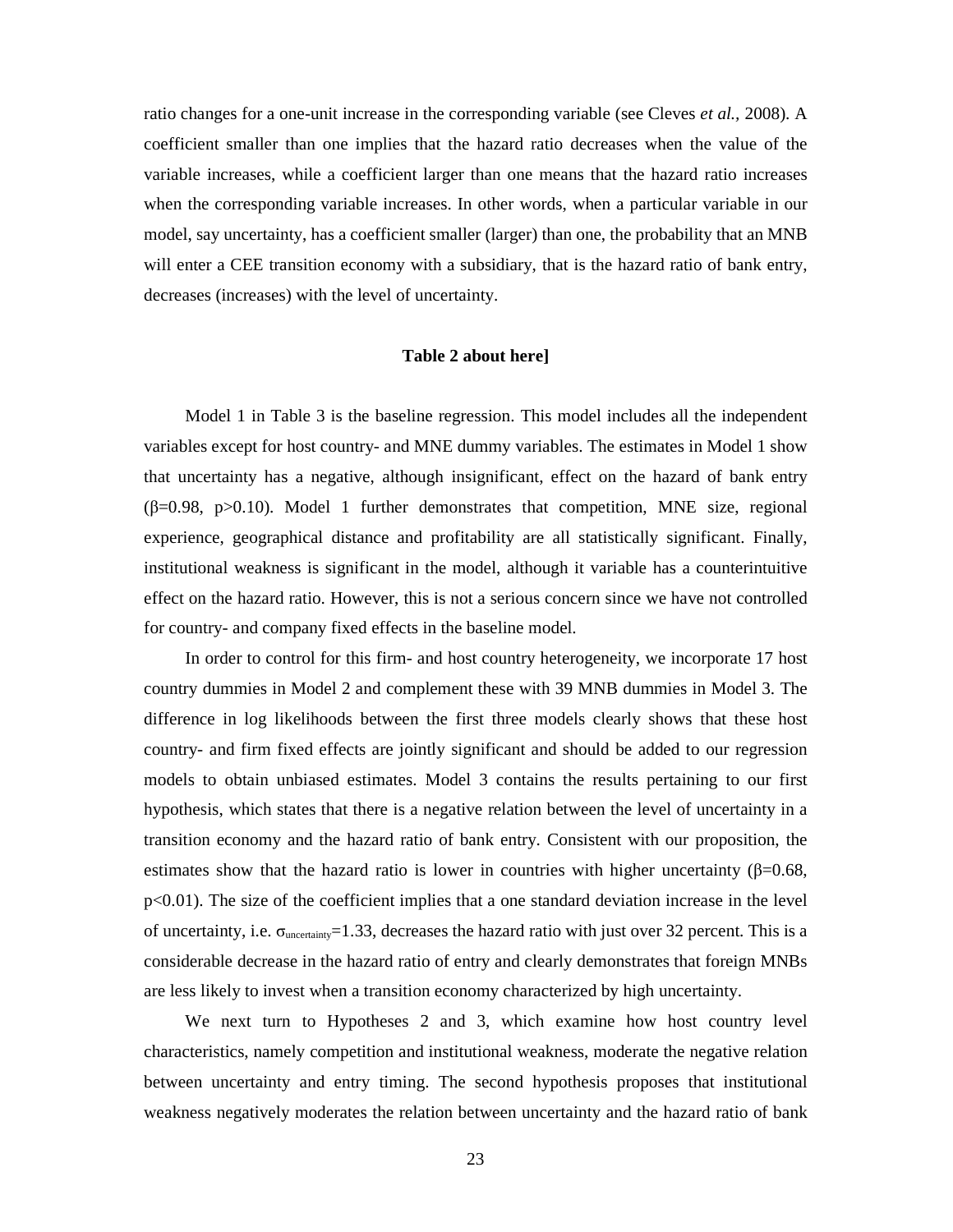entry in transition economies. Model 4 provides no statistical evidence supporting this proposition (β=0.89 p>0.10), although the variable coefficient is smaller than one as we would expect. Hypothesis 3 asserts that the negative effect of uncertainty on the hazard ratio is positively moderated by the extent of competition. The significant interaction term between uncertainty and competition in Model 5 supports this premise (β=1.11, p<0.01).

While the preceding two hypotheses consider how the relation between uncertainty on entry timing is moderated by host country level variables, Hypotheses 4 and 5 we designed to investigate how MNE level attributes impact on entry timing under uncertainty. Hypothesis 4 proposes that uncertainty will have a smaller negative effect on the hazard ratio for larger compared to smaller MNBs. The results are reported in Model 6. The positive significant interaction parameter ( $\beta$ =1.19, p<0.01) shows that differences in the hazard ratio of entry caused by differences in uncertainty are indeed smaller for larger firms. The outcomes pertaining to our fifth and final hypothesis are reported in Model 7. This hypothesis posits that the extent of regional diversification has a positive moderating effect on the relation between uncertainty and entry timing. The findings support this conjecture ( $\beta$ =1.07, p<0.05) and provide evidence that MNEs are less deterred from entering a host country with an uncertain environment when it has already invested in other transition economies.

In the foregoing we examined each interaction term on an individual basis. Based on these regression models, we concluded that uncertainty in the macro-economic environment significantly deters MNBs from entering new markets, although the magnitude of this uncertainty effect strongly depends on competitive conditions, the size of the firm and the extent of its regional experience. However, to truly assess the relative importance of each interaction effect, it is imperative to run a regression model with all interaction terms included simultaneously. The outcomes of this final analysis are reported in Model 8. Similar to our earlier results, uncertainty is significant and decreases the hazard ratio of bank entry. Furthermore, the interaction between uncertainty on the one hand and competition, regional experience and parent size on the other hand are still greater than one and statistically significant. However, in contrast to our previous results, in Model 8 institutional weakness now also has a significant moderating effect ( $\beta$ =0.70 p<0.01) and amplifies the negative effect that uncertainty exerts on the hazard ratio. Overall, these results provide evidence supporting all Hypotheses.

The interactions in Model 8 are illustrated in Figures 1 and 2. Each graph plots the hazard ratio for low, median and high uncertainty against another host country level- or firm level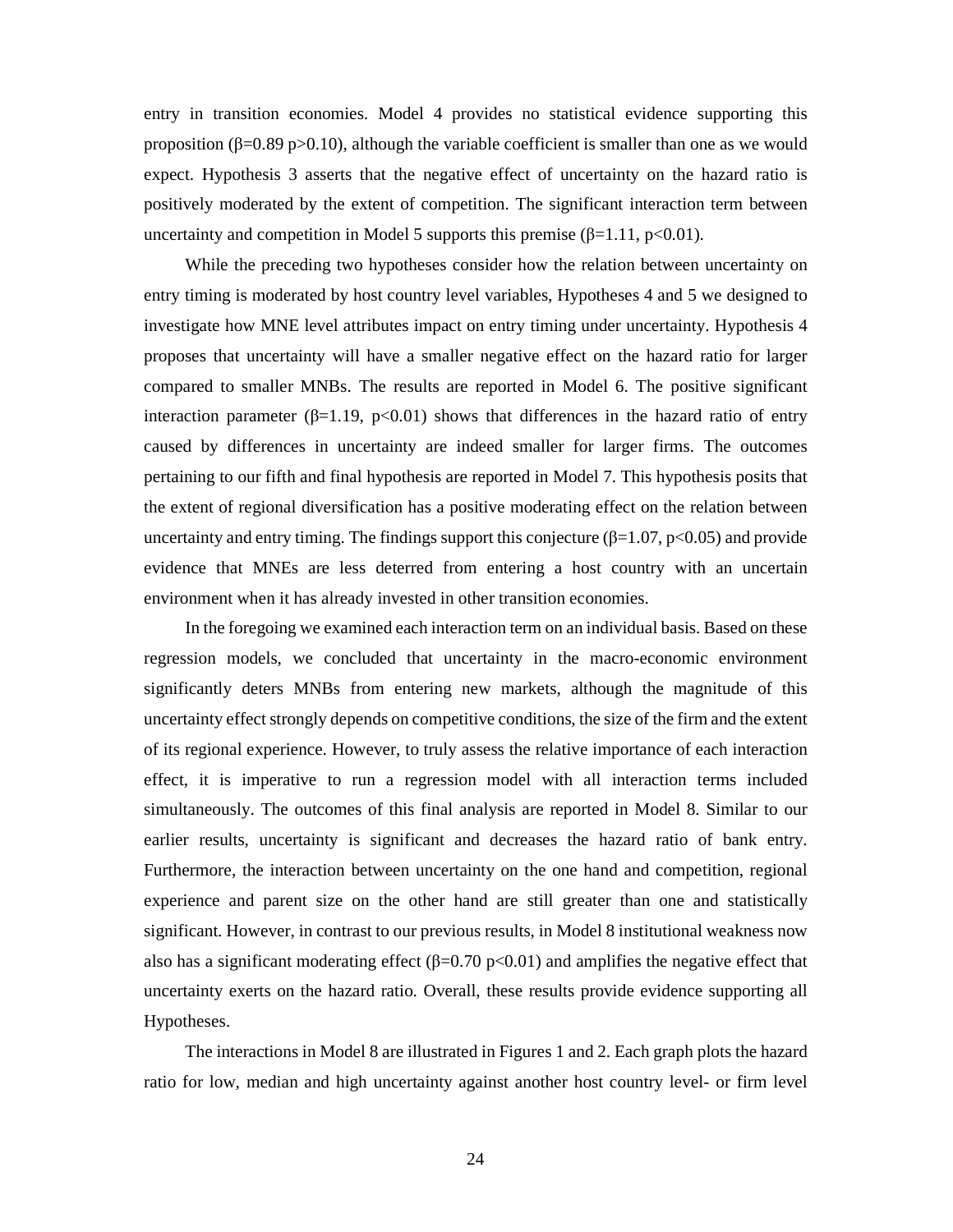variable<sup>5</sup>. The base in the hazard ratio calculation has the same covariate values as the focal hazard, except for uncertainty which is fixed at a very low level, namely the 1<sup>st</sup> percentile of the uncertainty distribution<sup>6</sup>. In this way we isolate the effect of the main- and interaction variables on the hazard ratio of bank entry. Figure 1 plots hazard ratios for low, median and high uncertainty against institutional weakness (left) and competition (right), while the graphs in Figure 2 show how the hazard ratio varies with MNB size (left) and regional diversification (right). A few things stand out. First, in each graph the curve representing high uncertainty lies below the curve for median uncertainty, which in turn always lies below the curve for low uncertainty. This clearly demonstrates that the hazard ratio is a decreasing function of uncertainty. Second, except for institutional weakness, as each moderating variable and, hence, interaction term, increases in value, so does the hazard ratio, although this effect differs in size and significance across variables. Third, the interaction effect increases for higher values of each interaction variable and uncertainty, which is a natural consequence of the exponential nature of the Cox regression model. Fourth, even though the results show that three of the interaction parameters are positively related to the hazard ratio and that the increase in the hazard can be substantial, the hazard ratio never exceeds a value of 1. This implies that the effect that uncertainty exerts on the hazard ratio of bank entry is negative over the entire range of these variables<sup>7</sup>.

Finally, there are several interesting aspects regarding the control variables in our regression models. First of all, geographical distance is statistically significant in every regression model and decreases the hazard ratio of bank entry in transition economies. This shows that MNEs are inclined to expand faster into new foreign markets that are in close geographic proximity to their own home country, i.e. where the firm's headquarters are located. Furthermore, in line with previous research we find that profitability has a positive and, in most regressions, significant effect on the hazard of entry, while the capital asset ratio in most cases significantly decreases the likelihood that entry will occur in a transition economy. Finally, the joint significance of the country and company dummies demonstrates that there are fixed country- and firm specific variables that are not included in our regression model, but that are nonetheless important in explaining entry timing behavior of MNBs in transition economies.

1

<sup>&</sup>lt;sup>5</sup> Low, median and high uncertainty are defined as the  $25<sup>th</sup>$ ,  $50<sup>th</sup>$  and the  $75<sup>th</sup>$  percentiles of the uncertainty distribution, respectively. 6 The hazard ratio is defined as: hazard ratio = focal hazard / base hazard, where the focal and base hazards are the exponential of the linear

regression model, i.e.  $\exp(x_i \beta)$ .<br><sup>7</sup> T When the level of competition exceeds 19.5, the hazard ratio of bank entry becomes positive. Since no entries actually occurs when competition exceeds this value, the regression function is unlikely to produce reliable estimates of predicted hazard ratios for high values of competition. Consequently, we decided not include the entire range of competition in the interaction plot.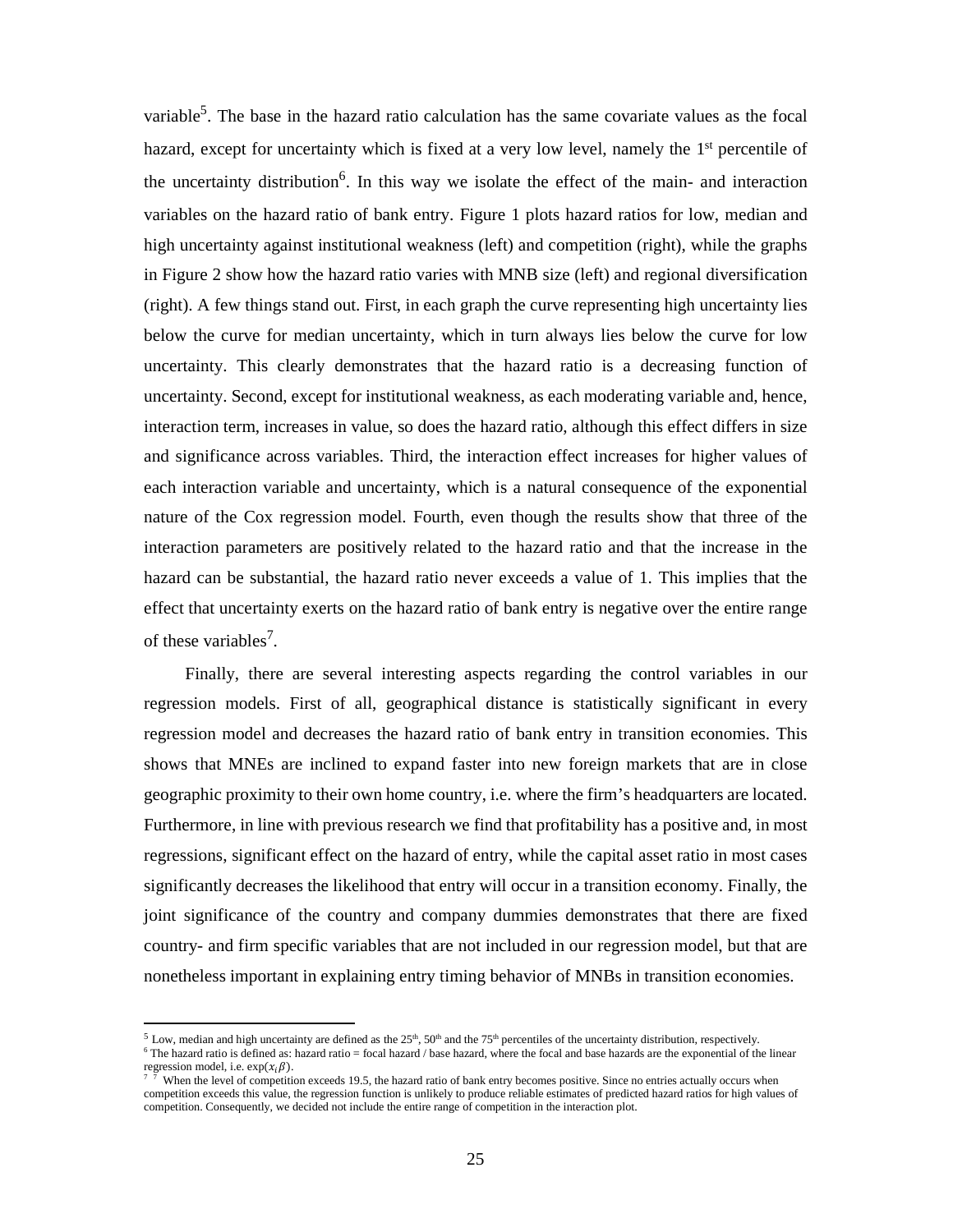# **4.3 Robustness analyses**

In Table 2, we relied on monthly inflation rates to construct a measure for exogenous uncertainty in CEE transition economies. However, many extant studies that examine the relationship between foreign investment and exogenous uncertainty have instead relied on exchange rate volatility to measure uncertainty (Campa, 1993; Goldberg and Kolstad, 1994; Servén, 2003, Bénassy-Quéré, Fontagné and Lahrèche-Révil, 2001). Consequently, to check the robustness of the previous results, we create another proxy for uncertainty using monthly exchange rates. More specifically, we will use a monthly index of the real exchange rate between the national currency and the euro, which we similarly obtained from the WIIW database. Again, we construct this proxy using the mean of the (previous) twelve monthly (squared) residuals, at each year end, obtained from an  $ARMA(1,1)$  model fitted to these data. The results are show in Table 3 below.

#### **[Table 3 about here]**

Overall, we obtain similar results using this alternative measure. Model 1 contains only the main independent- and other control variables, while we add host country and headquarters dummies in Models 2 and 3, respectively. Model 3 shows that exchange rate uncertainty has a significant and negative effect on the hazard of bank entry in transition economies ( $\beta$ =0.71, p<0.01). The coefficient is very similar in magnitude to the one in Table 2 ( $\beta$ =0.68, p<0.01). The interaction in Model 4 between institutional weakness and uncertainty is also similar in size and, like before, this effect is not significant ( $\beta$ =0.92, p>0.10). However, in contrast to our earlier findings, this coefficient does not turn significant in the final model where all interactions are included. Also contrary to our earlier findings is the results that we find no evidence that competition moderates the relation between uncertainty and entry timing, although the coefficient in Model 5 does have the expected sign ( $\beta$ =1.06, p>0.10). Models 6 and 7 show that the size of the parent ( $\beta$ =1.32, p<0.01) and the extent of previous regional experience ( $\beta$ =1.11, p<0.01), respectively, significantly moderate the association between exogenous uncertainty and the hazard of entry. This provides additional evidence in support of hypotheses 4 and 5. Furthermore, these interactions remain significant in Model 8, which incorporates all interactions.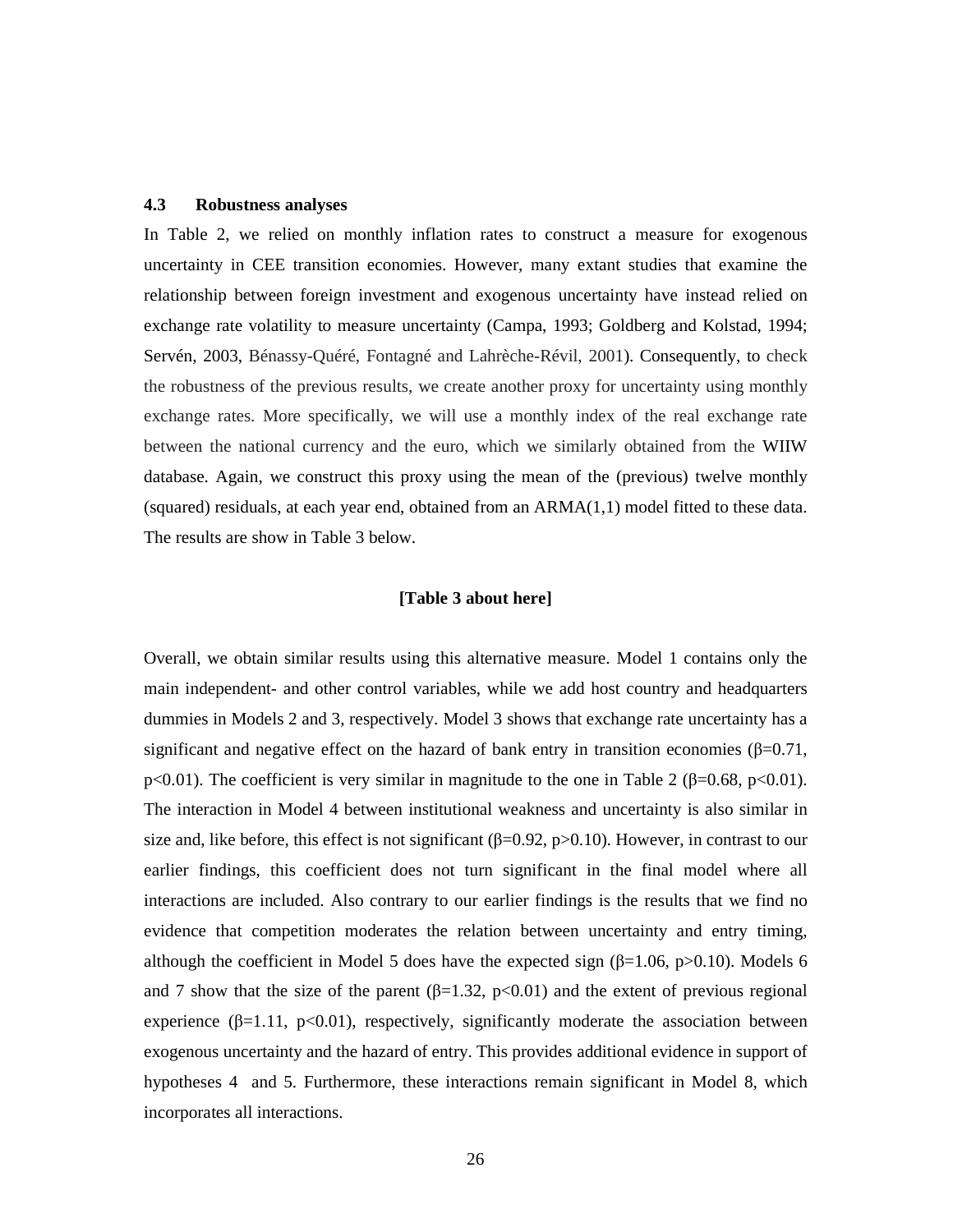Compared to Table 2, the analyses in Table 3 used fewer entries and observations. The reason is that for some host countries time series data of monthly exchange rates do not go as far back in time as those for monthly inflation rates. Consequently, as a final check, we ran regressions with inflation uncertainty and used only those observations where both inflation and exchange rates were available. This ensures that the same observations are used in each analyses and maked the robustness analyses more reliable. The results, not shown here, indicate that, although the significance levels change, all interaction effects in the final model remain significant at a 5 or 10 percent level and support all hypotheses.

#### **4.2 Additional analyses**

In the previous analyses, we included all entries made by MNBs in the CEE region without making a distinction between subsidiaries based on their entry mode. Previous research indicates that entry mode choice constitutes an important strategic consideration and that different entry modes are associated with different real option values (Brouthers and Dikova, 2010; Fisch, 2008; Li and Li, 2010). To check whether our previous results hold when considering this distinction, we split the sample into acquisition- and Greenfield entries. The results of this analysis are reported in Table 3. When comparing the results, we see that exogenous uncertainty has a negative effect on the hazard ratio of entry in the acquisition sample ( $\beta$ =0.50 p<0.05) and the Greenfield sample ( $\beta$ =0.72 p<0.05). This finding is not surprising given that acquisitions and Greenfields can both involve sunk entry costs (Dikova and Witteloostuijn, 2007) and thus have an option to wait to invest. However, the coefficient is considerably smaller for the acquisition sample, which implies that uncertainty has a greater deterrent effect in the case of an acquisition. The reason for this could lie in the observation that acquisitions often involve higher non-reversible costs, since MNEs can limit their initial resource-commitments when using a Greenfield entry mode. Greenfield investments thus offer a good alternative to acquisitions as they offer a valuable growth option which allows investors to minimize downside risk by pursuing an incremental expansion pattern in uncertain markets (Brouthers and Dikova, 2010; Pacheco-de-Almeidaet al., 2008). This argument fits particularly well in the context of banking in transition economies, where Greenfield bank subsidiaries set up by foreign investors were often considerably smaller compared to banks that were acquired through privatization of large state-owned enterprises (Bonin, Hasan and Wachtel, 2002).

Model 4 in Table 3 also points to other distinctions between acquisition and Greenfields. In the case of acquisitions, host country characteristics, i.e. institutional weakness ( $\beta$ =0.36,  $p<0.01$ ) and competition ( $\beta=1.28$ ,  $p<0.05$ ), have a significant moderating effect on the relation between uncertainty and entry timing, whereas firm level characteristics seem to play no role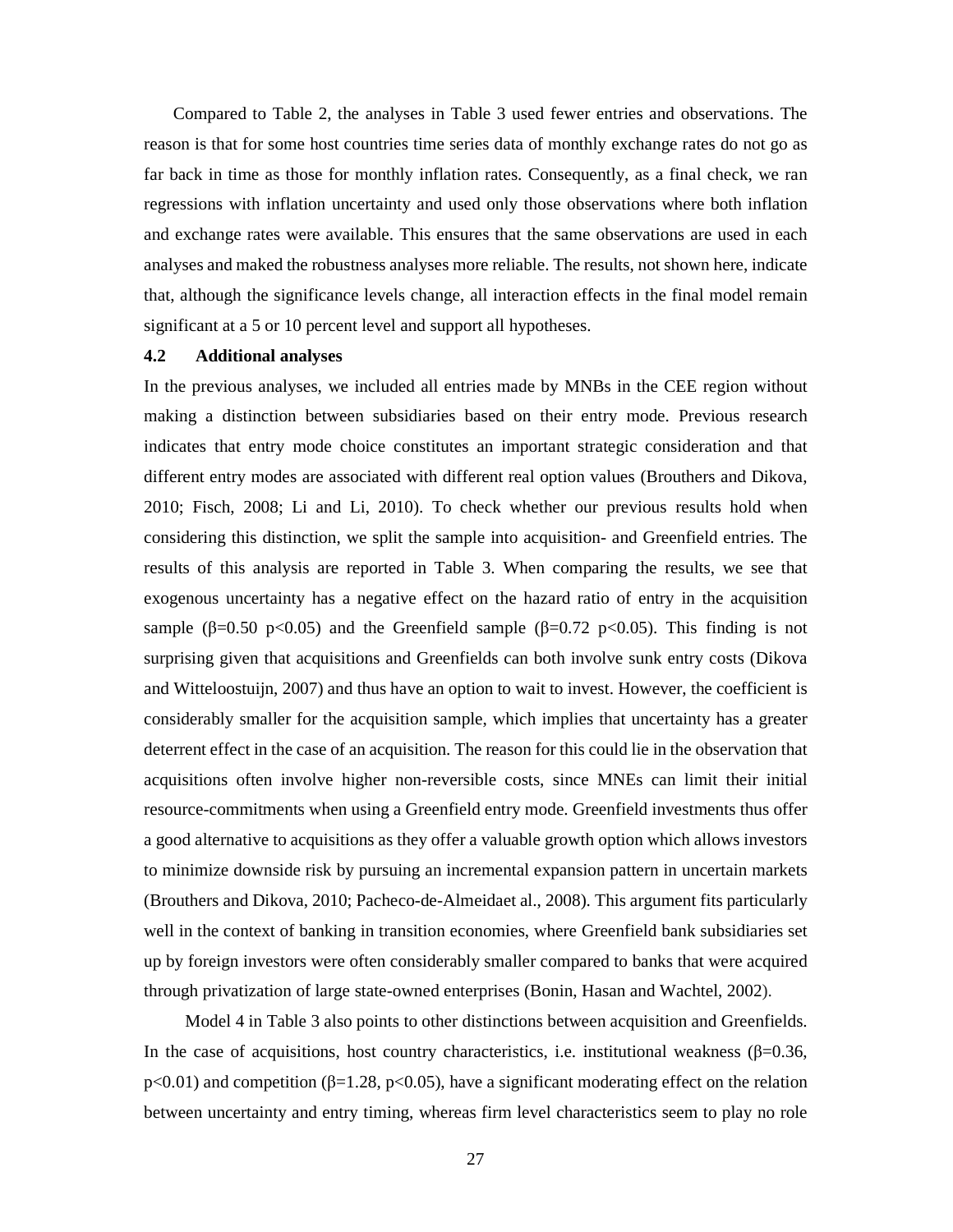of significance. Exactly the opposite applies to Greenfield entries, where only firm level characteristics influence the relation between exogenous uncertainty and entry timing decisions. Given that most privatized state owned banks in transition economies were larger than Greenfield operations, acquisitions are associated with a high option to wait (Bonin, Hasan and Wachtel, 2002) and these costs might be exceedingly high in institutionally weak environments. The differential effect of competition can be explained by the threat of competitive preemption. Potential acquisition targets can be preempted by rival firms and this threat is not a consideration for Greenfield investments. Consequently, competition is more likely to be important in entry timing decision with respect to acquisition, as it decreases the relevance of the waiting option and increases the opportunity costs of investing (Gilroy and Lukas, 2005).

In the Greenfield sample parent size (β=1.14, p<0.05) and regional experience (β=1.10,  $p<0.05$ ) have a positive significant moderating, suggesting that both decrease the negative effect of uncertainty on entry timing. When using a Greenfield investment, the MNE builds a subsidiary operation from scratch and must rely on the parent company's resources and capabilities, i.e. reputation, marketing and technological capabilities, human resources and financial resources. Research has shown that larger and internationally experience MNEs are more likely to enter developing countries using Greenfield investments (Dubin,  $1975)^8$ . These Greenfield investments can serve as a platform to expand their operations through once new expansion opportunities emerge. Hence, MNEs will be better able to benefit from the growth option inherent in many Greenfield investments, especially in fast growing markets.

Another interesting finding concerns the main effect of institutional weakness in the Greenfield sample. Contrary to what might be expected, the coefficient is significantly larger than one, which implies that a Greenfield entry strategy becomes more likely as institutional weakness increases. Although this finding may seem surprising, there is a plausible explanation. In the beginning of the 1990s institutional development related to privatization and enterprise restructuring in many transition economies were not well developed and, as a consequence, many foreign investors, particularly in the banking industry, choose Greenfields to enter transition economies.

# **5. Discussion**

l,

Our main objectives in this research were to twofold. First, to examine how exogenous uncertainty in the macro-economic environment of transition economies has an influence on

 $^8$  Cited in Kogut and Singh (1988)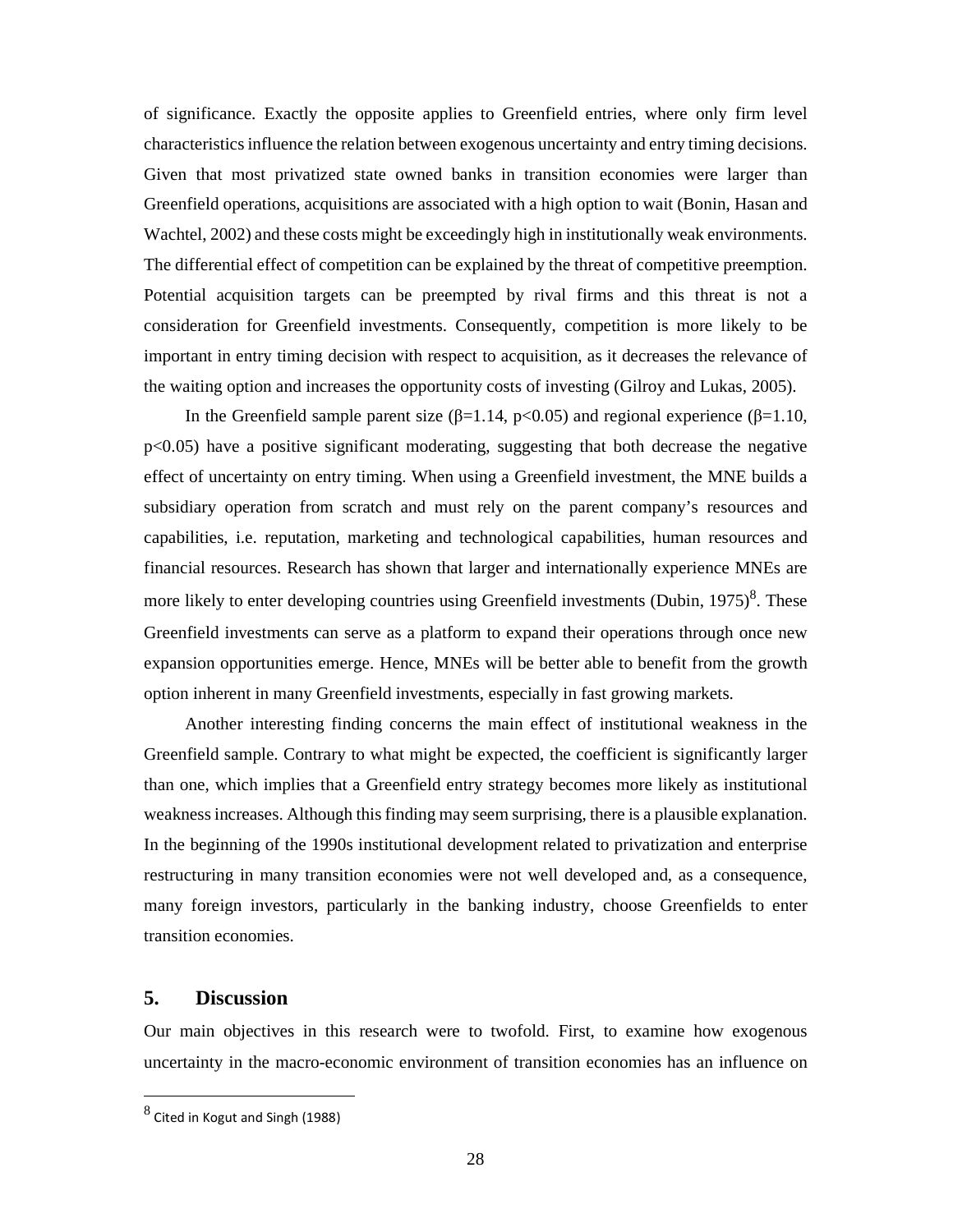entry timing strategies that MNEs pursue when investing in these market. Second, to uncover how other host country- and firm level contingencies impact on how MNEs formulate entry timing strategies under uncertainty. The previous section shows that exogenous uncertainty has a negative impact on the hazard of entry which, from a real option perspective, suggests that uncertainty increases the option to wait and the opportunity costs associated with making an early commitment (Dixit, 1989). However, the results clearly point out that there are other concerns for MNEs in selecting the appropriate entry timing strategy under uncertainty. Particularly, incentives to maintain flexibility under uncertainty is stronger when transition economies are also characterized by weak institutions, whereas competition, firm size and regional experience tends to induce MNEs to commit more quickly.

 These results carry several important implications for policymakers in transition economies and, more generally, emerging and developing economies. Attracting foreign investors is an important objective for many governments, as FDI can enhance economic performance by facilitating spillovers that enhance productivity (Liu and Wang, 2003; Xu, 2000) and economic growth (Borensztein, De Gregorio and Lee1996; Hermes and Lensink, 2003) and by improving efficiency and consumer welfare through increased competition (Hoekman and Javorcik, 2003; Saggi, 1996). Given that foreign investors shy away from committing resources when confronted with uncertainty, the implication is quite clear: governments should strive to contain macro-economic instabilities in order to create a more stable investment climate that is conducive to FDI inflows. Furthermore, ineffective and complex institutional structures significantly deter foreign investors due to increased risk and higher transactions costs associated with establishing local operations (Bevan, Estrin and Meyer, 2004). Hence, a necessary condition for attracting more FDI seems to be creating a sound institutional framework that is supportive of market based transaction and decrease the costs and risks involved in establishing local operations.

This research suffers from several limitations. First, we examined entry timing decisions without investigating how the chosen entry strategy has an influence on post entry performance. As such, we were unable to draw clear managerial implications from our findings. However, a considerable body of research has already examined the implications of entry timing for post entry performance in transition economies (Isobe, Makino and Montgomery, 2000; Luo, 1998; Luo and Peng, 2007; Magnusson, Westjohn and Boggs, 2009; Pan, Li and Tse, 1999). Generally, this work shows that early entrants outperform later entrants on several dimensions of performance, although the relation between entry timing and performance is highly contingent on other firm- and country level factors.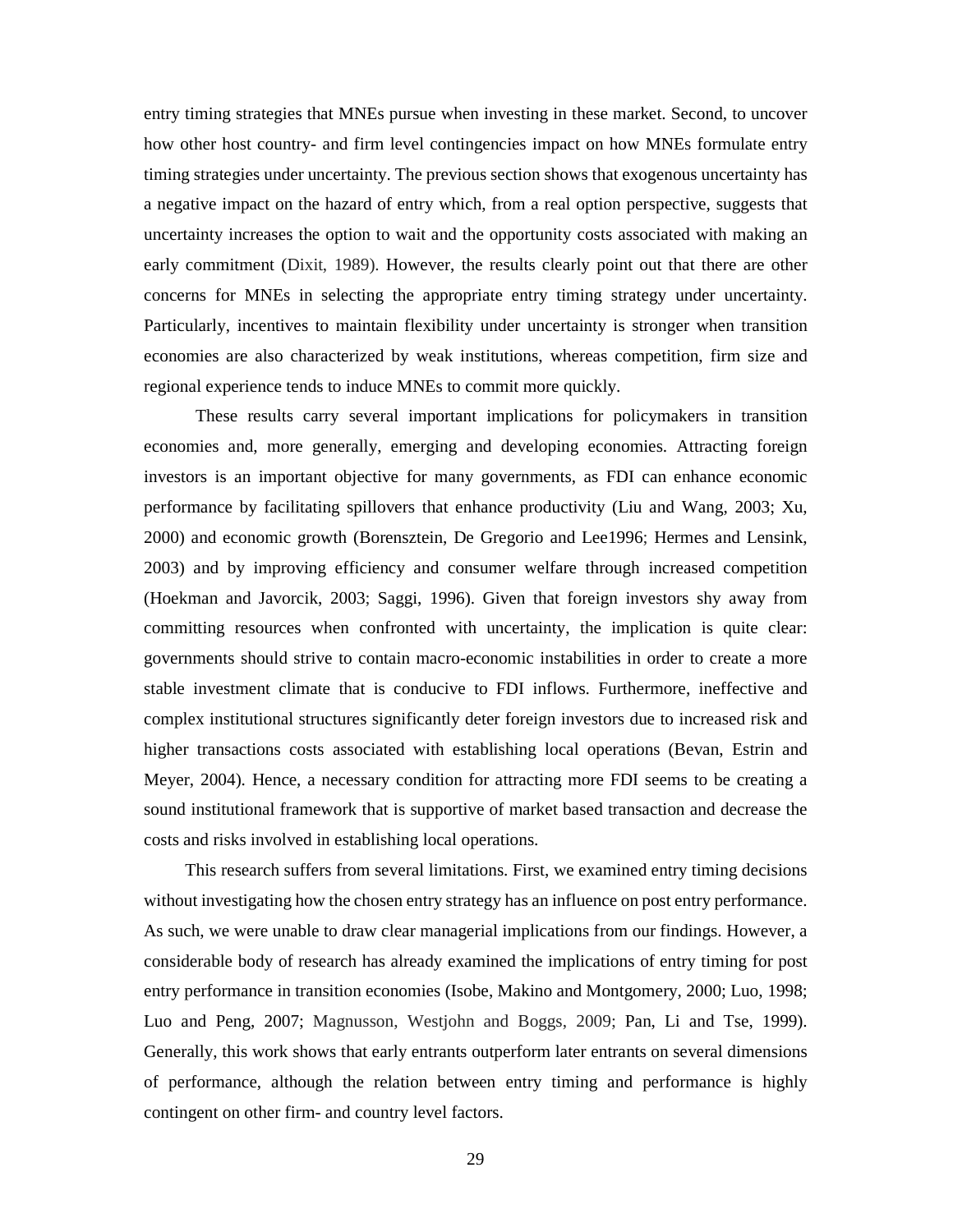Second, to measure the extent to which an MNE possesses intangible- and tangible resources, we used the size of the MNE, which is a very crude measure to say the least. Although firm size is correlated with the availability of tangible and intangible resources, this measure does not reveal which resources an MNE actually has at its disposal to that will facilitate an early investment. Third, although we find that institutions are significantly related to entry timing decision at an aggregate level, we do not know which institutions matter most to foreign investors. As shown by Bevan et al. (2004), some institutional development might be beneficial to foreign investors, while others institutional advancements might be more advantageous to indigenous companies and local consumers.

Fourth, apart from only considering subsidiaries with a minimum equity stake of 20 percent, we did not differentiate subsidiaries based on the amount of invested capital by MNEs. Not taking these distinctions into account could certainly have affected our results, since the option to wait is partly determined by the amount of (sunk) capital invested in a foreign subsidiary. Fourth, we did not consider all entries into a host country. For instance, in some cases MNBs first entered with a representative office, branch office or by acquiring a minority equity stake in a subsidiary before making a larger commitment. Similar to the previous point, these entries could influence the real option values and the flexibility – commitment trade-off.

These limitations provide interesting avenues for future studies. For instance, future research should strive to introduce more fine-grained variables at the firm level to better assess which tangible and intangible resources actually drive entry timing decisions under uncertainty. Similarly, more research is needed to examine which institutions are important for attracting FDI in host countries characterized by high exogenous uncertainty. Finally, it would be worthwhile to consider how previous entries in host countries besides subsidiaries influence sequential decision making in uncertain market environments.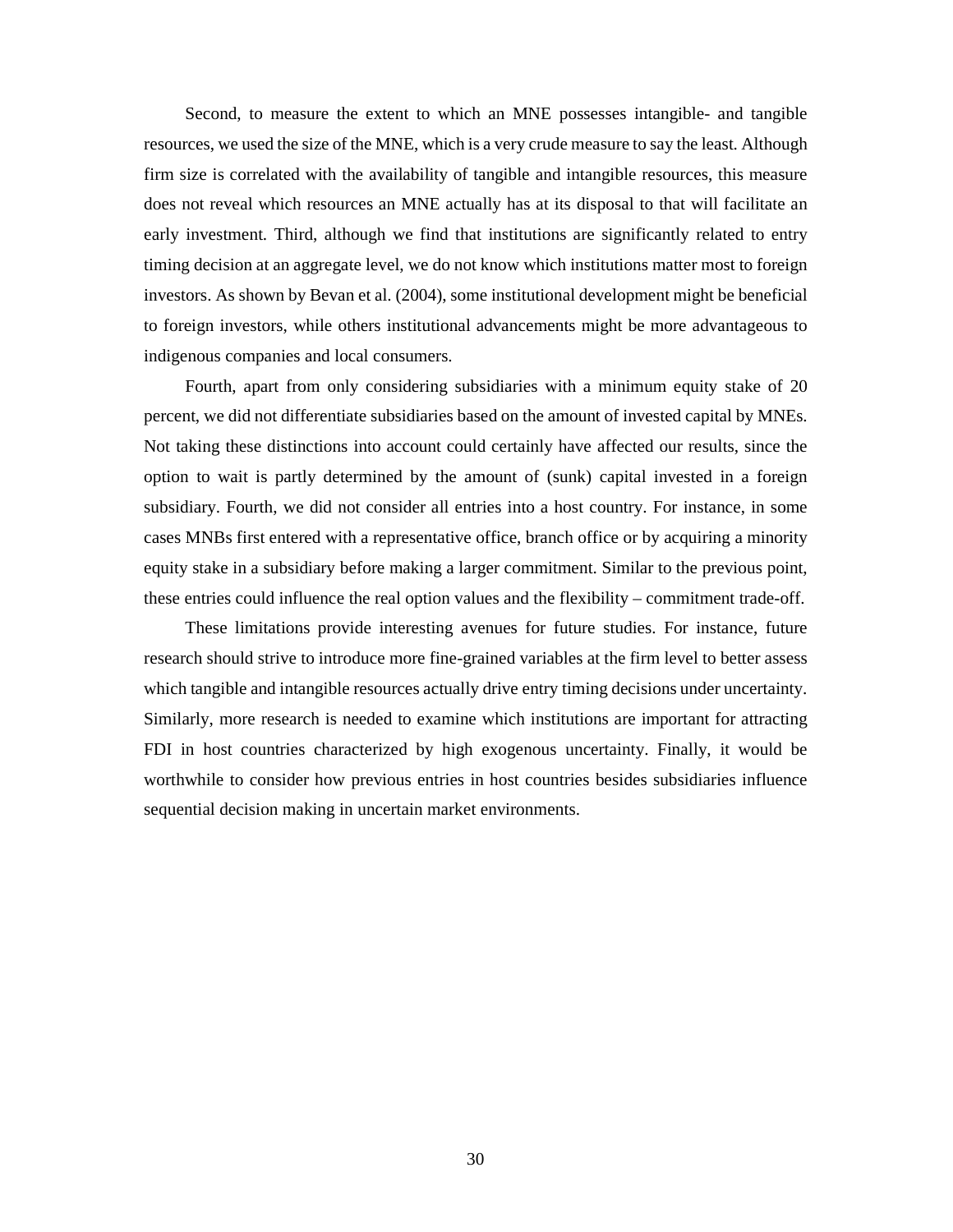# **References**

- Aidis, R., Estrin, S., and Mickiewicz, T. (2008). Institutions and entrepreneurship development in Russia: A comparative perspective. *Journal of Business Venturing*, *23*(6), 656-672.
- Amram, M and Kulatilaka, N. (1999) Real options: Managing strategic investment in an uncertain world. *Harvard Business Press*: *Boston, M.A.*
- Asseery, A., and Peel, D. A. (1991). The effects of exchange rate volatility on exports: Some new estimates. *Economics Letters*, *37*(2), 173-177.
- Barney, J. (1991). Firm resources and sustained competitive advantage. *Journal of management*, *17*(1), 99-120.
- Beck, T., Demirgüç-Kunt, A., and Levine, R. (2006). Bank concentration, competition, and crises: First results. *Journal of Banking and Finance*, *30*(5), 1581-1603.
- Belderbos, R., and Zou, J. (2009). Real options and foreign affiliate divestments: A portfolio perspective. *Journal of International Business Studies*, *40*(4), 600-620.
- Bénassy-Quéré, A., Fontagné, L., & Lahrèche-Révil, A. (2001). Exchange-rate strategies in the competition for attracting foreign direct investment. *Journal of the Japanese and international Economies*, *15*(2), 178-198.
- Bevan, A., Estrin, S. and Meyer, K. (2004) Foreign investment location and institutional development in transition economies. *International Business Review*, 13: 43-64.
- Berger, A. N., and L.J. Mester (2003) Explaining the dramatic changes in the performance of U.S. banks: Technological change, deregulation, and dynamic changes in competition. *Journal of Financial Intermediation* 12, 57–95.
- Bikker, J. A., and Haaf, K. (2002). Competition, concentration and their relationship: An empirical analysis of the banking industry. *Journal of Banking and Finance*, *26*(11), 2191- 2214.
- Blandón, J.G. (2001) The timing of foreign direct investment under uncertainty: evidence from the Spanish banking sector. *Journal of Economic Behavior and Organization*, 45: 213-224.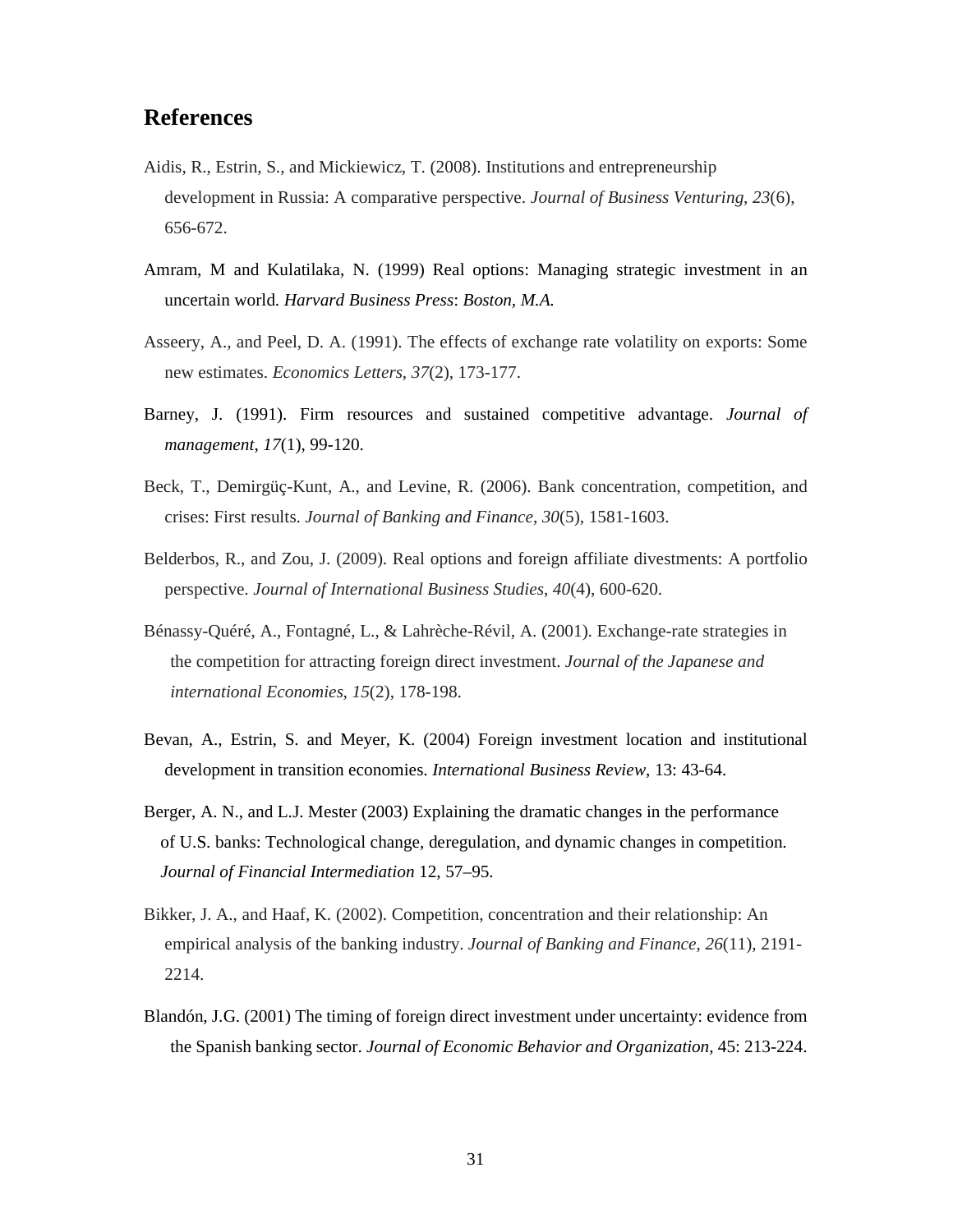- Bonin, J. P., Hasan, I., and Wachtel, P. (2005). Bank performance, efficiency and ownership in transition countries. *Journal of banking & finance*, *29*(1), 31-53.
- Borensztein, E., De Gregorio, J., and Lee, J. W. (1998). How does foreign direct investment affect economic growth?. *Journal of international Economics*, *45*(1), 115-135.
- Bowman, E. H., and Hurry, D. (1993). Strategy through the option lens: An integrated view of resource investments and the incremental-choice process. *Academy of management review*, *18*(4), 760-782.
- Buckley, J.P. and Casson, M. (1998) Models of multinational enterprise. *Journal of International Business Studies*, 29(1): 21–44.
- Buettner, B. (2006). Entry barriers and growth. *Economics Letters*, *93*(1), 150-155.
- Bulan, L., Mayer, C. and Somerville C.T. (2009) Irreversible investment, real options, and competition: Evidence from real estate development. *Journal of Urban Economics,* 65: 237-251.
- Campa, J. M. (1993). Entry by foreign firms in the United States under exchange rate uncertainty. *The Review of Economics and Statistics*, 614-622.
- Carpenter, G. S., and Nakamoto, K. (1989). Consumer preference formation and pioneering advantage. *Journal of Marketing Research*, 285-298.
- Carter, D., Pantzalis, C., and Simkins, B. J. (2003). Asymmetric exposure to foreign-exchange risk: Financial and real option hedges implemented by US multinational corporations. *Available at SSRN 387082*.
- Chan, C. M., Isobe, T., and Makino, S. (2008). Which country matters? Institutional development and foreign affiliate performance. *Strategic Management Journal*, *29*(11), 1179-1205.
- Chatterjee, S., and Wernerfelt, B. (1991). The link between resources and type of diversification: Theory and evidence. *Strategic management journal*, *12*(1), 33-48.
- Chong, T. T. L., Lu, L., and Ongena, S. (2013). Does banking competition alleviate or worsen credit constraints faced by small-and medium-sized enterprises? Evidence from China. *Journal of Banking and Finance*, *37*(9), 3412-3424.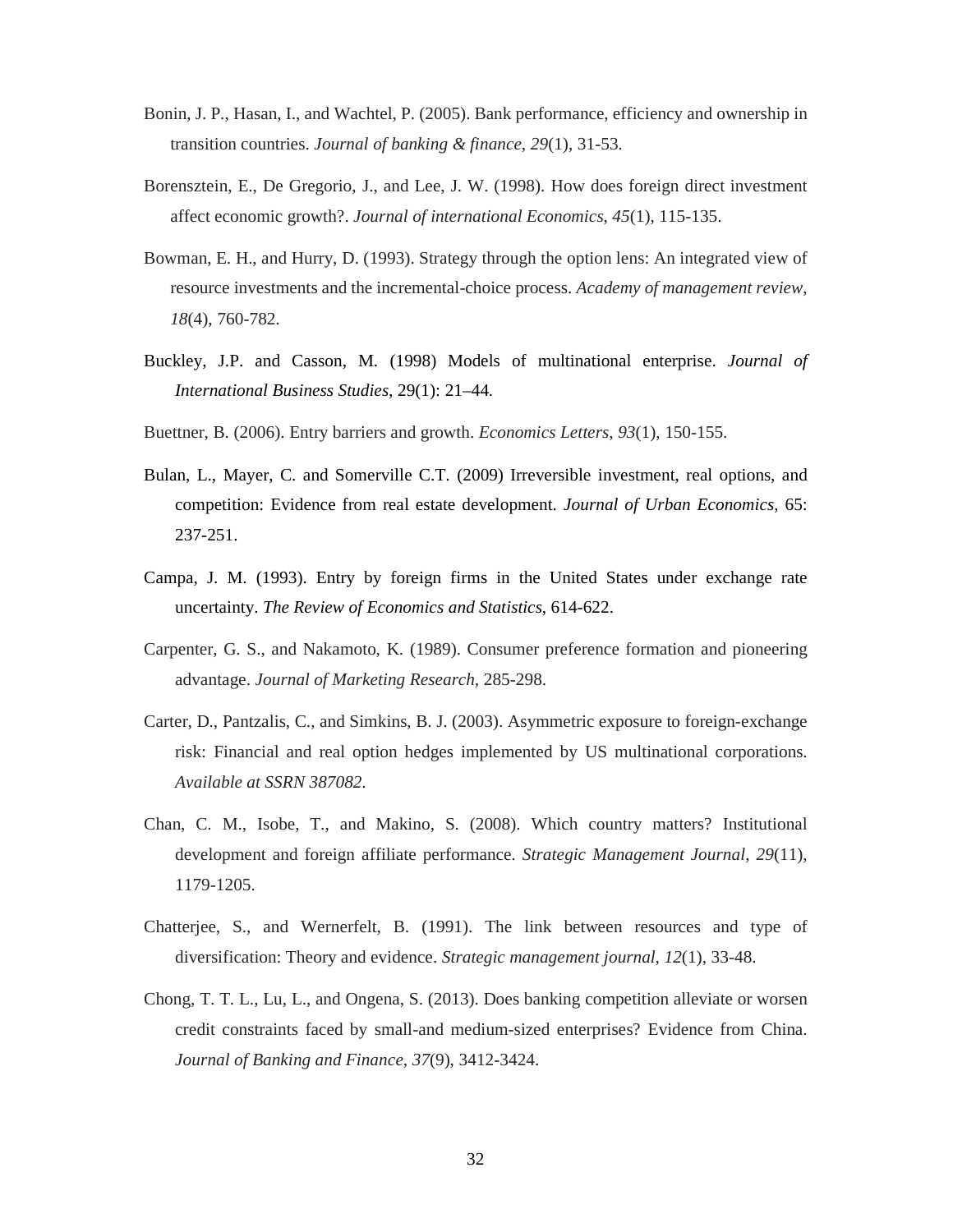- Chowdhury, A.R. (1993) Does Exchange Rate Volatility Depress Trade Flows? Evidence from Error- Correction Models. *The Review of Economics and Statistics*, 75(4): 700-706.
- Chung, C. C., and Beamish, P. W. (2005). The impact of institutional reforms on characteristics and survival of foreign subsidiaries in emerging economies\*. *Journal of Management Studies*, *42*(1), 35-62.
- Chung, C. C., Lee, S. H., Beamish, P. W., and Isobe, T. (2010). Subsidiary expansion/contraction during times of economic crisis. *Journal of International Business Studies*, *41*(3), 500-516.
- Claessens, S., and Laeven, L. (2004). What drives bank competition? Some international evidence. *Journal of Money, Credit and Banking*, 563-583.
- Cleves, M.A., Gould, W.W., Gutierrez, R.G. and Marchenko, Y.U. (2008) An Introduction to Survival Analysis Using Stata. *College Station, Texas: Stata Press.*
- Cox, D.R. (1972) Regression models and life tables (with discussion). *Journal of Royal Statistical Society Series*, 34: 187-220.
- Cox, D.R. and Oakes, D. (1984) Analysis of Survival Data. *New York: Chapman and Hall.*
- Cuervo-Cazurra, A. (2008). Better the devil you don't know: Types of corruption and FDI in transition economies. *Journal of International Management*, *14*(1), 12-27.
- Cuypers, I. R., and Martin, X. (2010). What makes and what does not make a real option? A study of equity shares in international joint ventures. *Journal of International Business Studies*, 47-69.
- Dubin, M. (1975). Foreign acquisitions and the spread of the multinational firm. *DBA Thesis, Graguate School of Business Administration, Harvard Business University*.
- de Brito, J. B., and Sampayo, F. D. M. (2005). The timing and probability of FDI: an application to US multinational enterprises. *Applied Economics*, *37*(4), 417-437.
- Degryse, H., and Ongena, S. (2007). The impact of competition on bank orientation. *Journal of Financial Intermediation*, *16*(3), 399-424.
- Desai, M., Gompers, P., and Lerner, J. (2003). *Institutions, capital constraints and entrepreneurial firm*
- *dynamics: Evidence from Europe* (No. w10165). National Bureau of Economic Research.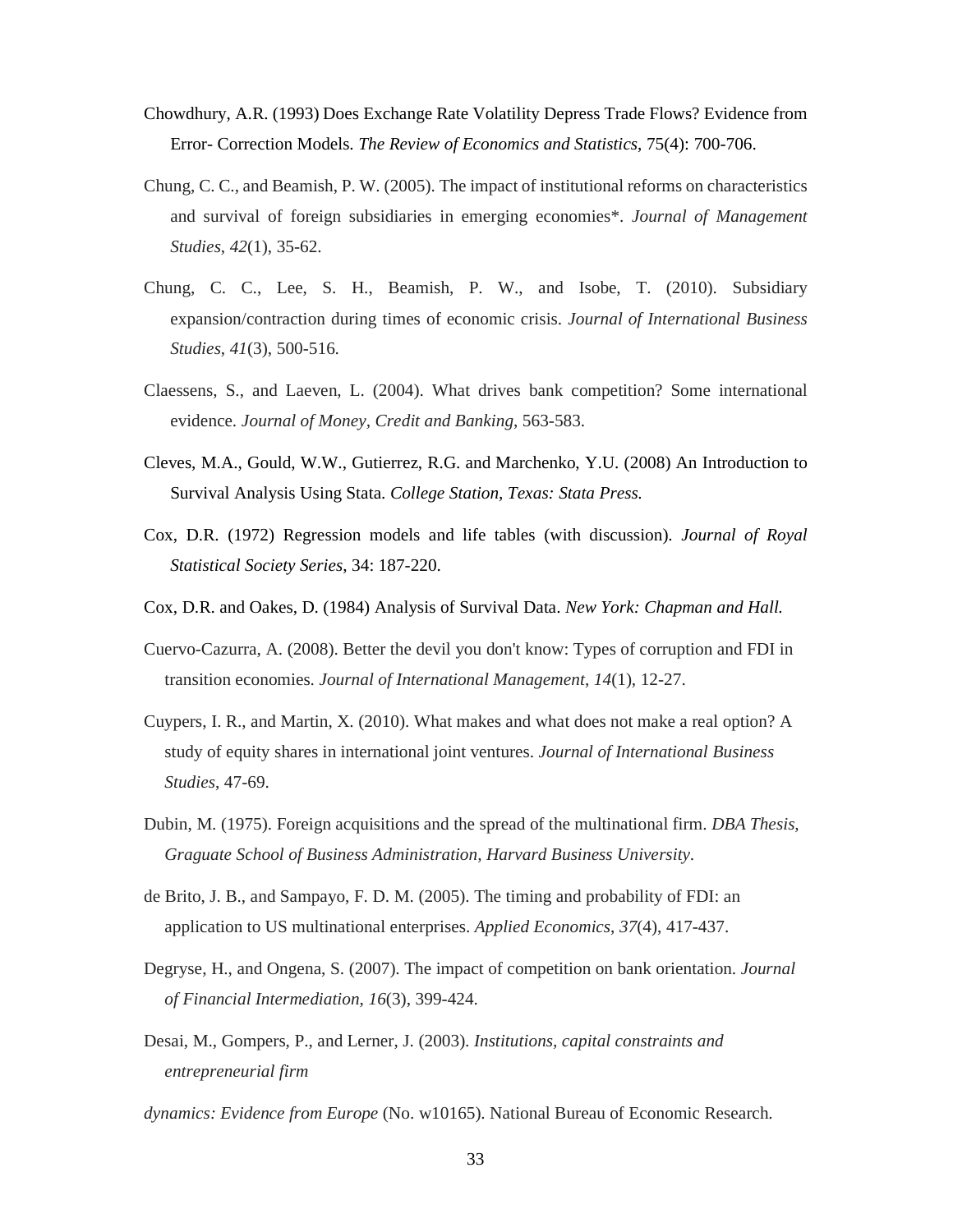- Dick, A. A. (2007). Market size, service quality, and competition in banking. *Journal of money, credit and banking*, *39*(1), 49-81.
- Dixit, A. (1989). Entry and exit decisions under uncertainty. *Journal of political Economy*, 620-638.
- Dixit, A. K., and Pindyck, R. S. (1994). *Investment under uncertainty*. Princeton university press.
- Djankov, S., La Porta, R., Lopez-de-Silanes, F., and Shleifer, A. (2002). The regulation of entry. *Quarterly journal of Economics*, 1-37.
- Djankov, S., McLiesh, C., and Ramalho, R. M. (2006). Regulation and growth. *Economics Letters*, *92*(3), 395-401.
- Dunning, J. H. (1980) Toward an eclectic theory of international production: Some empirical tests. *Journal of International Business Studies*, 11(1): 9–31.
- EBRD (1998), *Transition Report 1998*. London: EBRD.
- Eden, L., and Miller, S. R. (2004). Distance matters: Liability of foreignness, institutional distance and ownership strategy. *Advances in international management*, *16*(187-221).
- Ekeledo, I., and Sivakumar, K. (2004). International market entry mode strategies of manufacturing firms and service firms: A resource-based perspective. *International marketing review*, *21*(1), 68-101.
- Eriksson, K., Johanson, J, Majkgard, A. and Sharma D. (1997) Experiential knowledge and cost in the internationalization process. *Journal of International Business Studies*, 28(2): 337- 360.
- Fuentelsaz, L., Gomez, J., and Polo, Y. (2002) Followers' entry timing: evidence from the Spanish banking sector after deregulation. *Strategic Management Journal*, *23*(3), 245-264.
- Fisch, J. H. (2008). Internalization and internationalization under competing real options. *Journal of International Management*, *14*(2), 108-123.
- Focarelli, D., and Panetta, F. (2003). Are mergers beneficial to consumers? Evidence from the market for bank deposits. *American Economic Review*, 1152-1172.
- Folta, T.B. (1998) Governance and uncertainty: the trade- off between administrative control and commitment. *Strategic Management Journal,* 19(11): 1007-1028.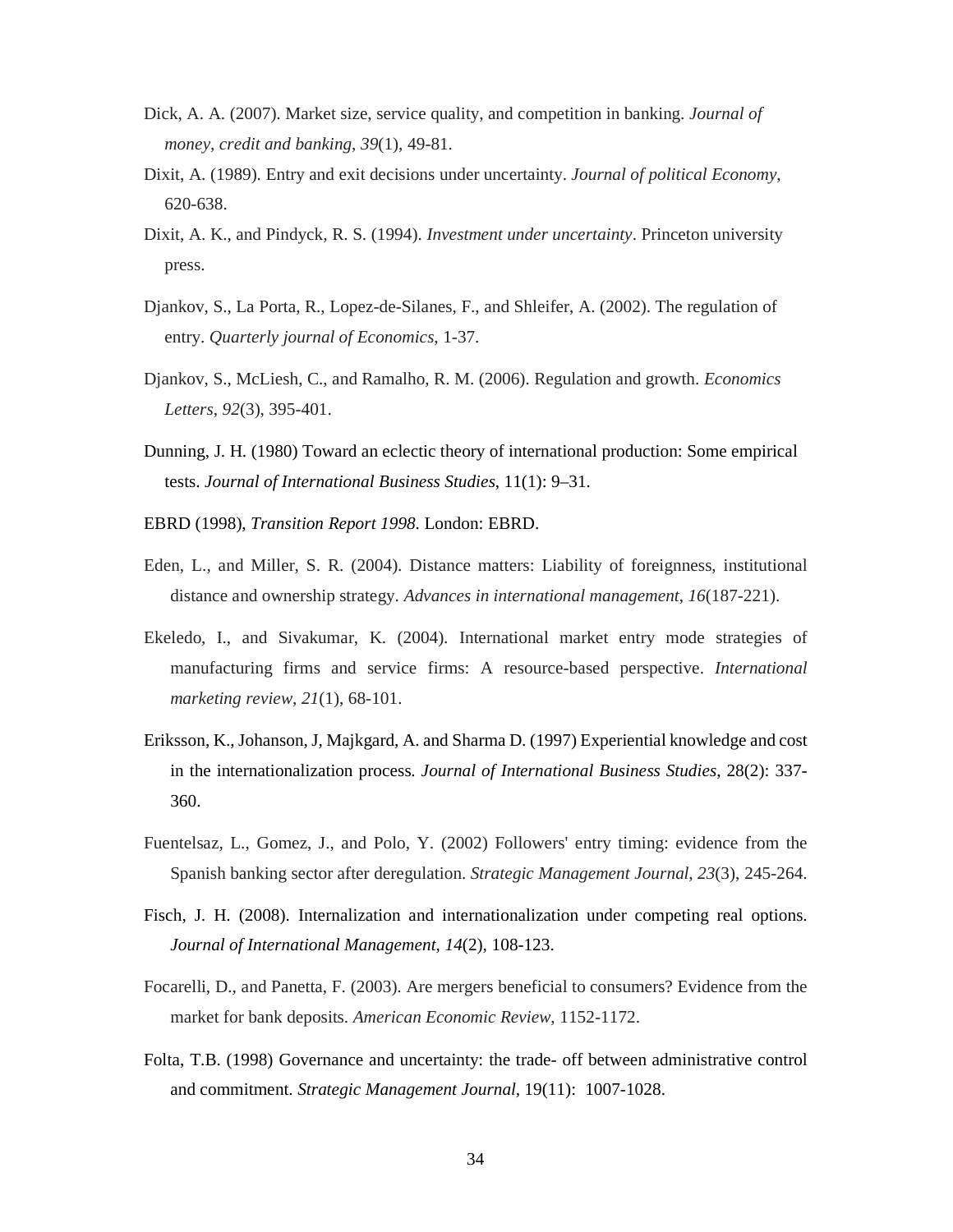- Folta, T. B., Johnson, D. R., and O'Brien, J. (2006). Uncertainty, irreversibility, and the likelihood of entry: An empirical assessment of the option to defer. *Journal of Economic Behavior and Organization*, *61*(3), 432-452.
- Folta, T. B., and Miller, K. D. (2002). Real options in equity partnerships. *Strategic Management Journal*, *23*(1), 77-88.
- Folta, T.B. and O'Brien, J.P. (2004) Entry in the presence of dueling options. *Strategic Management Journal*, 25(2): 121-138.
- Francis, J., Zheng, C.C. and Mukherji, A. (2009) An institutional perspective on foreign direct investment: A multi-level framework*. Management International Review,* 49: 565-583.
- Gaba, V., Pan, Y., and Ungson, G. R. (2002). Timing of entry in international market: An empirical study of US Fortune 500 firms in China. *Journal of International Business Studies*, 39-55.
- Gao, G. Y., Pan, Y., Tse, D. K., and Yim, C. K. (2006). Market share performance of foreign and domestic brands in China. *Journal of International Marketing*, *14*(2), 32-51.
- Gelbuda, M., Meyer, K. E., and Delios, A. (2008). International business and institutional development in Central and Eastern Europe. *Journal of International Management*, *14*(1), 1-11.
- Ghemawat, P. (1991). *Commitment*. Simon and Schuster.
- Gielens, K., and Dekimpe, M. G. (2007). The entry strategy of retail firms into transition economies. *Journal of Marketing*, *71*(2), 196-212.
- Gilroy, B. M., and Lukas, E. (2006). The choice between greenfield investment and crossborder acquisition: A real option approach. *The Quarterly review of economics and finance*, *46*(3), 447-465.
- Grosse, R., and Trevino, L. J. (2005). New institutional economics and FDI location in Central and Eastern Europe. *MIR: Management International Review*, 123-145.
- Hermes, N., and Lensink, R. (2003). Foreign direct investment, financial development and economic growth. *The Journal of Development Studies*, *40*(1), 142-163.
- Hoekman, B., and Javorcik, B. S. (2004). Policies facilitating firm adjustment to globalization. *Oxford Review of Economic Policy*, *20*(3), 457-473.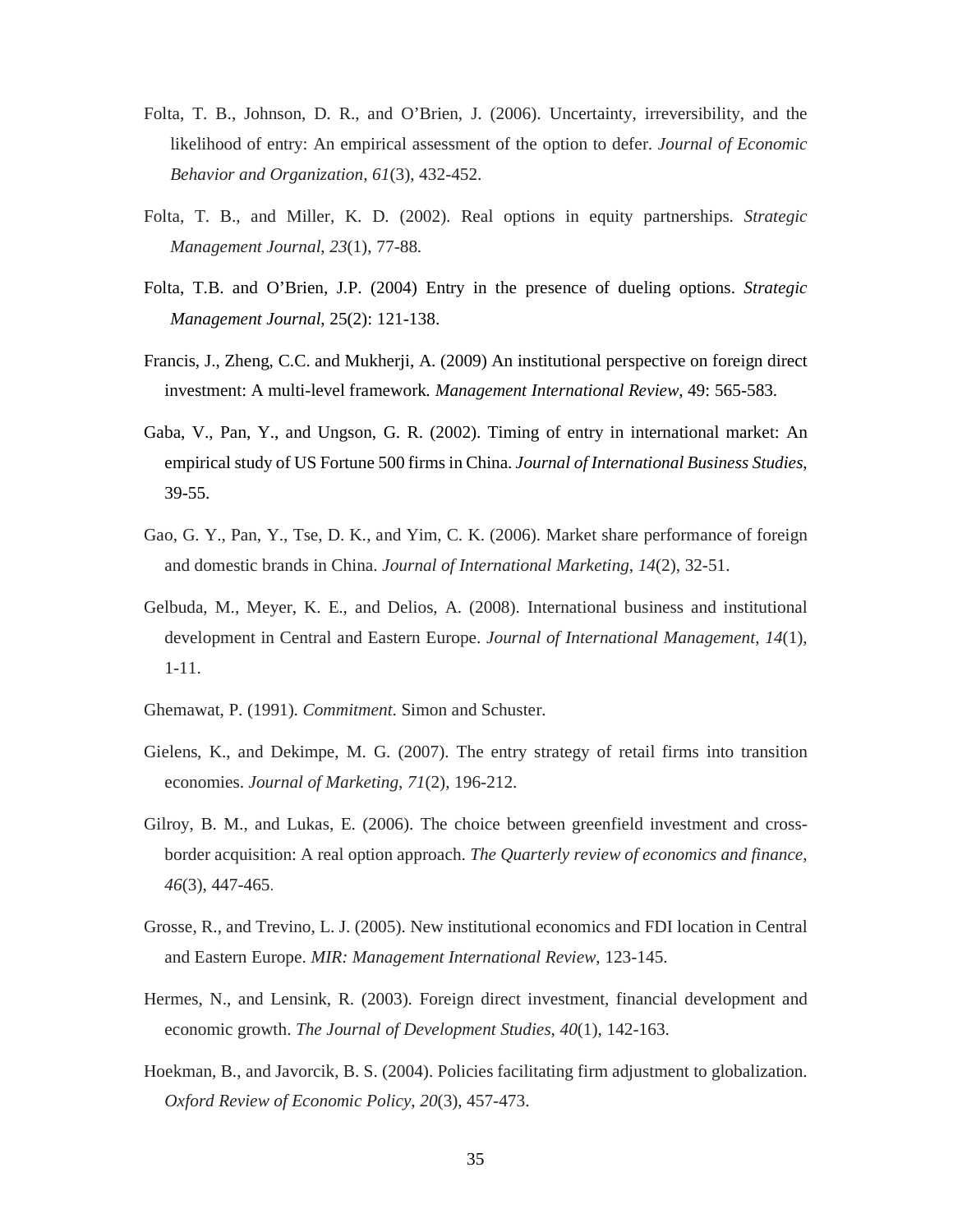- Hoskisson, R., Eden, L., Lau, C.M. and Wright, M. (2000) Strategy in emerging economies. *Academy of Management Journal,* 43: 249–267.
- Isobe, T., Makino, S., and Montgomery, D. B. (2000). Resource commitment, entry timing, and market performance of foreign direct investments in emerging economies: The case of Japanese international joint ventures in China. *Academy of management journal*, *43*(3), 468-484.
- Johnson, J., and Tellis, G. J. (2008). Drivers of success for market entry into China and India. *Journal of marketing*, *72*(3), 1-13.
- Khanna, T., Palepu, K. G., and Sinha, J. (2005). Strategies that fit emerging markets. *Harvard business review*, *83*(6), 4-19.
- Kerin, R. A., Varadarajan, P. R., and Peterson, R. A. (1992). First-mover advantage: A synthesis, conceptual framework, and research propositions. *The Journal of Marketing*, 33- 52.
- Kogut, B., and Singh, H. (1988). The effect of national culture on the choice of entry mode. *Journal of international business studies*, 411-432.
- Koray, F. and Lastrapes, W.D. (1989) Real exchange rate volatility and U.S. bilateral trade: A var approach. *The Review of Economics and Statistics,* 71(4): 708-712.
- Kulatilaka, N. and Perotti, E.C. (1998) Strategic growth options. *Management Science*, 44(8): 1021-1031.
- Kulatilaka, N., and Toschi, L. (2009). An integration of the resource based view and real options theory for investments in outside opportunities. *Available at SSRN 1541865*.
- Lanine, G. and Vander Vennet, R. (2007) Microeconomic determinants of acquisitions of Eastern European banks by Western European banks. *Economics of Transition*, 15(2): 285- 308.
- Lawless, J.F. (1982) Statistical Models and Methods for Lifetime Data (2<sup>nd</sup> edition). Hoboken, NJ: John Wiley.
- Lee, S. H., and Makhija, M. V. (2009). The effect of domestic uncertainty on the real options value of international investments. *Journal of International Business Studies*, *40*(3), 405- 420.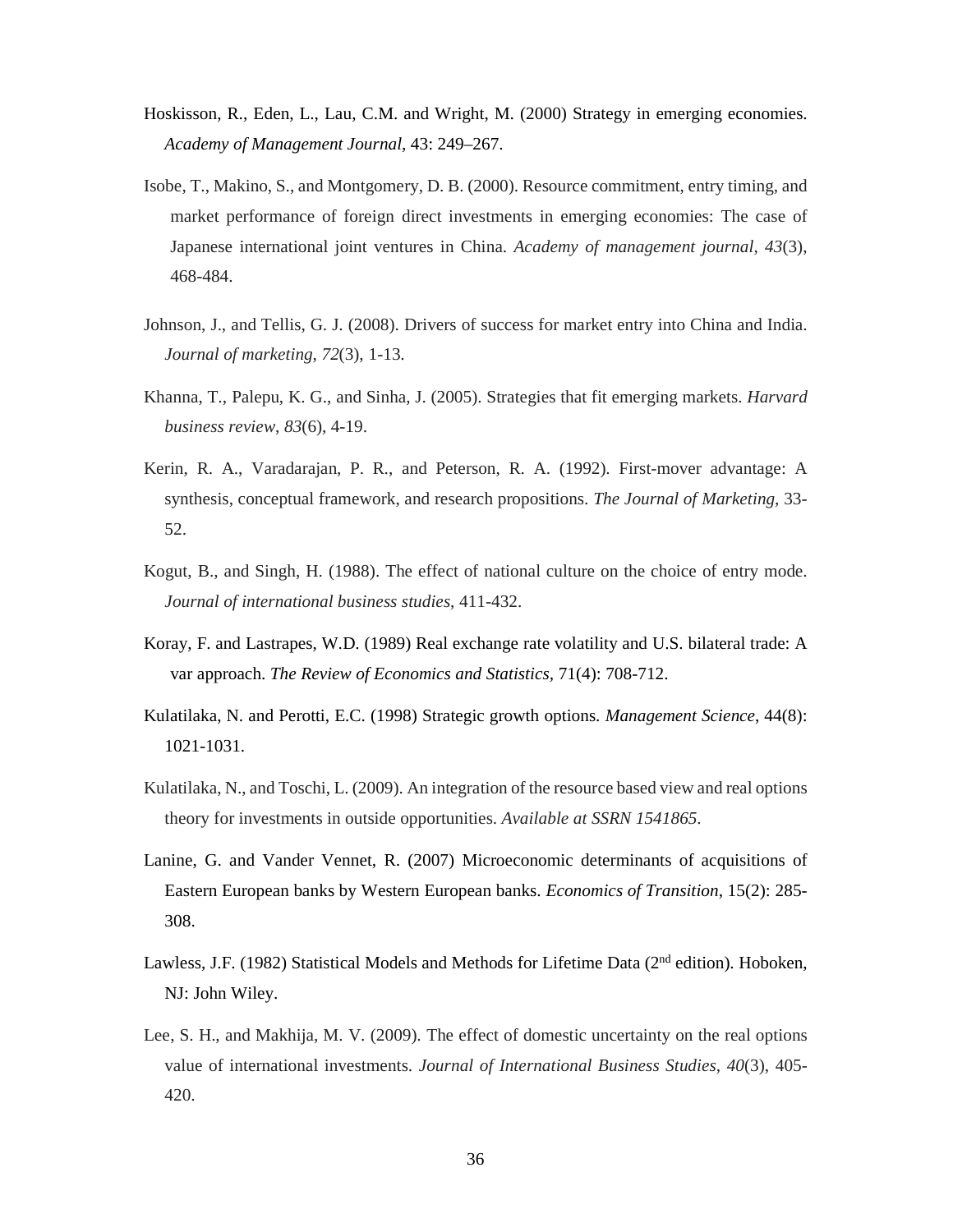- Leiblein, M. J. (2003). The choice of organizational governance form and performance: Predictions from transaction cost, resource-based, and real options theories. *Journal of management*, *29*(6), 937-961.
- Leiblein, M. J., and Ziedonis, A. A. (2007). Deferral and growth options under sequential innovation. *Advances in strategic management*, *24*, 225-245.
- Lensink, R. and de Haan, J. (2002) Do reforms in transition economies affect foreign bank entry. *International Review of Finance*, 3(3/4): 213-232.
- Li, J. (2007) Real options theory and international strategy: a critical review. *Advances in Strategic Management*, 24: 71-105.
- Li, J., and Li, Y. (2010). Flexibility versus commitment: MNEs' ownership strategy in China. *Journal of International Business Studies*, *41*(9), 1550-1571.
- Li, P.Y., and Meyer, K.E. (2009) Contextualizing experience effects in international business: A study of ownership strategies. *Journal of World Business*, 44(4): 370-382.
- Li, J. and Rugman, A.M. (2007) Real options and the theory of foreign direct investment. *International Business Review*, 16(6): 687-712.
- Li, J., and Tong, T. W. (2007). Real options theory and international strategic management. *A new generation of research in international strategic management*, 100-117.
- Lieberman, M. B., and Montgomery, D. B. (1988). First‐mover advantages. *Strategic management journal*, *9*(S1), 41-58.
- Lin, W. T., Cheng, K. Y., and Liu, Y. (2009). Organizational slack and firm's internationalization: A longitudinal study of high-technology firms. *Journal of World Business*, *44*(4), 397-406.
- Liu, X., and Wang, C. (2003). Does foreign direct investment facilitate technological progress?: Evidence from Chinese industries. *Research policy*, *32*(6), 945-953.
- Luo, Y. (1998). Timing of investment and international expansion performance in China. *Journal of International Business Studies*, 391-407.
- Luo, Y. and Peng, M.W. (1998) First mover advantages in investing in transitional countries. *Thunderbird International Business Review*, 40(2): 141-163.'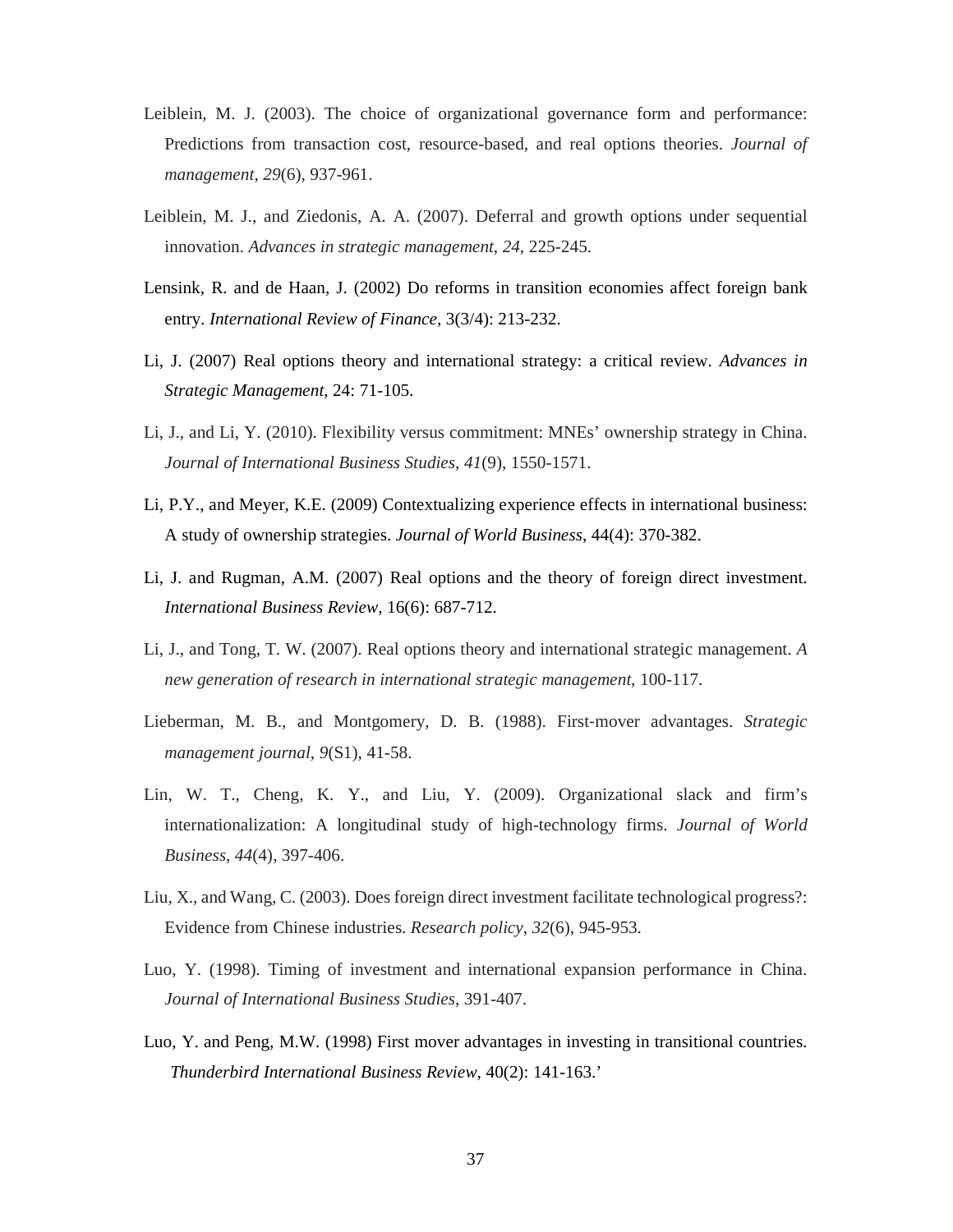- Magnusson, P., Westjohn, S. A., and Boggs, D. J. (2009). Order-of-entry effects for service firms in developing markets: An examination of multinational advertising agencies. *Journal of International Marketing*, *17*(2), 23-41.
- Meyer, K. E. (2003). Management challenges in privatization acquisitions in transition economies. *Journal of World Business*, *37*(4), 266-276.
- Meyer, K. E., and Estrin, S. (2001). Brownfield entry in emerging markets. *Journal of International Business Studies*, 575-584.
- Meyer, K.E., Estrin, S., Bhaumik, S.K. and Peng, M.W. (2009) Institutions, resources and entry strategies in emerging economies. *Strategic Management Journal*, 30 (1): 61-80.
- Meyer, K. E., and Gelbuda, M. (2006). Process perspectives in international business research in CEE. *Management International Review*, *46*(2), 143-164.
- Meyer, K.E. and Peng, M.W. (2005) Probing theoretically into Central and Eastern Europe: transactions, resources, and institutions. *Journal of International Business Studies, 35: 600- 621.*
- Meyer, K. E., and Tran, Y. T. T. (2006). Market penetration and acquisition strategies for emerging economies. *Long Range Planning*, *39*(2), 177-197.
- McDonald, R and Siegel, D. (1986) The value of waiting to invest. *Quarterly Journal of Economics*, 101(4): 707-727.
- Miller, K.D. and Folta, T.B. (2002) Option value and entry timing. *Strategic Management Journal*, 23(7): 655-665.
- Miller, S.R. and Parkhe, A. (2002) Is there a liabi ty of foreignness in global banking? An empirical test of banks' X-efficiency. *Strategic Management Journal*, 23(1): 55-75.
- Nakata, C., and Sivakumar, K. (1997). Emerging market conditions and their impact on first mover advantages: an integrative review. *International Marketing Review*, *14*(6), 461-485.
- Nakos, G., and Brouthers, K. D. (2002). Entry mode choice of SMEs in Central and Eastern Europe. *Entrepreneurship Theory and Practice*, *27*(1), 47-63.
- North, D.C. (1990) Institutions, institutional change and economic performance. *Cambridge, MA: Harvard University Press.*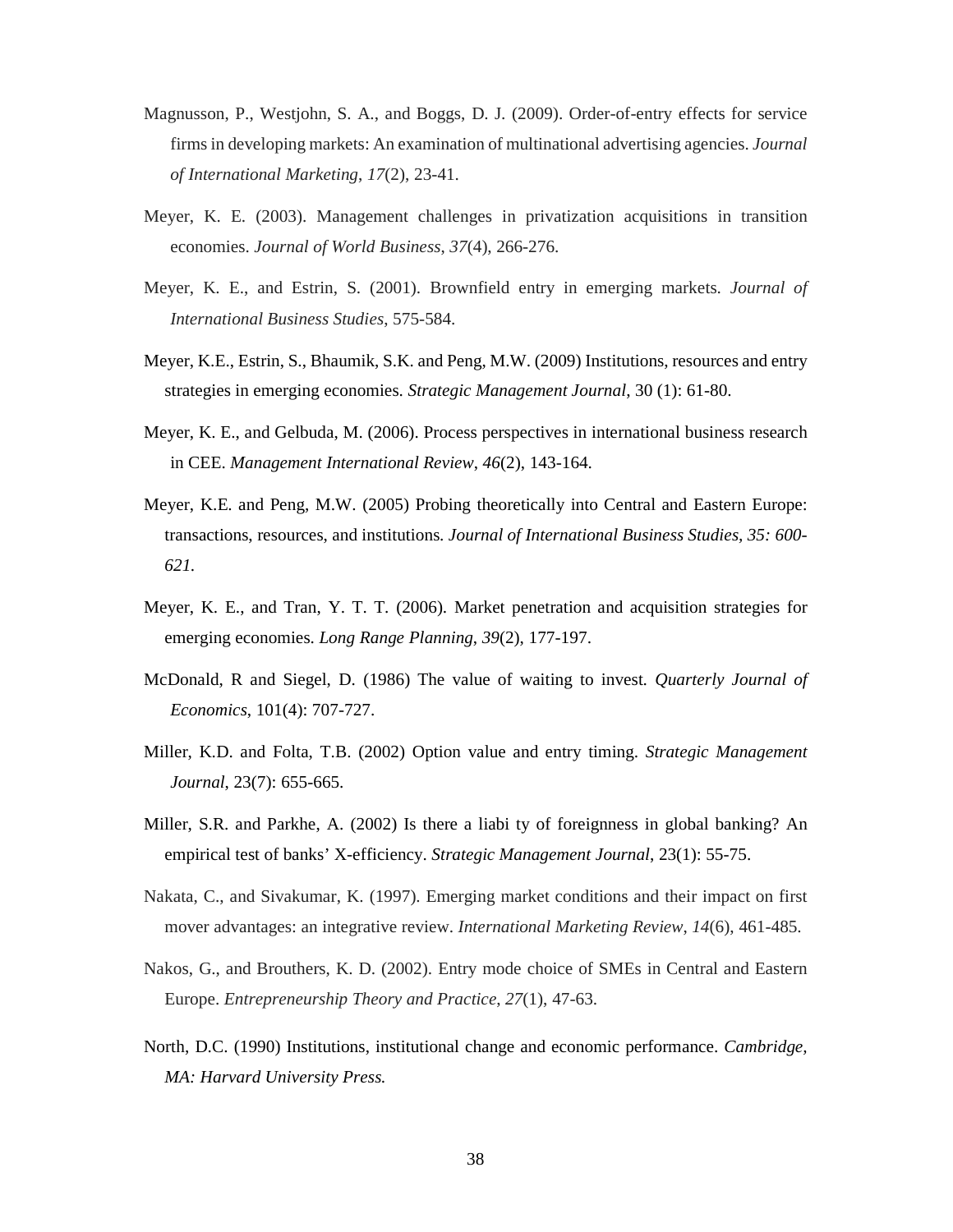- Örs, E. (2006) The role of advertising in commercial banking. *CEPR Discussion Paper No. 5461*.
- Pan, Y. (1996). Influences on foreign equity ownership level in joint ventures in China. *Journal of International Business Studies*, 1-26.
- Pan, Y., Li, S., and Tse, D. K. (1999). The impact of order and mode of market entry on profitability and market share. *Journal of International Business Studies*, *30*(1), 81-103.
- Paul, D. L., and Wooster, R. B. (2006). Strategic investments by US firms in transition economies. *Available at SSRN 871223*.
- Peng, M. W. (2001). The resource-based view and international business. *Journal of Management*, *27*(6), 803-829.
- Peng, M. W. (2006). Making M&A fly in China. *Harvard business review*, *84*(3), 26-27.
- Peng, M.W. (2002) Towards an institution-based view of business strategy. *Asia Pacific Journal of Management*, 19(2): 251–267.
- Peng, M.W. and Heath, P.S. (1996) The growth of the firm in planned economies in transition: Institutions, organizations, and strategic choice. *Academy of Management Review*, 21: 492– 528.
- Pennings, E., and Altomonte, C. (2006). The Hazard Rate of Foreign Direct Investment: A Structural Estimation of a Real‐option Model\*. *Oxford Bulletin of Economics and Statistics*, *68*(5), 569-593.
- Penrose, E.T. (1959) The Theory of the Growth of the Firm. New York: John Wiley.
- Pindyck, R.S. (1991) Irreversibility, uncertainty, and investment. *Journal of Economic Literature*, 29(3): 1110-1148.
- Poghosyan, T. and Poghosyan, A. (2010) Foreign bank entry, bank efficiency and market power in Central and Eastern European countries. *Economics of Transition*, 18(3): 571-598.
- Powell, K. S. (2014). Profitability and speed of foreign market entry. *Management International Review*, *54*(1), 31-45.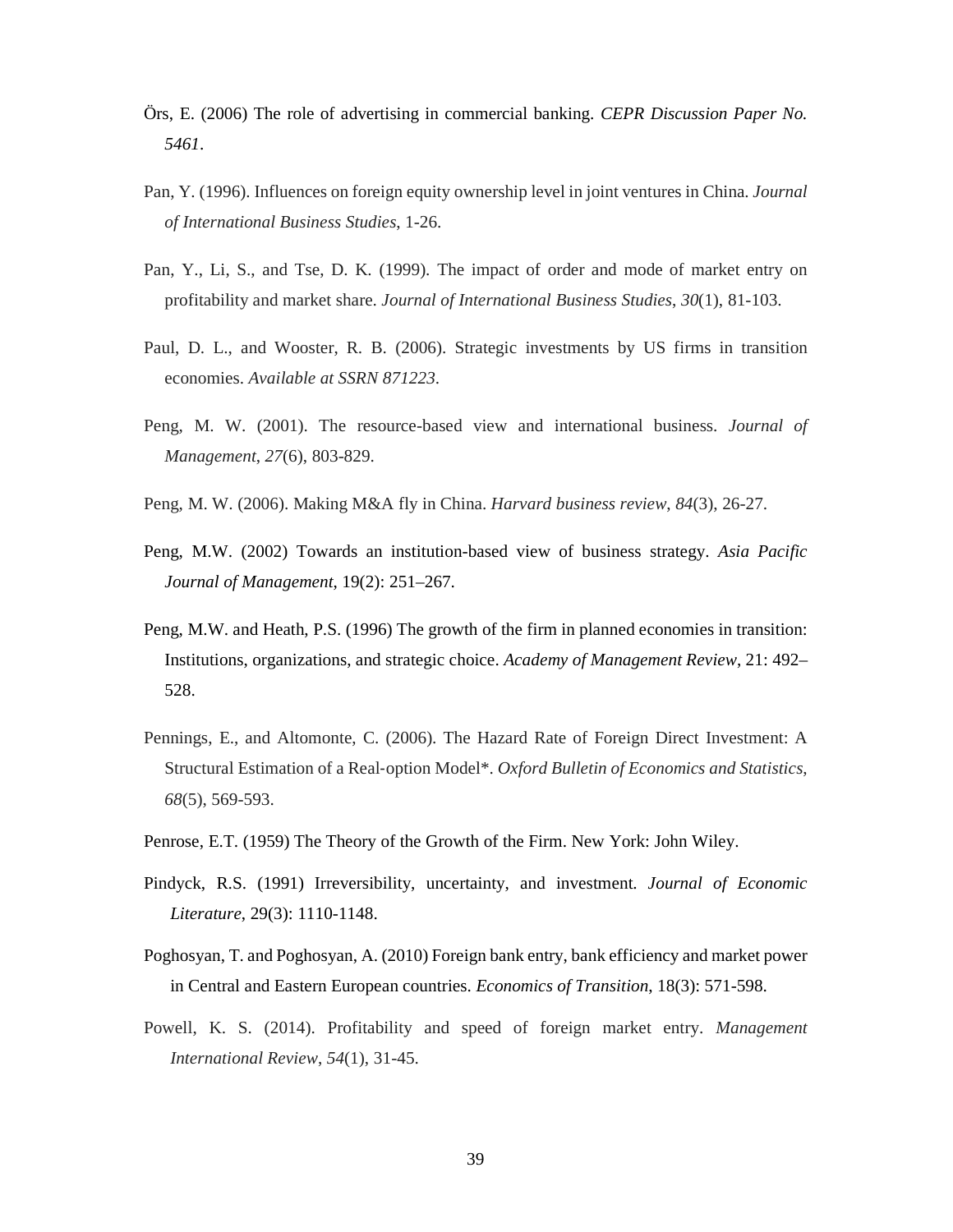- Reuer, J. J., and Tong, T. W. (2007). How do real options matter? Empirical research on strategic investments and firm performance. *Advances in Strategic Management*, *24*(1), 145-173.
- Rivoli, P. and Salorio, E. (1996) Foreign direct investment and investment under uncertainty. *Journal of International Business Studies*, 27(2): 335-357.
- Saggi, K. (1996). Entry into a foreign market: foreign direct investment versus licensing. *Review of International Economics*, *4*(1), 99-104.
- Schoenecker, T. S., and Cooper, A. C. (1998). The role of firm resources and organizational attributes in determining entry timing: A cross-industry study. *Strategic Management Journal*, *19*(12), 1127-1143.
- Schuler, D. A., Rehbein, K., and Cramer, R. D. (2002). Pursuing strategic advantage through political means: A multivariate approach. *Academy of Management Journal*, *45*(4), 659- 672.
- Scott, W.R. (1995) Institutions and Organizations. *Thousand Oaks, CA: Sage.*
- Seyoum, B. (2009). Formal institutions and foreign direct investment. *Thunderbird International Business Review*, *51*(2), 165-181.
- Servén, L. (2003). Real-exchange-rate uncertainty and private investment in LDCs. *Review of Economics and Statistics*, *85*(1), 212-218.
- Smit, H.T.J. and Ankum, L.A. (1993) A real options and game-theoretic approach to corporate investment strategy under competition. *Financial Management*, 22(3): 241-250.
- Smit, H. T., and Trigeorgis, L. (2006). Real options and games: Competition, alliances and other applications of valuation and strategy. *Review of Financial Economics*, *15*(2), 95-112.
- Song, S., Makhija, M., and Kim, S. M. (2015). International investment decisions under uncertainty: Contributions of real options theory and future directions. *Journal of Management and Organization*, *21*(06), 786-811.
- Tan, D., Hung, S. C., and Liu, N. (2007). The timing of entry into a new market: An empirical study of Taiwanese firms in China. *Management and Organization Review*, *3*(2), 227-254.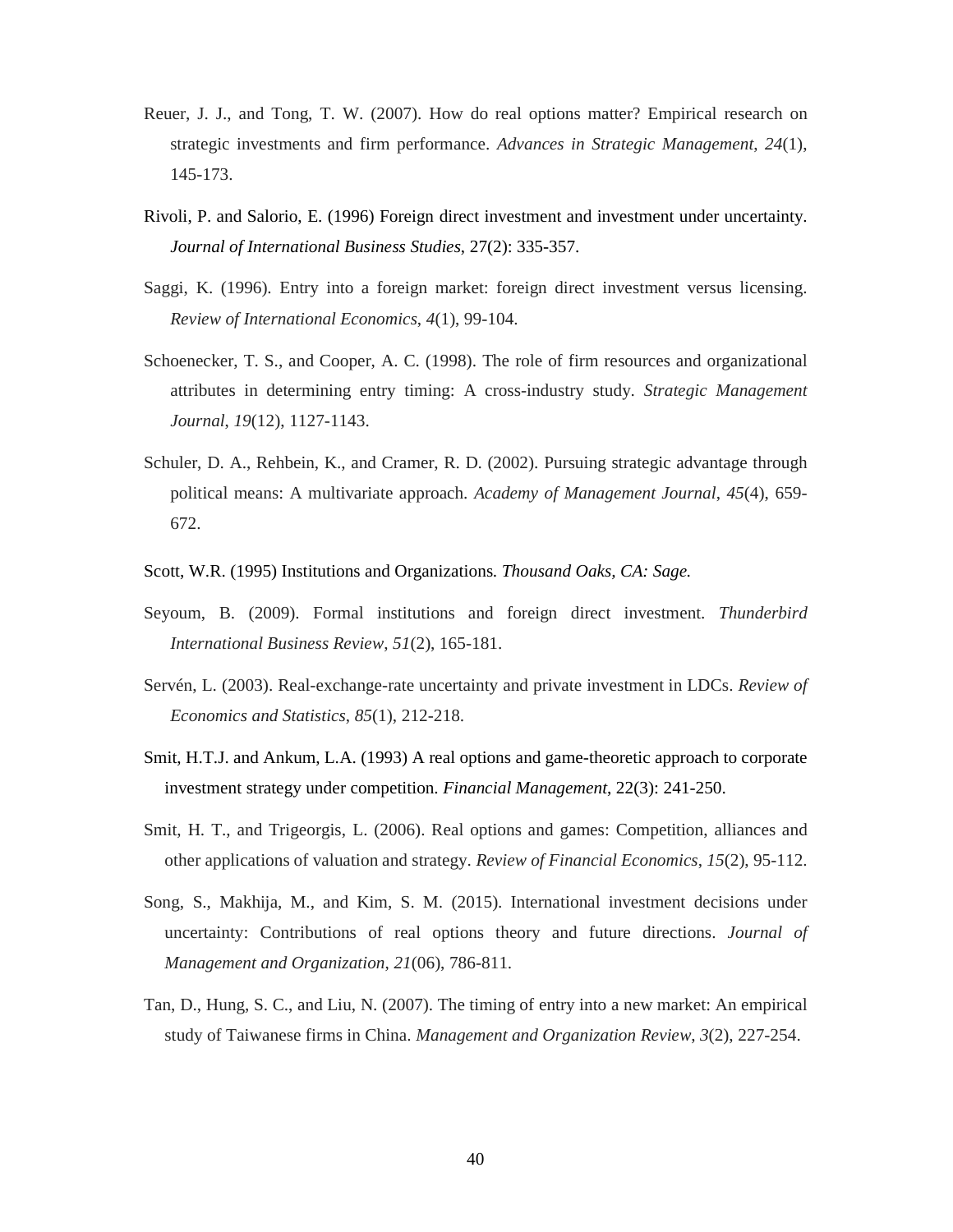- Tan, B. and Vertinsky, I. (1996) Foreign direct investment by Japanese electronics firms in the United States and Canada: Modeling the timing of entry. *Journal of International Business Studies*, 27(4): 655-681.
- Terpstra, V., and Yu, C. M. (1988). Determinants of foreign investment of US advertising agencies. *Journal of International business studies*, 33-46.
- Tong, T. W., and Reuer, J. J. (2006). Firm and industry influences on the value of growth options. *Strategic organization*, *4*(1), 71-95.
- Trigeorgis, L. (1991) Anticipated competitive entry and early preemptive investment in deferrable projects. *Journal of Economics and Business*, 43(2): 143-156.
- Trigeorgis, L. (1996). *Real options: Managerial flexibility and strategy in resource allocation*. MIT press.
- Uhlenbruck, K. (2004). Developing acquired foreign subsidiaries: The experience of MNEs in transition economies. *Journal of International Business Studies*, *35*(2), 109-123.
- Uhlenbruck, K., & De Castro, J. O. (2000). Foreign acquisitions in Central and Eastern Europe: Outcomes of privatization in transitional economies. *Academy of Management Journal*, *43*(3), 381-402.
- Uhlenbruck, K., Rodriguez, P., Doh, J., and Eden, L. (2006). The impact of corruption on entry strategy: Evidence from telecommunication projects in emerging economies. *Organization science*, *17*(3), 402-414.
- Ursacki, T. and Vertinsky, I (1992) Choice of entry timing and scale by foreign banks in Japan and Korea. *Journal of Banking and Finance*, 16(2): 405-421.
- Vassolo, R. S., Anand, J., and Folta, T. B. (2004). Non‐additivity in portfolios of exploration activities: A real options‐based analysis of equity alliances in biotechnology. *Strategic Management Journal*, *25*(11), 1045-1061.
- Wan, W. P., and Hillman, A. J. (2006). One of these things is not like the others: What contributes to dissimilarity among MNE subsidiaries' political strategy?. *Management International Review*, *46*(1), 85-107.
- Wernerfelt, B. (1984) A resource based view of the firm, Strategic Management Journal, 5, pp. 171-180.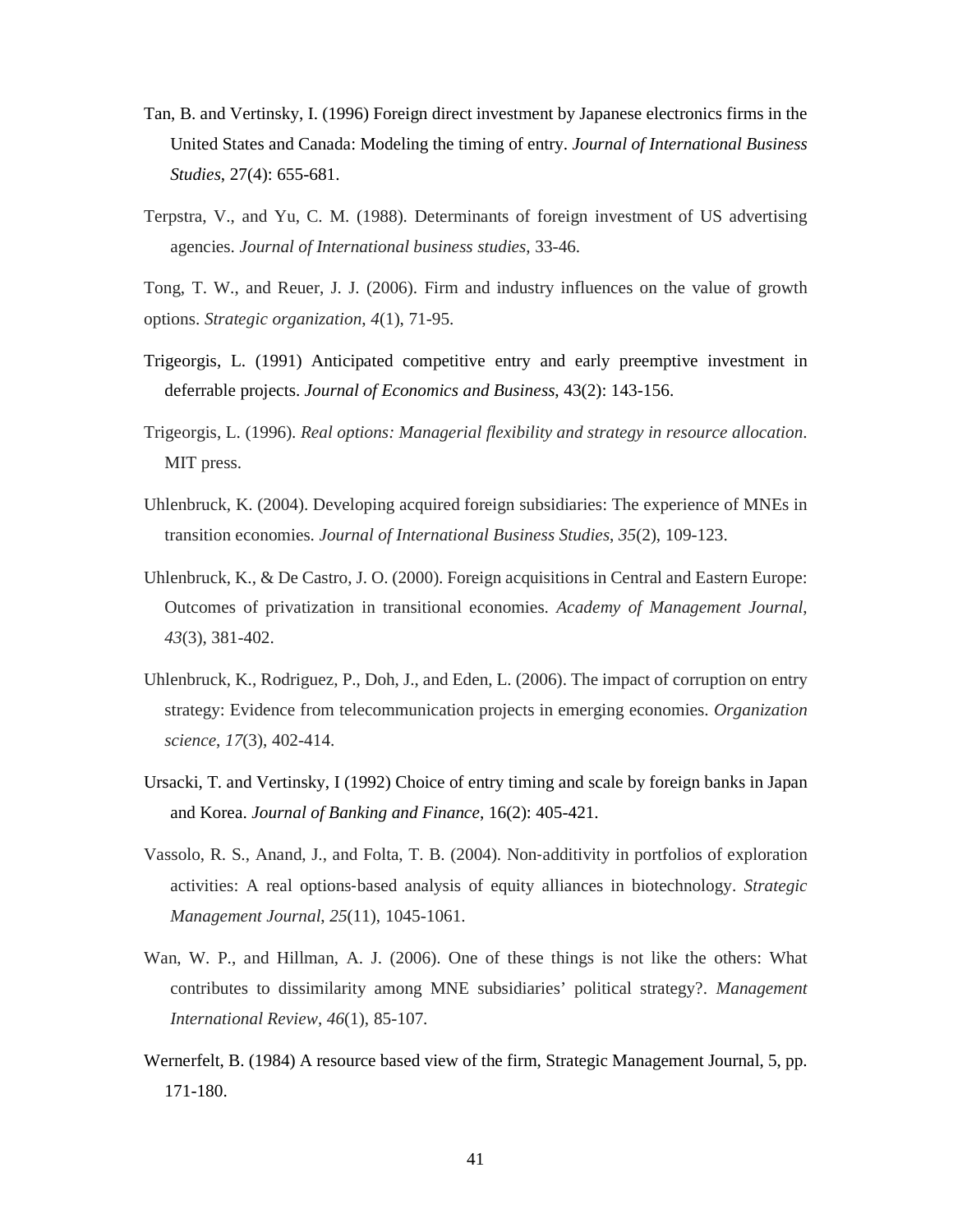- Xu, B. (2000). Multinational enterprises, technology diffusion, and host country productivity growth. *Journal of development economics*, *62*(2), 477-493.
- Yiu, D. W., Lau, C., and Bruton, G. D. (2007). International venturing by emerging economy firms: the effects of firm capabilities, home country networks, and corporate entrepreneurship. *Journal of International Business Studies*, *38*(4), 519-540.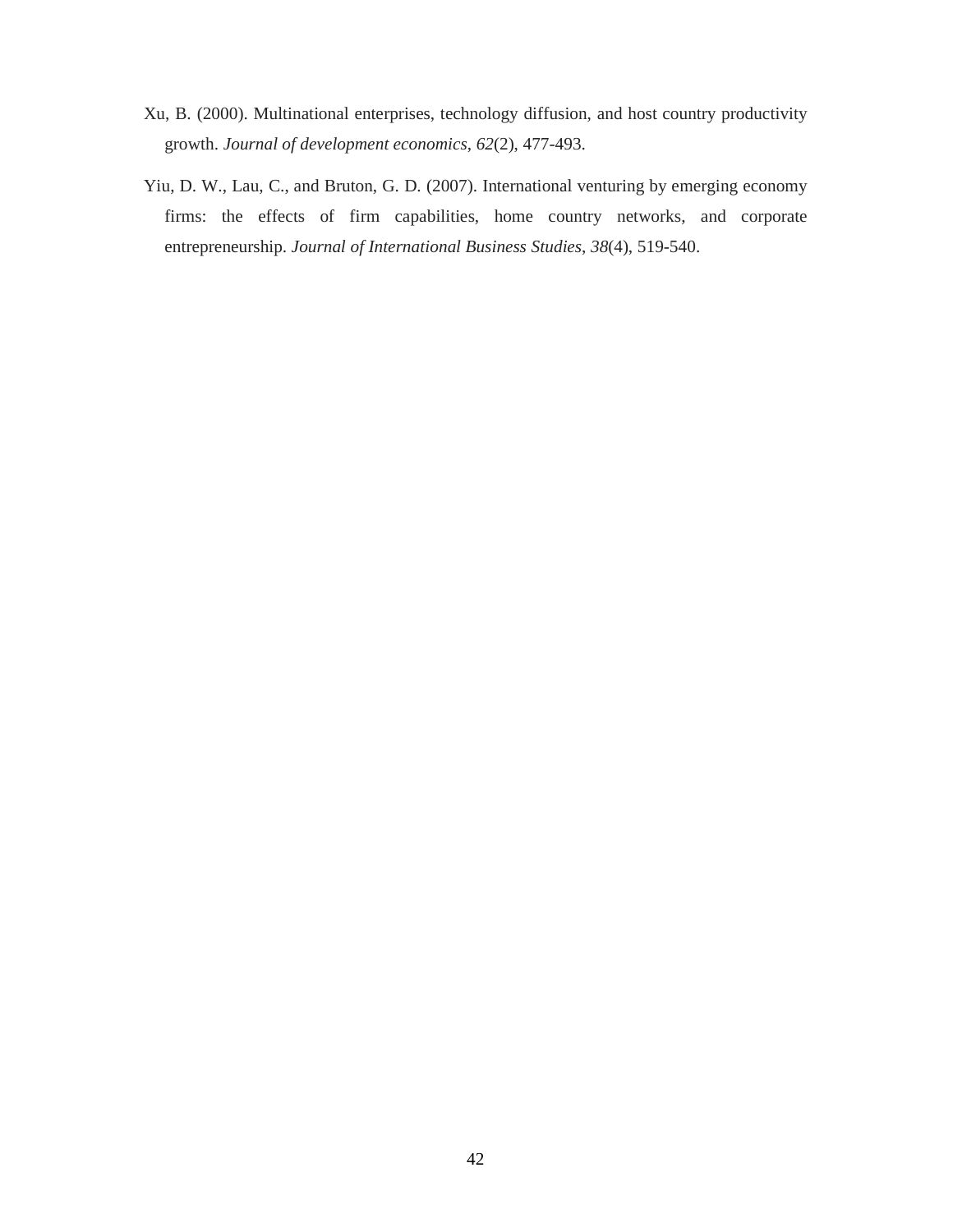| Variables                | Obs. | Mean    | s.d. | Min     | Max   |          | 2       | 3        | 4        |         |         |         | 8    |
|--------------------------|------|---------|------|---------|-------|----------|---------|----------|----------|---------|---------|---------|------|
| Uncertainty (inflation)  | 5479 | 1.12    | 1.33 | 0.06    | 8.80  | 1.00     |         |          |          |         |         |         |      |
| 2 Competition            | 5479 | 6.70    | 4.21 | 0.61    | 23.23 | $-0.05*$ | 1.00    |          |          |         |         |         |      |
| 3 Institutional Weakness | 5479 | $-0.08$ | 0.91 | $-1.77$ | 3.17  | $0.59*$  | $0.06*$ | 1.00     |          |         |         |         |      |
| 4 Parent Assets          | 5479 | 18.73   | 1.50 | 14.58   | 21.58 | $-0.06*$ | 0.01    | $-0.04*$ | 1.00     |         |         |         |      |
| 5 Regional Experience    | 5479 | 2.80    | 2.33 | 0.00    | 13.00 | $-0.19*$ | $-0.03$ | $-0.19*$ | $0.28*$  | 1.00    |         |         |      |
| 6 Geographical Distance  | 5479 | 7.15    | 0.56 | 4.02    | 8.93  | $0.20*$  | $-0.02$ | $0.11*$  | $0.21*$  | 0.02    | 1.00    |         |      |
| 7 Profitability (ROA)    | 5479 | 0.58    | 0.64 | $-1.10$ | 6.62  | $-0.05*$ | $-0.00$ | $-0.06*$ | $-0.26*$ | 0.01    | $0.18*$ | 1.00    |      |
| 8 Capital Ratio (CR)     | 5479 | 10.87   | 2.80 | $-0.92$ | 25.6  | $-0.06*$ | 0.01    | $-0.05*$ | $0.09*$  | $0.06*$ | $0.17*$ | $0.43*$ | 1.00 |
|                          |      |         |      |         |       |          |         |          |          |         |         |         |      |

 $*$   $p < 0.01$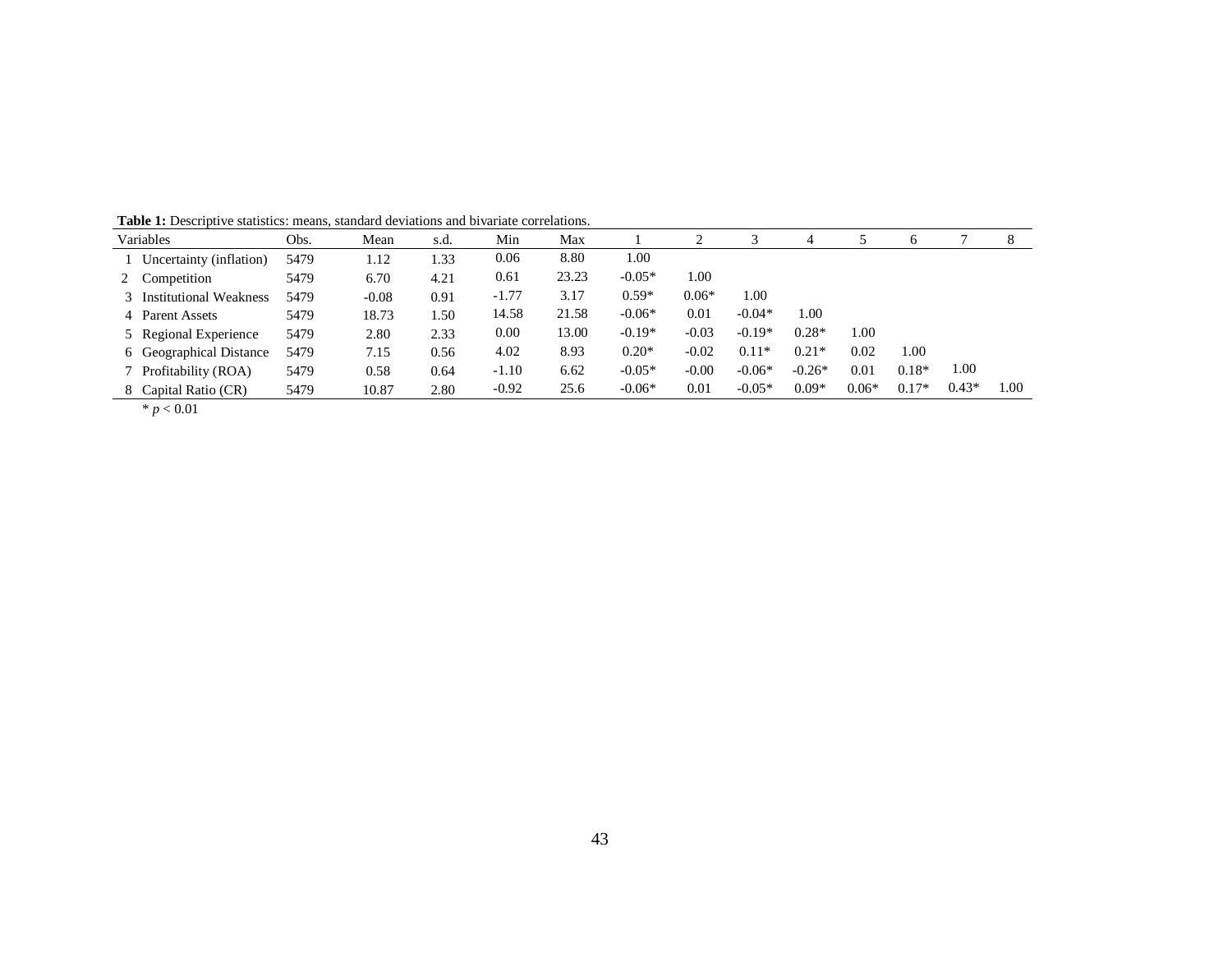| <b>Table 2: Results Survival Analyses</b> |  |  |  |
|-------------------------------------------|--|--|--|
|-------------------------------------------|--|--|--|

|                                      | Model 1        | Model 2   | Model 3   | Model 4   | Model 5   | Model 6   | Model 7   | Model 8   |
|--------------------------------------|----------------|-----------|-----------|-----------|-----------|-----------|-----------|-----------|
| Uncertainty (inflation)              | 0.98           | $0.68***$ | $0.68***$ | $0.77**$  | $0.34***$ | $0.03***$ | $0.57***$ | $0.03***$ |
|                                      | (0.07)         | (0.07)    | (0.08)    | (0.10)    | (0.09)    | (0.02)    | (0.09)    | (0.02)    |
| Competition                          | $0.88***$      | $0.81***$ | $0.82***$ | $0.84**$  | $0.67***$ | $0.82***$ | $0.82***$ | $0.61***$ |
|                                      | (0.03)         | (0.06)    | (0.06)    | (0.06)    | (0.08)    | (0.06)    | (0.06)    | (0.08)    |
| <b>Institutional Weakness</b>        | $1.23*$        | 0.63      | 0.72      | 0.92      | 0.71      | 0.77      | 0.69      | 1.41      |
|                                      | (0.14)         | (0.18)    | (0.20)    | (0.37)    | (0.19)    | (0.21)    | (0.18)    | (0.51)    |
| Parent Size                          | $1.34***$      | $1.50***$ | 0.79      | 0.80      | 0.78      | $0.65*$   | 0.79      | $0.69*$   |
|                                      | (0.11)         | (0.15)    | (0.17)    | (0.17)    | (0.16)    | (0.14)    | (0.17)    | (0.15)    |
| Regional Experience                  | 1.29***        | 1.32***   | 2.11***   | $2.11***$ | $2.10***$ | $2.14***$ | 2.00***   | $2.00***$ |
|                                      | (0.05)         | (0.06)    | (0.16)    | (0.16)    | (0.16)    | (0.16)    | (0.17)    | (0.18)    |
| Geographical Distance                | $0.37***$      | $0.25***$ | $0.08***$ | $0.09***$ | $0.08***$ | $0.08***$ | $0.08***$ | $0.08***$ |
|                                      | (0.05)         | (0.06)    | (0.03)    | (0.03)    | (0.03)    | (0.03)    | (0.03)    | (0.03)    |
| Profitability                        | $1.56***$      | 1.72***   | 1.85**    | 1.85**    | 1.87**    | $1.75**$  | 1.78**    | 1.70**    |
|                                      | (0.18)         | (0.21)    | (0.49)    | (0.48)    | (0.50)    | (0.45)    | (0.46)    | (0.44)    |
| Capital Ratio                        | 0.96           | 0.95      | $0.86***$ | $0.87***$ | $0.86***$ | $0.87***$ | $0.87***$ | $0.88***$ |
|                                      | (0.03)         | (0.03)    | (0.04)    | (0.04)    | (0.04)    | (0.04)    | (0.04)    | (0.05)    |
| Uncertainty * Institutional Weakness |                |           |           | 0.89      |           |           |           | $0.70***$ |
|                                      |                |           |           | (0.09)    |           |           |           | (0.09)    |
| Uncertainty * Competition            |                |           |           |           | $1.11***$ |           |           | $1.21***$ |
|                                      |                |           |           |           | (0.04)    |           |           | (0.06)    |
| Uncertainty * Parent Size            |                |           |           |           |           | $1.19***$ |           | $1.11**$  |
|                                      |                |           |           |           |           | (0.05)    |           | (0.05)    |
| Uncertainty * Regional Experience    |                |           |           |           |           |           | $1.07**$  | $1.07**$  |
|                                      |                |           |           |           |           |           | (0.03)    | (0.03)    |
| 17 Country Dummies                   | No             | Yes***    | Yes***    | Yes***    | Yes***    | Yes***    | Yes***    | Yes***    |
| 39 HQ Dummies                        | N <sub>o</sub> | No        | Yes***    | Yes***    | Yes***    | $Yes***$  | Yes***    | Yes***    |
| Log Likelihood                       | $-786.95$      | $-736.96$ | $-686.31$ | $-685.82$ | $-682.10$ | $-682.91$ | $-683.78$ | 673.54    |
| No. of failures                      | 145            | 145       | 145       | 145       | 145       | 145       | 145       | 145       |
| No. of observations                  | 5479           | 5479      | 5479      | 5479      | 5479      | 5479      | 5479      | 5479      |

\*p<0.1; \*\*p<0.05; \*\*\*p<0.01. Notes: Standard errors in parentheses.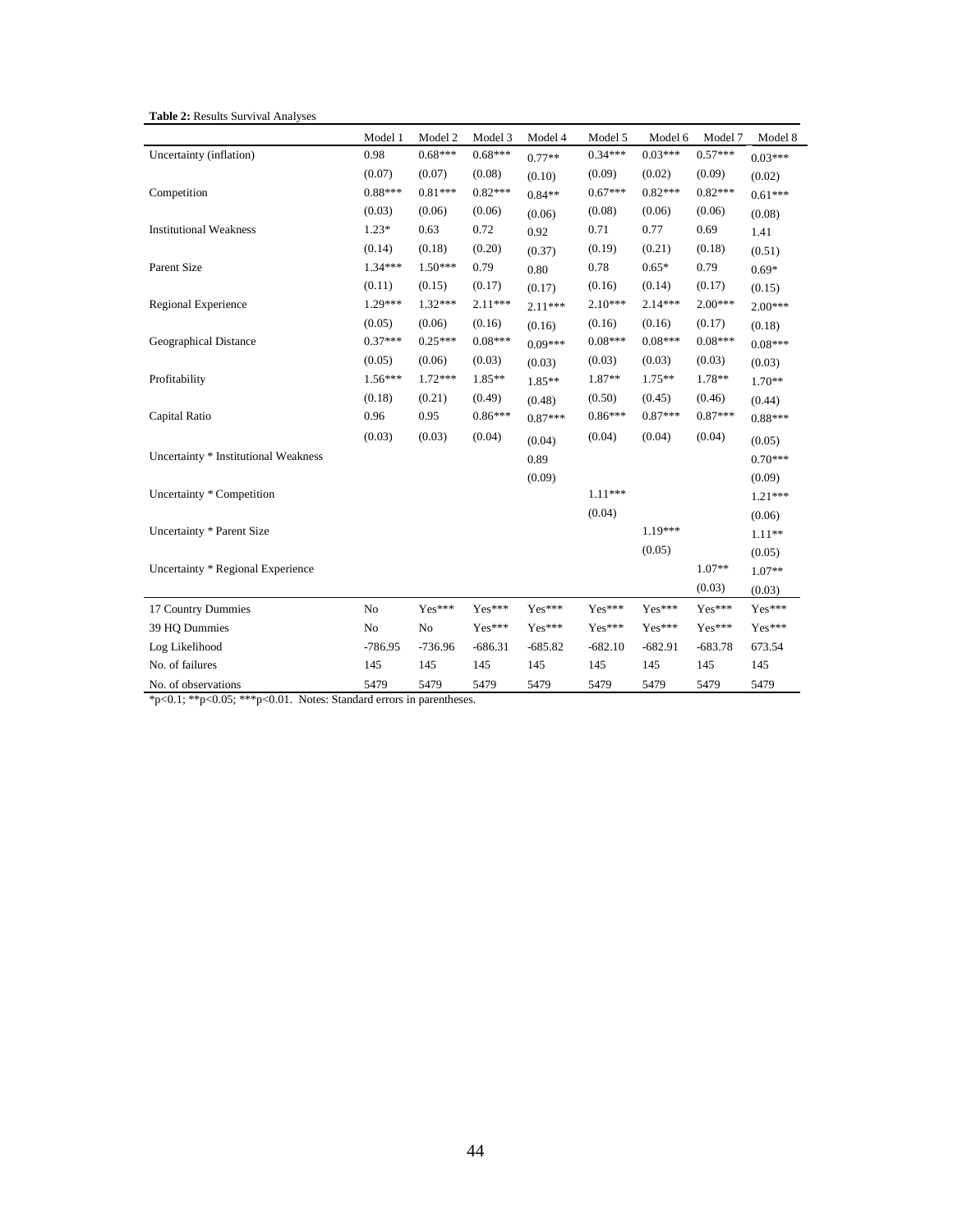**Table 3:** Results survival analyses

|                                                  | Model 1        | Model 2        | Model 3   | Model 4   | Model 5   | Model 6   | Model 7   | Model 8   |
|--------------------------------------------------|----------------|----------------|-----------|-----------|-----------|-----------|-----------|-----------|
| <b>Exchange Rate Uncertainty</b>                 | 0.98           | $0.71**$       | $0.71**$  | $0.74*$   | $0.53**$  | $0.00***$ | $0.51***$ | $0.00***$ |
|                                                  | (0.14)         | (0.12)         | (0.12)    | (0.11)    | (0.16)    | (0.01)    | (0.11)    | (0.01)    |
| Competition                                      | $0.87***$      | $0.78**$       | $0.80*$   | $0.79*$   | $0.73**$  | $0.78*$   | $0.77*$   | $0.72**$  |
|                                                  | (0.03)         | (0.09)         | (0.10)    | (0.10)    | (0.11)    | (0.10)    | (0.10)    | (0.11)    |
| <b>Institutional</b> weakness                    | $1.36**$       | 0.78           | 0.95      | 1.05      | 1.08      | 1.00      | 1.01      | 1.27      |
|                                                  | (0.19)         | (0.27)         | (0.29)    | (0.42)    | (0.33)    | (0.31)    | (0.31)    | (0.48)    |
| Parent Size                                      | $1.35***$      | 1.48***        | 0.81      | 0.81      | 0.80      | $0.55**$  | 0.79      | $0.57**$  |
|                                                  | (0.11)         | (0.15)         | (0.17)    | (0.17)    | (0.17)    | (0.14)    | (0.17)    | (0.14)    |
| Regional Experience                              | $1.28***$      | $1.32***$      | $2.14***$ | $2.14***$ | $2.14***$ | 2.19***   | 1.94 ***  | $2.00***$ |
|                                                  | (0.05)         | (0.06)         | (0.18)    | (0.18)    | (0.18)    | (0.19)    | (0.19)    | (0.20)    |
| Geographical Distance                            | $0.35***$      | $0.26***$      | $0.09***$ | $0.09***$ | $0.09***$ | $0.10***$ | $0.09***$ | $0.10***$ |
|                                                  | (0.05)         | (0.07)         | (0.03)    | (0.03)    | (0.03)    | (0.04)    | (0.03)    | (0.04)    |
| Profitability                                    | $1.55***$      | $1.68***$      | $1.97***$ | 1.96***   | 1.98***   | $1.84***$ | $1.96***$ | $1.85***$ |
|                                                  | (0.18)         | (0.20)         | (0.44)    | (0.44)    | (0.45)    | (0.37)    | (0.41)    | (0.36)    |
| Capital Ratio                                    | 0.96           | 0.95           | $0.87***$ | $0.87***$ | $0.86***$ | $0.89**$  | $0.87***$ | $0.89**$  |
|                                                  | (0.03)         | (0.03)         | (0.05)    | (0.05)    | (0.05)    | (0.04)    | (0.05)    | (0.04)    |
| Exchange Rate Uncertainty*Institutional Weakness |                |                |           | 0.91      |           |           |           | 0.92      |
|                                                  |                |                |           | (0.18)    |           |           |           | (0.17)    |
| Exchange Rate Uncertainty*Competition            |                |                |           |           | 1.05      |           |           | 1.04      |
|                                                  |                |                |           |           | (0.04)    |           |           | (0.04)    |
| Exchange Rate Uncertainty*Parent Size            |                |                |           |           |           | $1.32***$ |           | $1.28***$ |
|                                                  |                |                |           |           |           | (0.12)    |           | (0.12)    |
| Exchange Rate Uncertainty*Regional Experience    |                |                |           |           |           |           | $1.11***$ | $1.08**$  |
|                                                  |                |                |           |           |           |           | (0.04)    | (0.03)    |
| 17 Country Dummies                               | No             | $Yes***$       | $Yes***$  | Yes***    | $Yes***$  | Yes***    | $Yes***$  | $Yes***$  |
| 39 HQ Dummies                                    | N <sub>o</sub> | N <sub>o</sub> | $Yes***$  | $Yes***$  | $Yes***$  | Yes***    | $Yes***$  | $Yes***$  |
| Log Likelihood                                   | $-740.70$      | $-694.47$      | $-644.69$ | $-644.55$ | $-643.84$ | $-639.40$ | $-641.65$ | $-637.08$ |
| No. of failures                                  | 138            | 138            | 138       | 138       | 138       | 138       | 138       | 138       |
| No. of observations                              | 5125           | 5125           | 5125      | 5125      | 5125      | 5125      | 5125      | 5125      |

\*p<0.1; \*\*p<0.05; \*\*\*p<0.01. Notes: Standard errors in parentheses.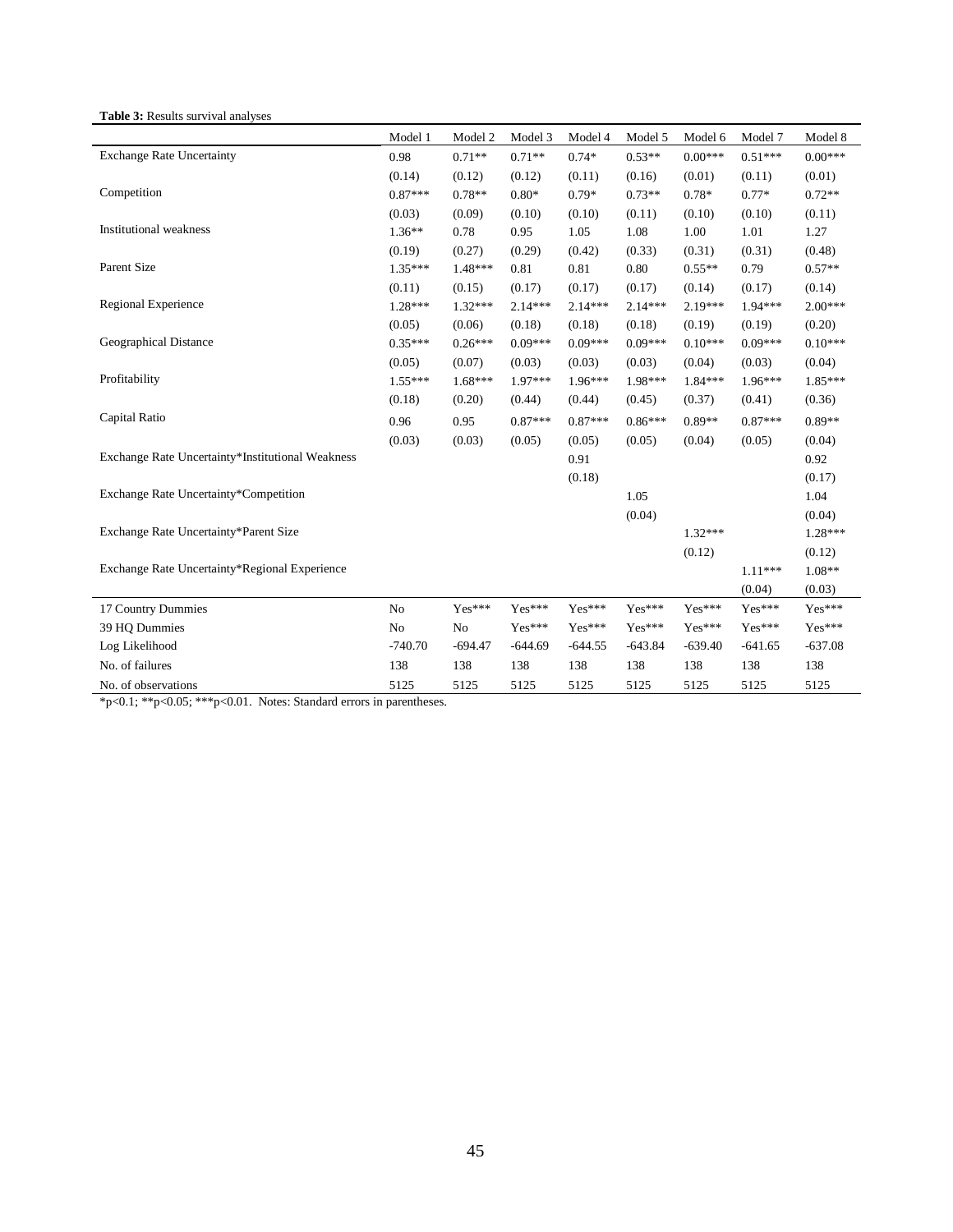

Figure 1: Interactions between Uncertainty, Institutional weakness (left) and Competition (right).

**Figure 2**: Interactions between uncertainty, MNB Size (left) and MNB Regional experience (right).



**Table 4:** Results survival analyses: Acquisition and Greenfield entries.